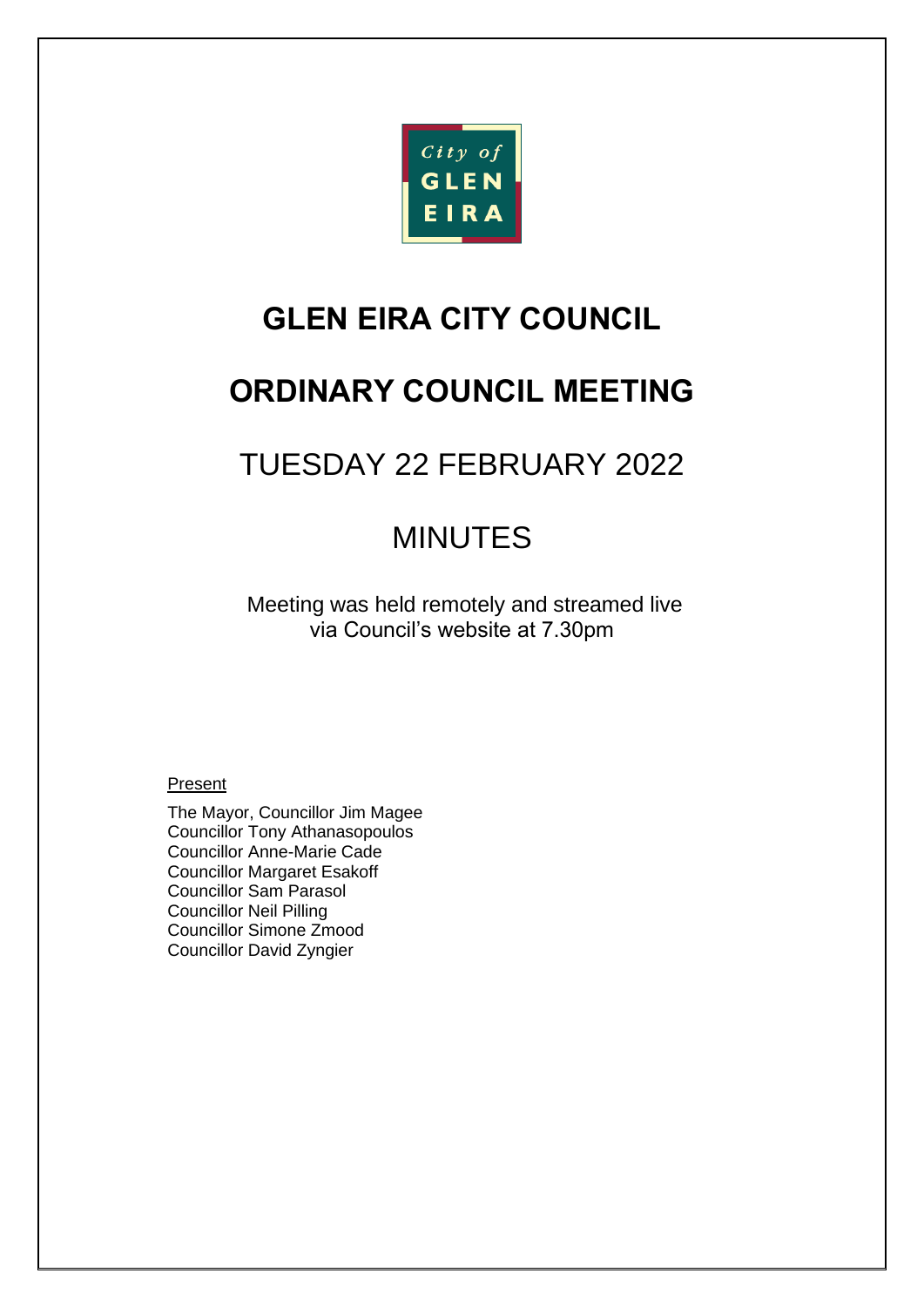## **INDEX**

| 1. |                                                                                                                                                                                                                     |  |  |
|----|---------------------------------------------------------------------------------------------------------------------------------------------------------------------------------------------------------------------|--|--|
| 2. |                                                                                                                                                                                                                     |  |  |
| 3. | REMINDER TO DECLARE ANY CONFLICTS OF INTEREST IN ANY ITEMS ON                                                                                                                                                       |  |  |
| 4. | <b>CONFIRMATION OF MINUTES OF PREVIOUS COUNCIL MEETINGS  5</b>                                                                                                                                                      |  |  |
| 5. | RECEPTION AND READING OF PETITIONS AND JOINT LETTERS 5<br>Nil                                                                                                                                                       |  |  |
| 6. | <b>REPORTS BY DELEGATES APPOINTED BY COUNCIL TO VARIOUS</b><br>Nil                                                                                                                                                  |  |  |
| 7. | REPORTS FROM COMMITTEES AND RECORDS OF ASSEMBLY  6                                                                                                                                                                  |  |  |
|    | 7.1                                                                                                                                                                                                                 |  |  |
|    |                                                                                                                                                                                                                     |  |  |
|    | 7.2                                                                                                                                                                                                                 |  |  |
|    |                                                                                                                                                                                                                     |  |  |
| 8. |                                                                                                                                                                                                                     |  |  |
|    | 8.1<br>8.2<br>8.3<br>8.4<br>8.5<br>8.6<br>8.7<br>8.8<br>8.9<br>8.10<br>Donations for the Provision of Park Benches Policy Update 23<br>8.11<br>8.13 Glen Eira Business and Economy Advisory Committee - Recommended |  |  |
|    | 8.14 Provision of Personal Protective Equipment and Supplies Panel 24                                                                                                                                               |  |  |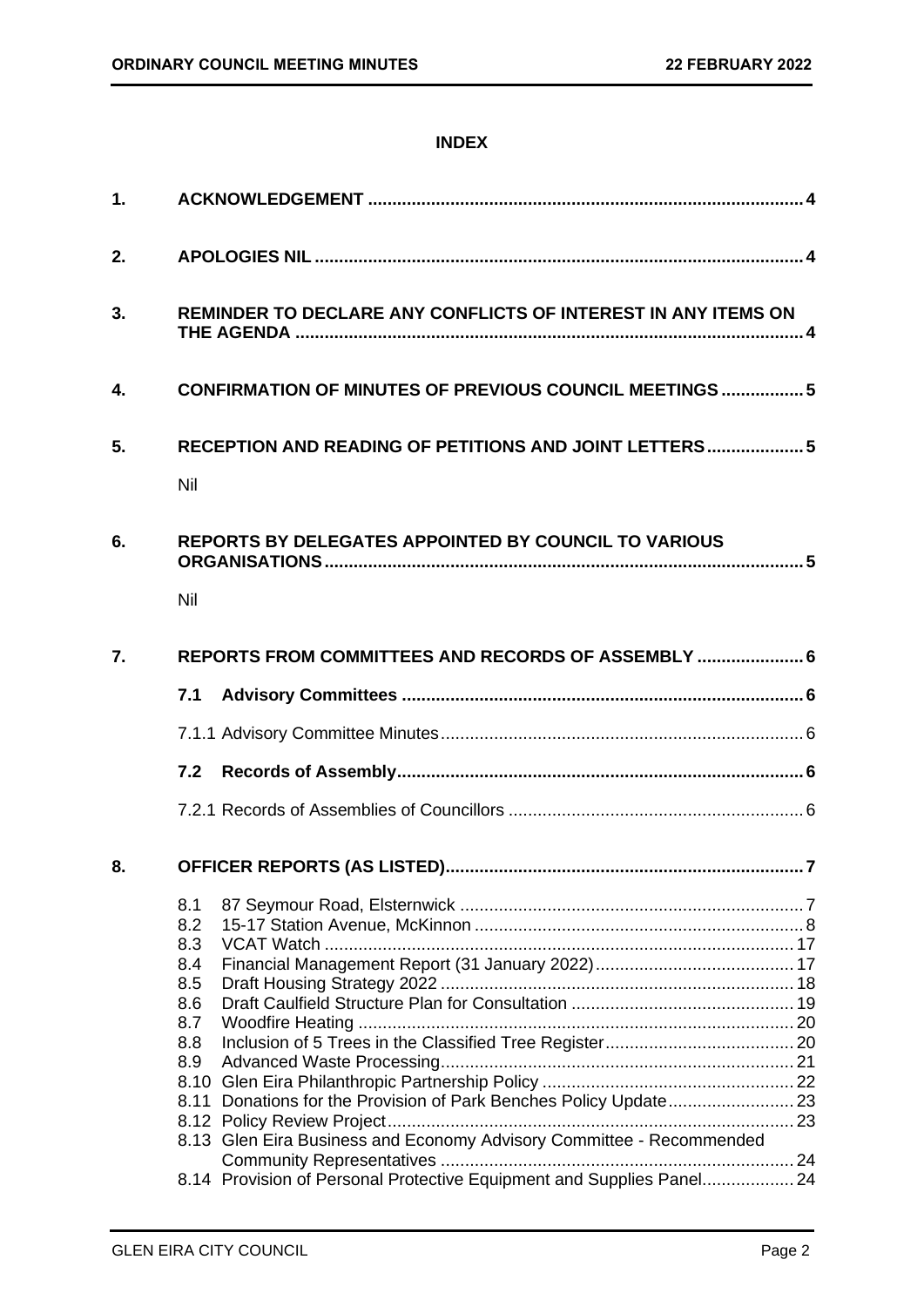|                 | 8.16 Submission: Review of the Rules of Association - Municipal Association of |  |
|-----------------|--------------------------------------------------------------------------------|--|
|                 |                                                                                |  |
| 9.              |                                                                                |  |
| 10 <sub>1</sub> |                                                                                |  |
|                 | 10.1 Requests for reports from a member of Council staff - Nil  25             |  |
|                 |                                                                                |  |
|                 |                                                                                |  |
|                 |                                                                                |  |
|                 |                                                                                |  |
| 11.             |                                                                                |  |
|                 | Nil                                                                            |  |
| 12.             |                                                                                |  |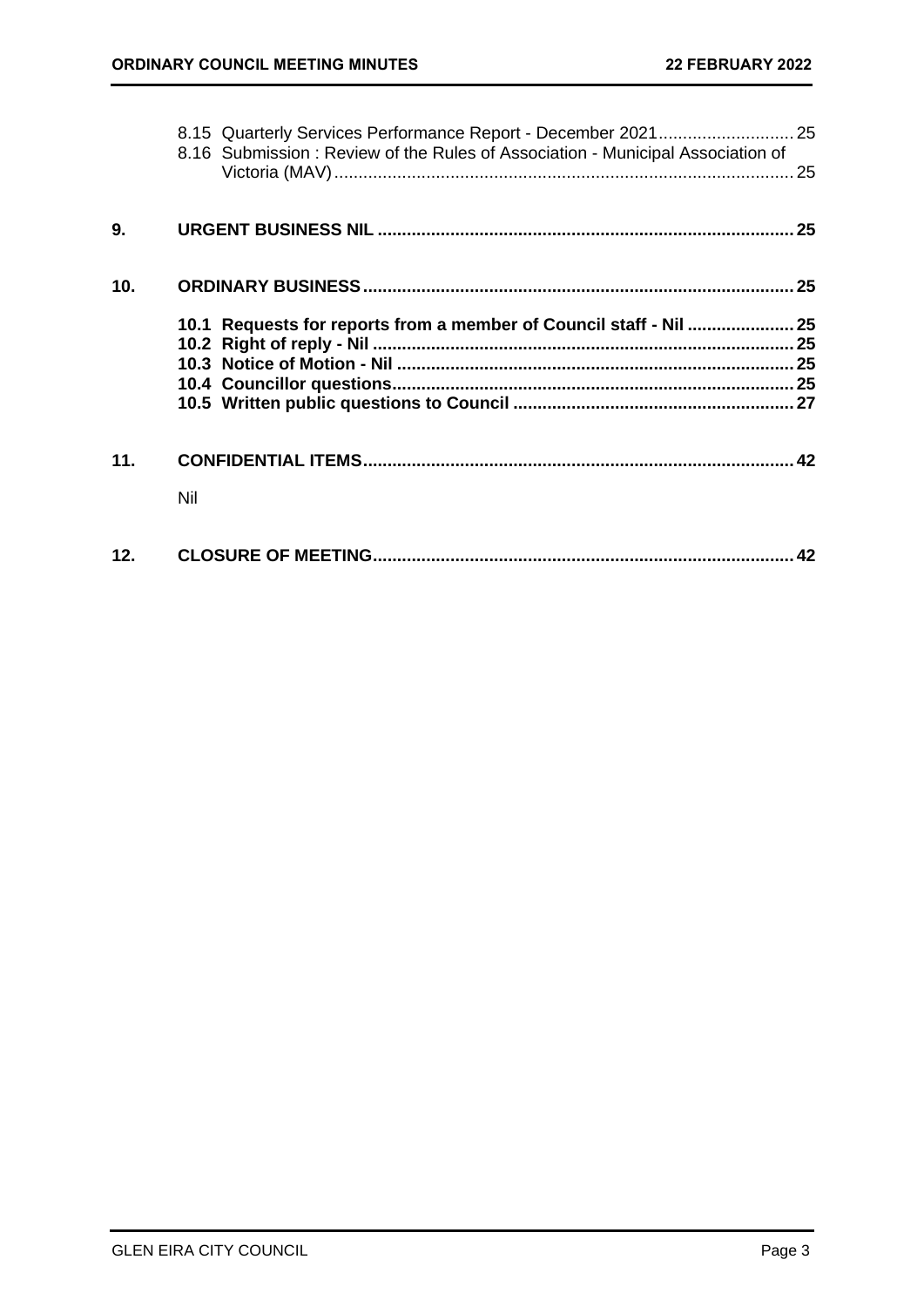

The Mayor welcomed Councillors, Council officers, Glen Eira residents and other community members to the 22 February 2022 virtual Council Meeting. Cr Magee advised of the process that would be followed should Council encounter technical difficulties livestreaming the meeting.

The Mayor then confirmed that the Councillors could be recorded as present by ensuring they met the following three criteria:

- They can hear proceedings;
- They can see other members in attendance and can be seen by other members; and
- <span id="page-3-0"></span>• They can be heard (to speak).

## **1. ACKNOWLEDGEMENT**

The Mayor read the acknowledgement.

Glen Eira City Council Acknowledges the peoples of the Kulin Nation as Traditional Owners and Custodians, and pay our respect to their Elders past, present and emerging. We Acknowledge and uphold their continuing relationship to land and waterways. Council extends its respect to all Aboriginal and Torres Strait Islander peoples.

## <span id="page-3-2"></span><span id="page-3-1"></span>**2. APOLOGIES NIL**

## **3. REMINDER TO DECLARE ANY CONFLICTS OF INTEREST IN ANY ITEMS ON THE AGENDA**

Councillors were reminded of the requirement for disclosure of conflicts of interest in relation to items listed for consideration on the Agenda, or any item that was considered at this meeting, in accordance with Section 130(2) of the *Local Government Act 2020* and Rule 60(3) of the Glen Eira City Council Governance Rules. Councillors were then invited to indicate any such conflict of interest.

There were no conflicts of interest declared at the meeting.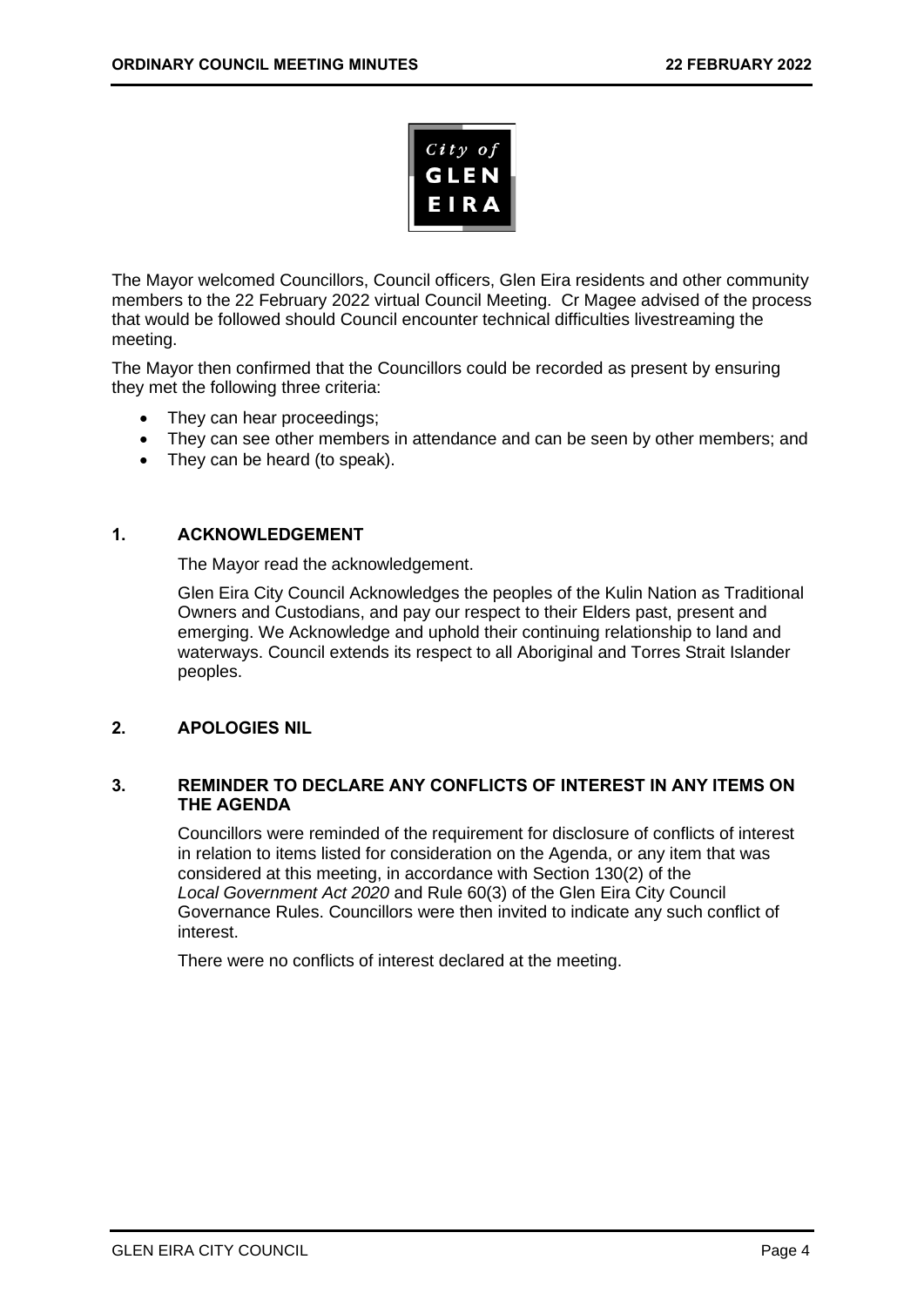## **Procedural Motion**

## **Moved: Cr Zmood Seconded: Cr Esakoff**

That Council:

- 1. considers the meeting to be adjourned for 10 minutes from the commencement of any technical problem which prevents Council from livestreaming the meeting;
- 2. adjourns the meeting in the event livestreaming cannot be resumed within 30 minutes from the commencement of the technical problem which prevents livestreaming on Council's website with the meeting to be reconvened on Wednesday 23 February 2022 at 7.30pm via livestreaming; and
- 3. notes, if the Mayor is unable for any reason to attend the Council meeting or part of the Council meeting, the meeting will be chaired in accordance with Rule 13 of the Governance Rules. The Mayor will resume as Chair of the meeting upon return. If a vote is being taken at the time, the Mayor will resume as Chair after the result of the vote has been declared.

## **CARRIED UNANIMOUSLY**

*It is recorded that Cr Zhang entered the virtual meeting at 7.35pm.*

## <span id="page-4-0"></span>**4. CONFIRMATION OF MINUTES OF PREVIOUS COUNCIL MEETINGS**

**Moved: Cr Esakoff Seconded: Cr Pilling**

That the minutes of the Ordinary Council Meeting held on 1 February 2022 be confirmed.

## **CARRIED UNANIMOUSLY**

## <span id="page-4-2"></span><span id="page-4-1"></span>**5. RECEPTION AND READING OF PETITIONS AND JOINT LETTERS**

Nil

## <span id="page-4-4"></span><span id="page-4-3"></span>**6. REPORTS BY DELEGATES APPOINTED BY COUNCIL TO VARIOUS ORGANISATIONS**

Nil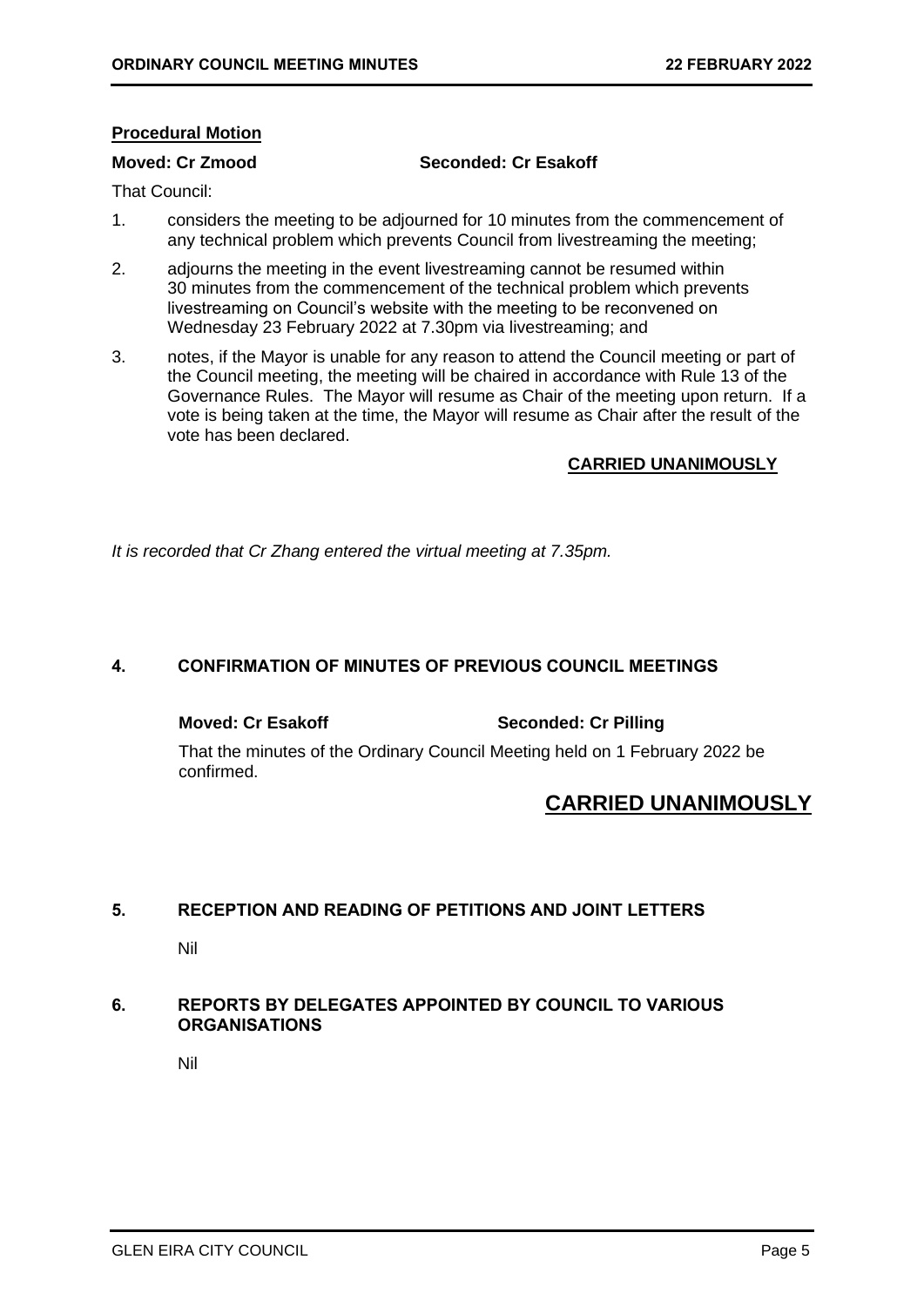## <span id="page-5-2"></span><span id="page-5-0"></span>**7. REPORTS FROM COMMITTEES AND RECORDS OF ASSEMBLY**

## <span id="page-5-1"></span>**7.1 Advisory Committees**

## **7.1.1 ADVISORY COMMITTEE MINUTES**

## **Moved: Cr Parasol Seconded: Cr Athanasopoulos**

That the minutes of the Advisory Committee meeting as shown below be received and noted and that the recommendations of this Committees be adopted.

- 1. CEO Employment Matters Advisory Committee Meeting 31 January 2022
- 2. Community Grants Advisory Committee 8 February 2022

## **CARRIED UNANIMOUSLY**

## <span id="page-5-3"></span>**7.2 Records of Assembly**

## **7.2.1 RECORDS OF ASSEMBLIES OF COUNCILLORS**

## **Moved: Cr Esakoff Seconded: Cr Parasol**

That the Records of the Assemblies as shown below be received and noted.

- 1. 24 January 2022 Assembly; and
- 2. 1 February 2022 Pre-meeting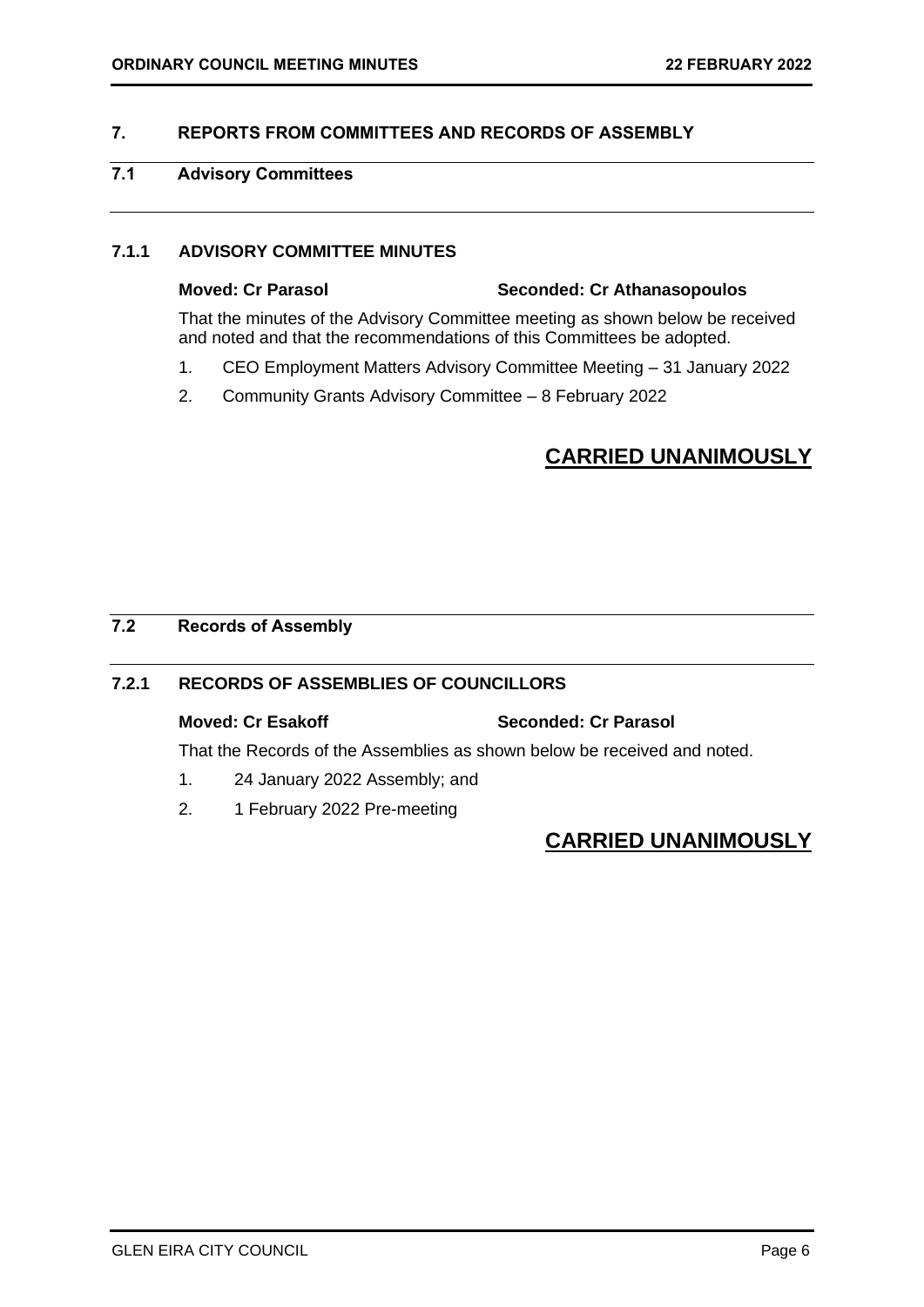## <span id="page-6-1"></span><span id="page-6-0"></span>**8. OFFICER REPORTS (AS LISTED)**

## **8.1 87 SEYMOUR ROAD, ELSTERNWICK**

### **Moved: Cr Zmood Seconded: Cr Pilling**

*It is recorded that Cr Esakoff vacated the virtual meeting at 7:39pm and re-entered at 7:40pm.*

That Council resolves that had it been in a position to determine Application No. GE/DP-34556/2021 that it would have issued a Notice of Decision to Refuse to Grant a Permit for the construction of 19 dwellings on a lot and reduction of visitor car parking at 87 Seymour Road Elsternwick for the following reasons:

- 1. The setbacks of buildings from the street fails to respect the existing or preferred neighbourhood character, contrary to Clause 55.03-1 (Street setback objective) of the Glen Eira Planning Scheme.
- 2. The orientation of the development, particularly the centrally located dwellings fails to integrate with the street, contrary to Clause 55.02-5 (Integration with the street objective) of the Glen Eira Planning Scheme.
- 3. The proposed site coverage of the development is excessive and fails to respect the existing or preferred neighbourhood character or respond to the features of the site, contrary to Clause 55.03-3 (Site coverage objective) of the Glen Eira Planning Scheme.
- 4. The proximity of dwellings to the side boundary fails to respect the existing or preferred neighbourhood character or limits the impact on the amenity of existing dwellings, contrary to Clause 55.04-1 (Side and rear setbacks objective) of the Glen Eira Planning Scheme.
- 5. The proposed development, as a result of the presentation to Seymour Road and the lack of significant visual breaks, would result in an unsympathetic relationship with the established character of the area and fail to take into consideration its interface with existing residential development, contrary to Clause 22.08 (Minimal Change Area Policy), the requirements of Clause 55.02-1 (Neighbourhood Character Objective), and the purpose and decision guidelines of the Neighbourhood Residential Zone.
- 6. The orientation of the residential properties will result in overshadowing of some proposed secluded private open space areas, which will unduly compromise the amenity of future residents.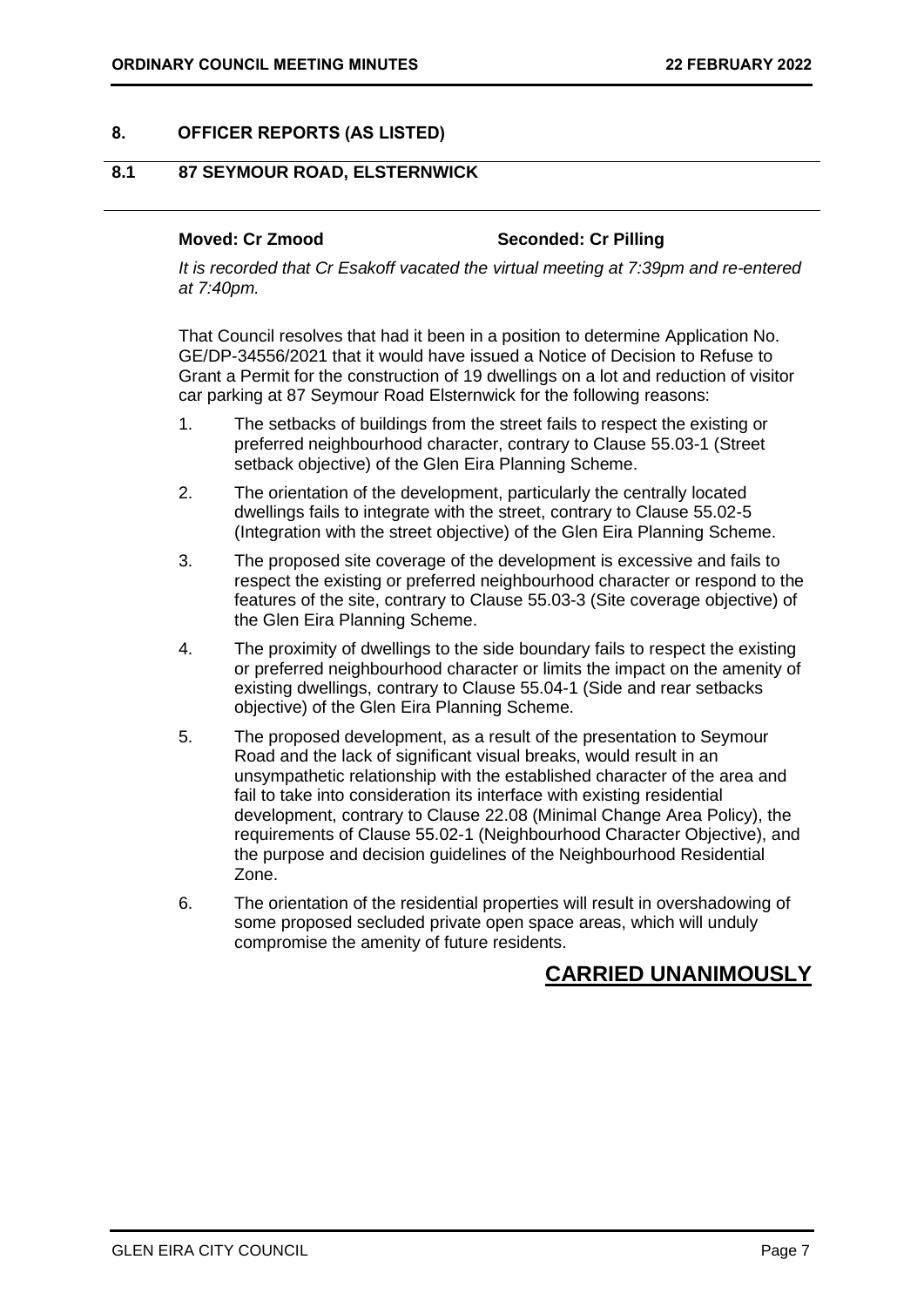## <span id="page-7-0"></span>**8.2 15-17 STATION AVENUE, MCKINNON**

### **Moved: Cr Cade Seconded: Cr Pilling**

That Council resolves to issues a Notice of Decision to Grant an Amended Planning Permit for Application No. GE/PP-31180/2017/A to allow modifications to the approved three-story building comprising 16 dwellings at 15-17 Station Avenue, McKinnon, in accordance with the following amendments to the permit:

- 1. Amend permit preamble from "Construction of a three storey building comprising 16 dwellings above a basement level, reduction of visitor car parking on a land affected by Special Building Overlay", to "Construction of a three storey building comprising 16 dwellings above a basement level on a land affected by Special Building Overlay".
- 2. Modify wording of condition 1 and 2 to reflect the changes sought under this amendment application.
- 3. Modify wording of conditions 14 to 26 as required by Melbourne Water in their capacity as a Determining Referral Authority.
- 4. Modify wording of condition 36 in respect of the Waste Management Plan to ensure appropriate access to the basement for a waste truck.

The full set of conditions would then read as follows:

1. Before the commencement of the development, amended plans to the satisfaction of the Responsible Authority must be submitted to, and approved by, the Responsible Authority. The plans must be drawn to scale with dimensions and must generally accord with the plans submitted with the application (identified as 'Proposed 16 Townhouse Development 15-17 Station Avenue, McKinnon 3204, Project No.0204-2021, Sheets TP003, TP004, TP005, TP006, TP007, TP008, TP009, TP010, TP011, TP018 & indication of deck & NGL RLs for each unit, Revision F, dated 13/10/2021 and prepared by T3 Architecture) but modified to show:) but modified to show:

## General

- (a) An updated landscape plan having regard to the amended design prepared by T3 Architecture in accordance with Condition 2.
- (b) Any modifications required in satisfaction of Melbourne Water conditions number 14-26 of this permit.
- (c) An appropriately proportioned streetscape elevation showing front fencing and well-integrated services to the satisfaction of the Responsible Authority.
- (d) All habitable room windows and balconies on the northern and southern elevations to demonstrate compliance with Standard B22 (Overlooking) and the inclusion of any screening required in accordance with this Standard.
- (e) An updated acoustic report having regard to the amended design prepared by T3 Architecture to be provided and any requirements specified in this report to be noted on the plans.
- (f) The delineation of separate Tree Protection Zone (TPZ) & Tree Protection Fencing (TPF) for the following tree/s at the prescribed radial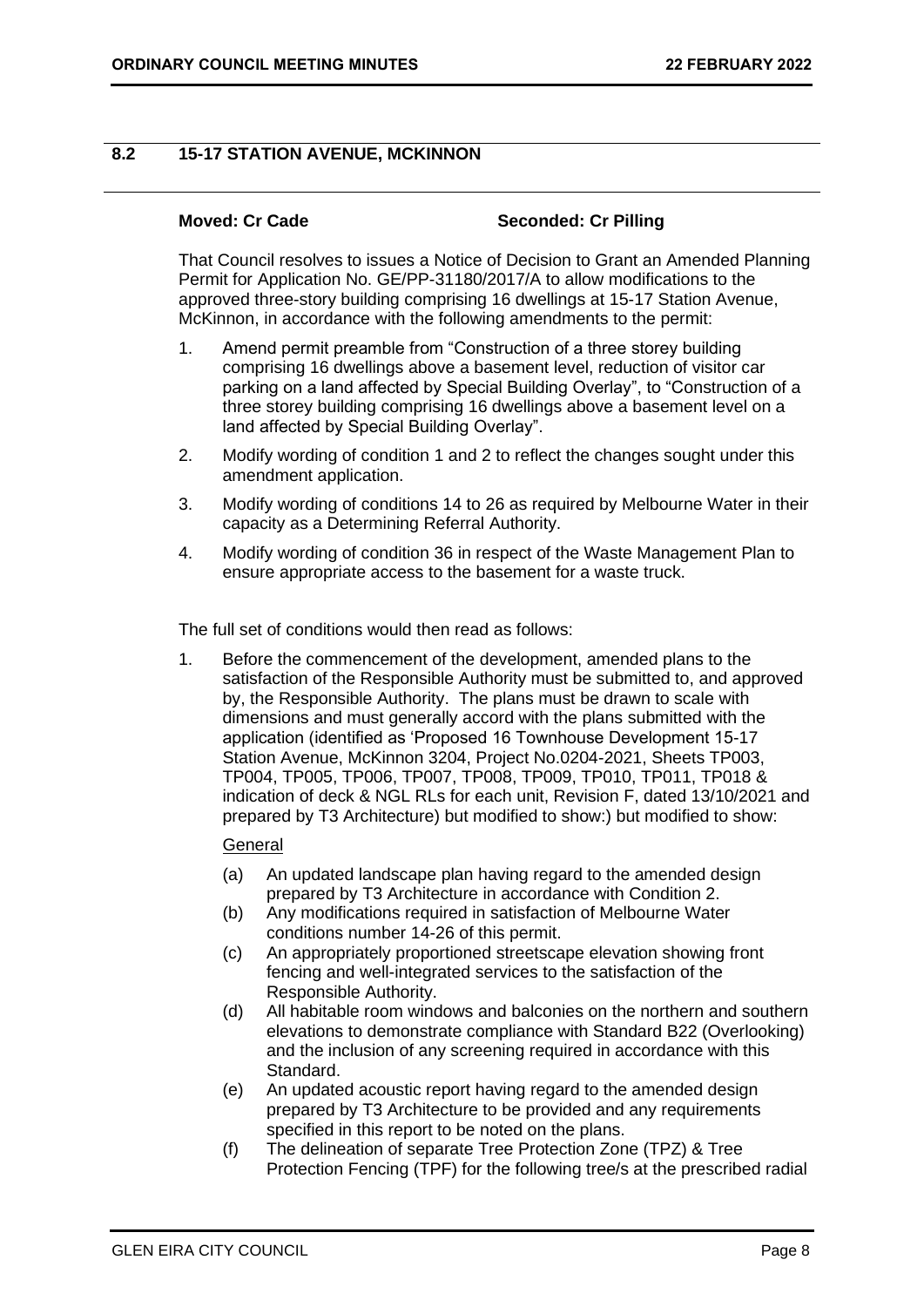distance from the base of tree trunk to define a tree protection zone (TPZ):

• Neighbouring trees to South – 2.0m each

Car Parking

- (g) The deletion of the front fence where it adjoins the pedestrian sight triangle on the northern side of the vehicle accessway or a statement from suitably qualified transport engineer that its position is acceptable.
- (h) Height clearances within the basement shown as per figure 5.3 of AS2890.1:2004.
- (i) Swept path assessments provided for all accessways (including the proposed ramp) using B99 vehicles (99.8% vehicle – large SUV).
- (j) Swept path assessments for the critical car spaces identifies as P 1.2, P 16.2, P 12.2, P 9.2, P 8.2, P 7.2, using B85 design vehicle (85% car – standard passenger car).
- (k) A note provided that the maximum height of all kerbs within the accessway is to be no greater than 150mm.
- (l) The curved section of the ramp dimensioned to meet the design requirements of Figure 2.9 of AS2890.1:2004 with this shown on the plans.
- (m) Provision of a complete set of ramp cross-sections with accurate gradients prepare by a qualified traffic engineer, including the gradient of the ramp after 1:8 for first 2.5m, and details around the flood proof apex.
- (n) An intercom system to be provided on the driver's side of the accessway ramp and setback 3 metres from the frontage or otherwise to the satisfaction of the Responsible Authority.

When approved, the plans will be endorsed and will then form part of this Permit.

- 2. A detailed Landscape Plan must be submitted to Council, to the satisfaction of the Responsible Authority. When the Landscape Plan is approved, it will become an endorsed plan forming part of this Permit. The Landscape Plan must incorporate the following:
	- (a) A survey, including botanical names, of all existing vegetation to be retained.
	- (b) Buildings and trees (including botanical names) on neighbouring properties within 3 metres of the boundary.
	- (c) A planting schedule of all proposed vegetation including botanical names; common names; pot sizes; sizes at maturity; quantities of each plant; and details of surface finishes of pathways and driveways.
	- (d) Landscaping and planting within all open space areas of the site.
	- (e) Advanced canopy trees (minimum 3.0 metres tall when planted unless otherwise agreed to in writing by the Responsible Authority) in the following areas:
		- (i) 7 trees along the side North boundary;
		- (ii) 7 trees along the front East boundary;
		- (iii) A scheme of smaller trees/screen tree planting within planter boxes along the southern edge of the property boundary/southern edge of the raised decking area

Or 14 trees as above in locations to the satisfaction of the Responsible Authority.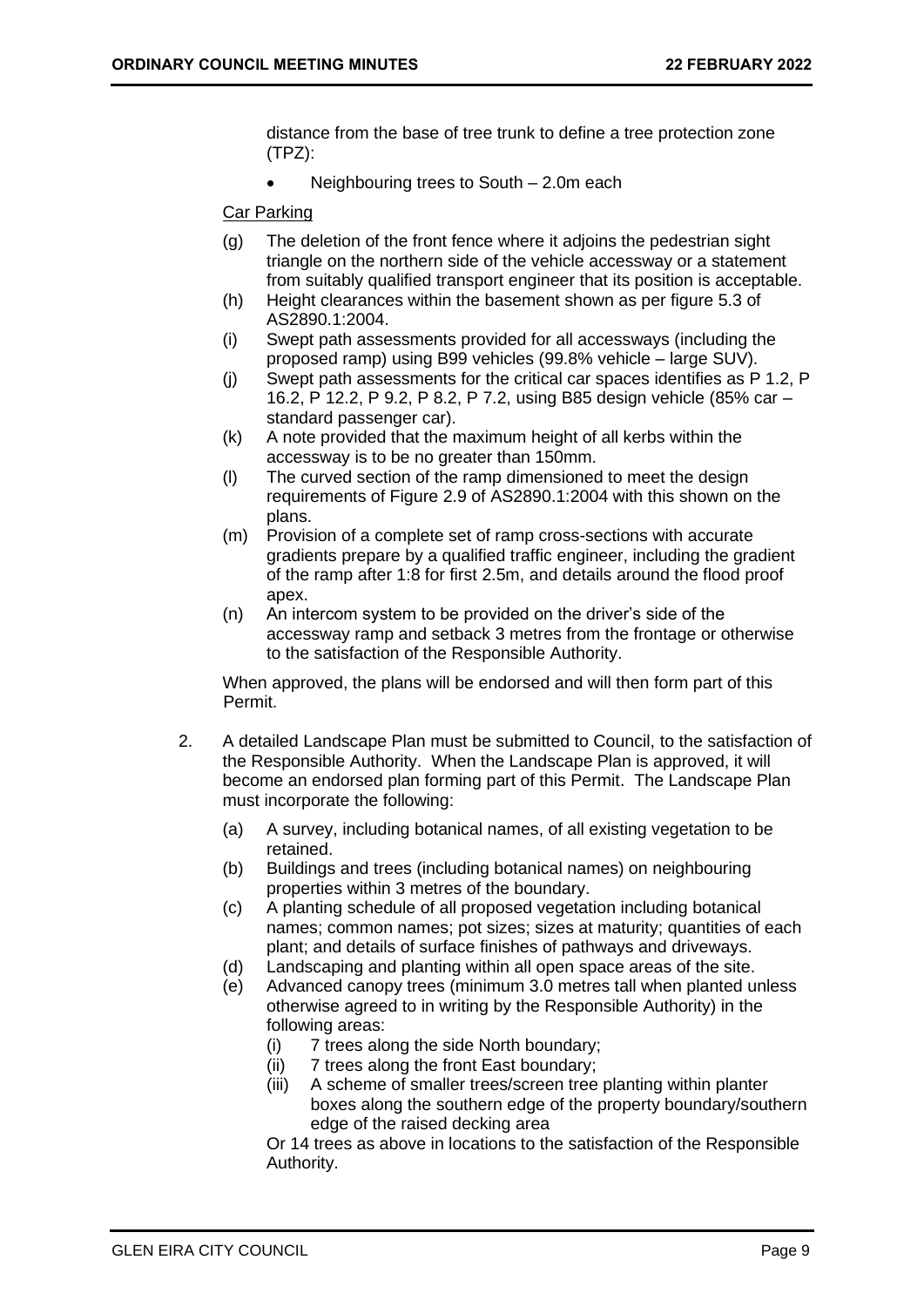- 3. The landscaping as shown on the endorsed Landscape Plan must be carried out, completed and maintained to the satisfaction of the Responsible Authority.
- 4. The landscaping as shown the endorsed Landscape Plan must be maintained, and any dead, diseased or damaged plant replaced in accordance with the landscaping plan to the satisfaction of the Responsible Authority.
- 5. Trees are not to be sited over easements. All species selected must be to the satisfaction of the Responsible Authority.

Prior to the commencement of the buildings and works (including demolition), a tree protection fence must be erected around the following tree/s at the prescribed radial distance from the base of the trunk to define a tree protection zone (TPZ):

• Neighbouring trees to South – 2.0m each

This fence must be constructed of star pickets and chain mesh (or similar) to the satisfaction of the Responsible Authority.

The tree protection fence must remain in place until the construction within the tree protection zone is required. The tree protection zone for that component of the development not required for construction must remain fenced until construction is complete. No vehicular or pedestrian access, trenching or soil excavation is to occur within the tree protection zone.

No storage or dumping of tools, equipment or waste is to occur within the tree protection zone.

The ground surface of the tree protection zone must be covered by a protective 100mm deep layer of mulch prior to the development commencing and be watered regularly to the satisfaction of the Responsible Authority.

- 6. Any required pruning to retained site tree/s and the overhanging canopy of any neighbouring tree/s is to be done by a qualified Arborist to Australian Standard *– Pruning of Amenity Trees* AS4373 – 2007 Standards Australia.
- 7. Any pruning of the root system of any retained site tree or neighbouring tree is to be done by hand by a qualified Arborist.
- 8. Prior to the commencement of the development, a fee of \$768.16 must be paid to the Responsible Authority for the removal and replacement of the existing street tree – White Cedar *(Melia azedarach*). The street tree will be replaced with the species, maturity and location of which will be selected by Council's Parks Services Department.
- 9. Prior to the commencement of the buildings and works (including demolition), a tree protection fence must be erected around the street tree – Brush Box at a radius of 4.1 metres from the base of the trunk to define a 'tree protection zone'. Temporary fencing is to be used as per AS 4870-2009 section 4.3. This fence must be constructed of star pickets and chain mesh (or similar) to the satisfaction of the Responsible Authority. The tree protection fence must remain in place until the construction within the tree protection zone is completed. The tree protection zone for that component of the development not required for construction must remain fenced until construction is complete.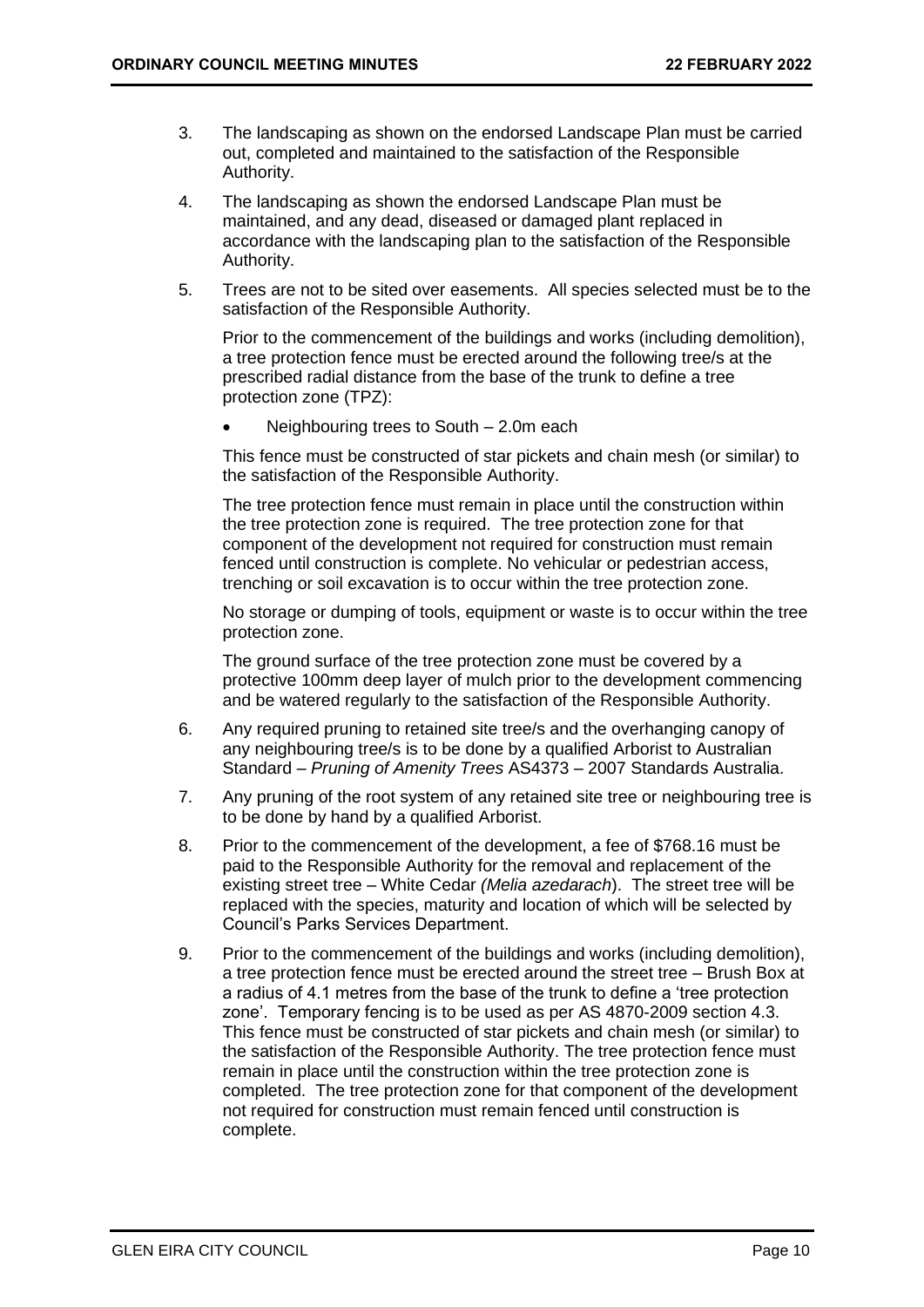No vehicular or pedestrian access, trenching or soil excavation is to occur within the tree protection zone. No storage or dumping of tools, equipment or waste is to occur within the tree protection zone.

10. The ground surface of the tree protection zone must be covered by a protective 100mm deep layer of mulch prior to the development commencing and be watered regularly to the satisfaction of the Responsible Authority.

Above ground canopy TPZ (Tree Protection Zone) to be adopted. No works, structures or machinery will come within 1m of the trees crown/canopy as per AS 4870-2009 section 3.3.6.

Tree Protection Zone (TPZ) fencing must be adopted to protect the street tree's trunk. Set at edge of TPZ on all sides (Finishing at paved surfaces). Temporary fencing to be used as per AS 4870-2009 section 4.3.

Hand excavate any area within 1.5m of the Tree Protection Zone (TPZ). If roots over 40mm are found, Park Services are to be notified and further inspections will be carried out.

Ground protection is to be used if temporary access for machinery is required within the Tree Protection Zone (TPZ). Strapped rumble boards are to be used within TPZ to limit ground compaction as per AS 4870-2009 section 4.5.3.

11. No excavation is to come within 2.8 metres of the existing street tree – Brush Box (measured from the centre of the trunk) without the prior consent of the Responsible Authority. Any excavation within 1.5m of the tree protection zones must be hand excavated. If roots over 40mm are found, Park Services are to be notified and further inspections will be carried out.

Ground protection is to be used if temporary access for machinery is required within the TPZ (Tree Protection Zone). Strapped rumble boards are to be used within the tree protection zone to limit ground compaction as per AS 4870-2009 section 4.5.3.

- 12. The layout of the site and size, design and location of buildings and works as shown on the endorsed plans must not be altered without the prior written consent of the Responsible Authority. Note: This does not obviate the need for a permit where one is required.
- 13. This Permit will expire if:
	- The development does not start within two (2) years from the date of this Permit; or
	- The development is not completed within four (4) years of the date of this Permit.

The Responsible Authority may extend the time referred to if a request is made in writing before this Permit expires or within six (6) months after the expiry date if the use/development has not commenced.

If the development has commenced, the Responsible Authority may extend the time referred to if a request is made in writing within twelve (12) months of the expiry date.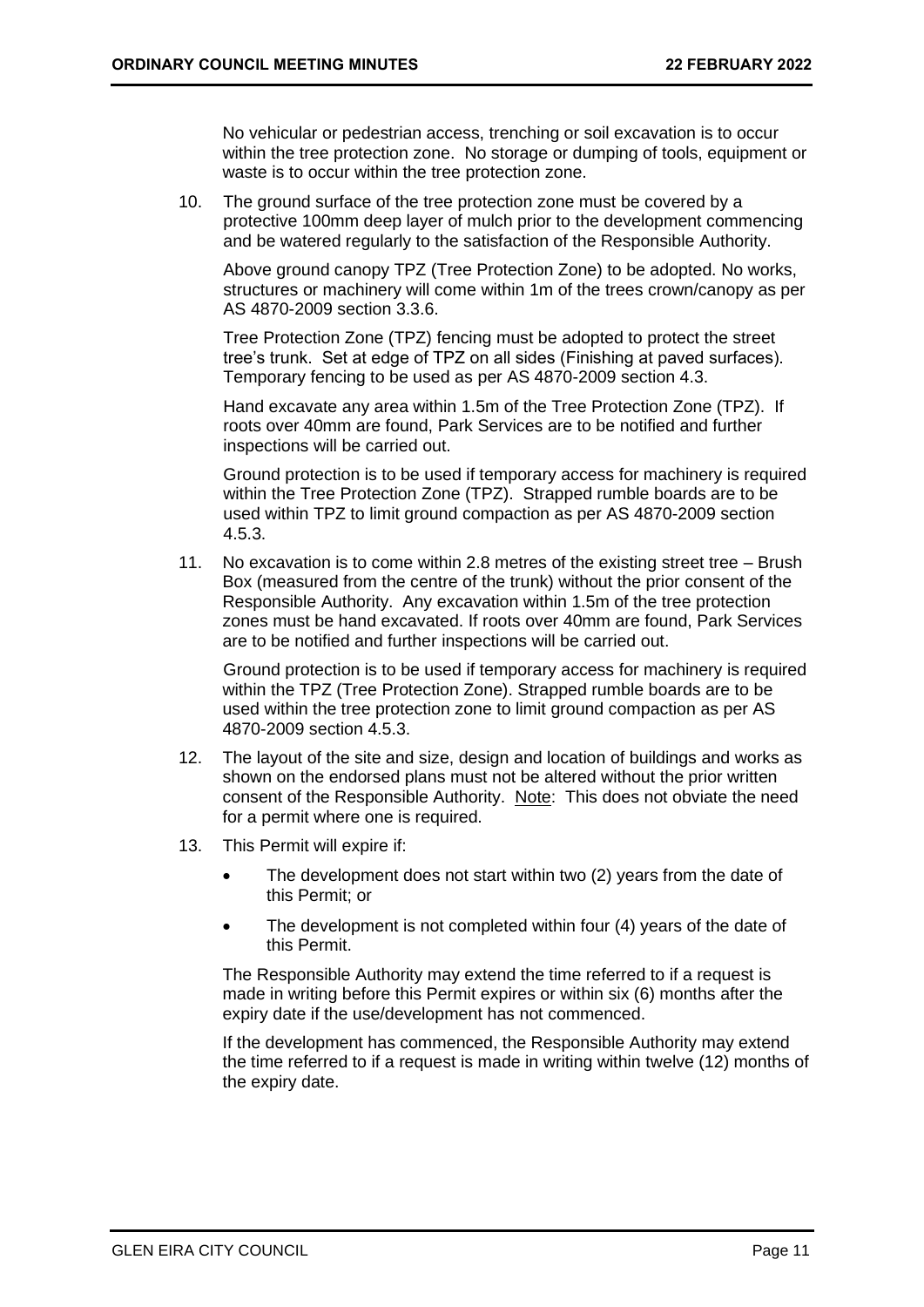Melbourne Water requirements (Conditions 14 to 26):

- 14. The dwellings must be constructed with finished floor levels set no lower than 29.13 metres to Australian Height Datum (AHD), which is 300mm above the applicable flood level of 28.83m to AHD.
- 15. Prior to the issue of an Occupancy Permit, a certified survey plan, showing finished floor levels (as constructed) reduced to the AHD, must be submitted to Melbourne Water to demonstrate that the floor levels have been constructed in accordance with Melbourne Water's requirements.
- 16. Imported fill must be kept to a minimum on the property and only be used for the sub floor areas of the dwellings and driveway ramps.
- 17. A revised hydraulic report/memo must be submitted to Melbourne Water for assessment and approval for the changed levels as per updated site survey. The revised hydraulic report/memo must show that existing flood levels in the surrounding area will not be impacted/increased and that there will not be any loss in flood storage on site due to the changes in site levels and proposed development (Note: Previous Melbourne Water accepted hydraulic memo by Water Technology dated 01 September 2021 (Bjorn Bryant/Water Technology) confirmed that the plans referenced: Rev D; dated 29<sup>th</sup> June 2021 had kept aside 40% of the site on natural surface levels for flood storage as per Melbourne Water's permit conditions of 2018).
- 18. Decking must be constructed with unenclosed foundations to allow for the passage of overland flows.
- 19. Any new fence must be of an open style of construction (minimum 50% open) to allow for the passage of floodwaters/overland flows.
- 20. All doors, windows, vents and openings to the basement car park must be a minimum of 300mm above the applicable flood level.
- 21. No retaining walls are to be used in the development of the land.
- 22. The entry / exit driveway of the basement carpark must incorporate a flood proof apex of a minimum of 300mm above the applicable flood level.
- 23. The areas outside the building envelope must maintain 'where possible' on existing surface levels. No filling of the property is permitted outside of any building footprint and all fences must be of an open design so as to ensure that overland flooding can still flow through the site during a significant event. Altered natural ground surface levels due to site preparation work (survey plan submitted with amended site levels referenced: Ver: A; Dated 11/11/2021) must be captured in hydraulic report to be submitted to Melbourne Water as per condition 17 above.
- 24. Prior to the commencement of works a separate application direct to Melbourne Water, must be made and approved of any new or modified storm water connection to Melbourne Water's drains or watercourses.
- 25. Prior to the commencement of works, a Site Management Plan detailing pollution and sediment control measures, must be submitted to Melbourne Water for approval.
- 26. Pollution and sediment laden runoff shall not be discharged directly or indirectly into Melbourne Water's drains or waterways.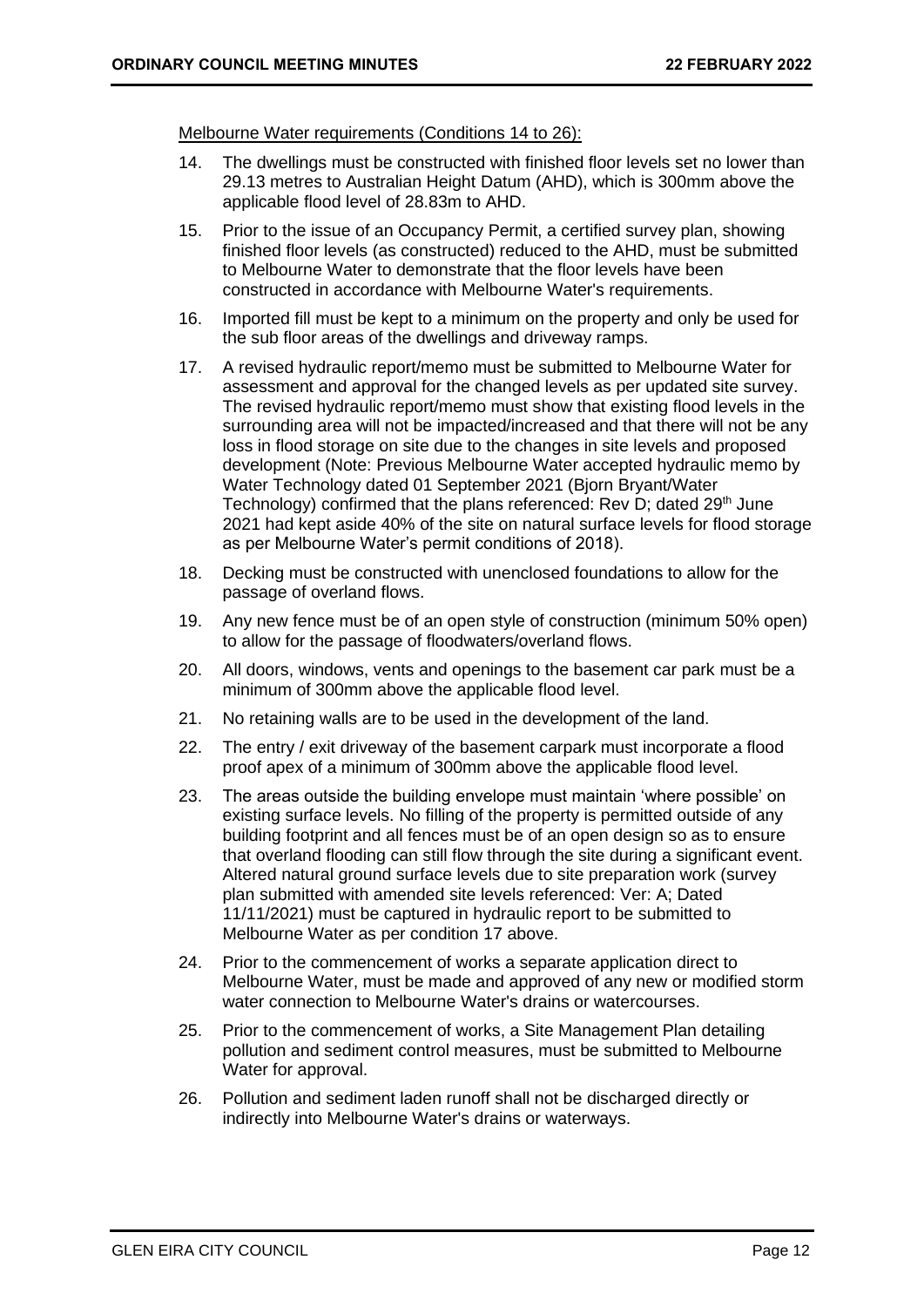- 27. No buildings or works are to be constructed over any easement or other restriction on the land or any sewers, drains, pipes, wires or cables under the control of a public authority without the prior written consent of the relevant authority and the Responsible Authority.
- 28. Prior to the occupation of the development, the walls on the boundary of adjoining properties must be cleaned and finished in a manner to the satisfaction of the Responsible Authority. Painted or bagged walls must be finished to a uniform standard and unpainted or unrendered walls must have all excess mortar removed.
- 29. Privacy screens must be in accordance with the endorsed plans and must be installed prior to the occupation of the development. The privacy screens must be maintained to the satisfaction of the Responsible Authority.
- 30. The car parking allocation for the approved development must be:
	- One (1) car space be allocated to each of the one/two-bedroom dwellings;
	- Two (2) car spaces be allocated to each of the three-bedroom dwellings.
- 31. Areas set aside for the parking of vehicles and access lanes as shown on the endorsed plan(s) must be:
	- (a) constructed;
	- (b) properly formed to such levels that they can be used in accordance with the plans;
	- (c) surfaced with an all weather sealcoat;
	- (d) drained;

to the satisfaction of the Responsible Authority.

Car spaces, access lanes and driveways shown on the endorsed plans must not be used for any other purpose.

- 32. Vehicular crossing(s) must be constructed to the road to suit the proposed driveway(s) to the satisfaction of the Responsible Authority and any existing crossing or crossing opening must be removed and replaced with footpath, naturestrip and kerb and channel to the satisfaction of the Responsible Authority.
- 33. Prior to the completion of the basement floor construction, written confirmation by a Licensed Land Surveyor must be provided to the Responsible Authority verifying that the basement floor has been constructed in accordance with the endorsed plans (prior to the construction of the levels above being commenced).
- 34. Prior to the completion of the ramp to the basement, written confirmation by a Licensed Land Surveyor must be provided to the Responsible Authority verifying that the basement ramp has been constructed in accordance with the endorsed plans.
- 35. Prior to the commencement of any site works including demolition and excavation, the owner must submit a Construction Management Plan to the Responsible Authority for approval. No works including demolition and excavation are permitted to occur until the Plan has been approved in writing by the Responsible Authority.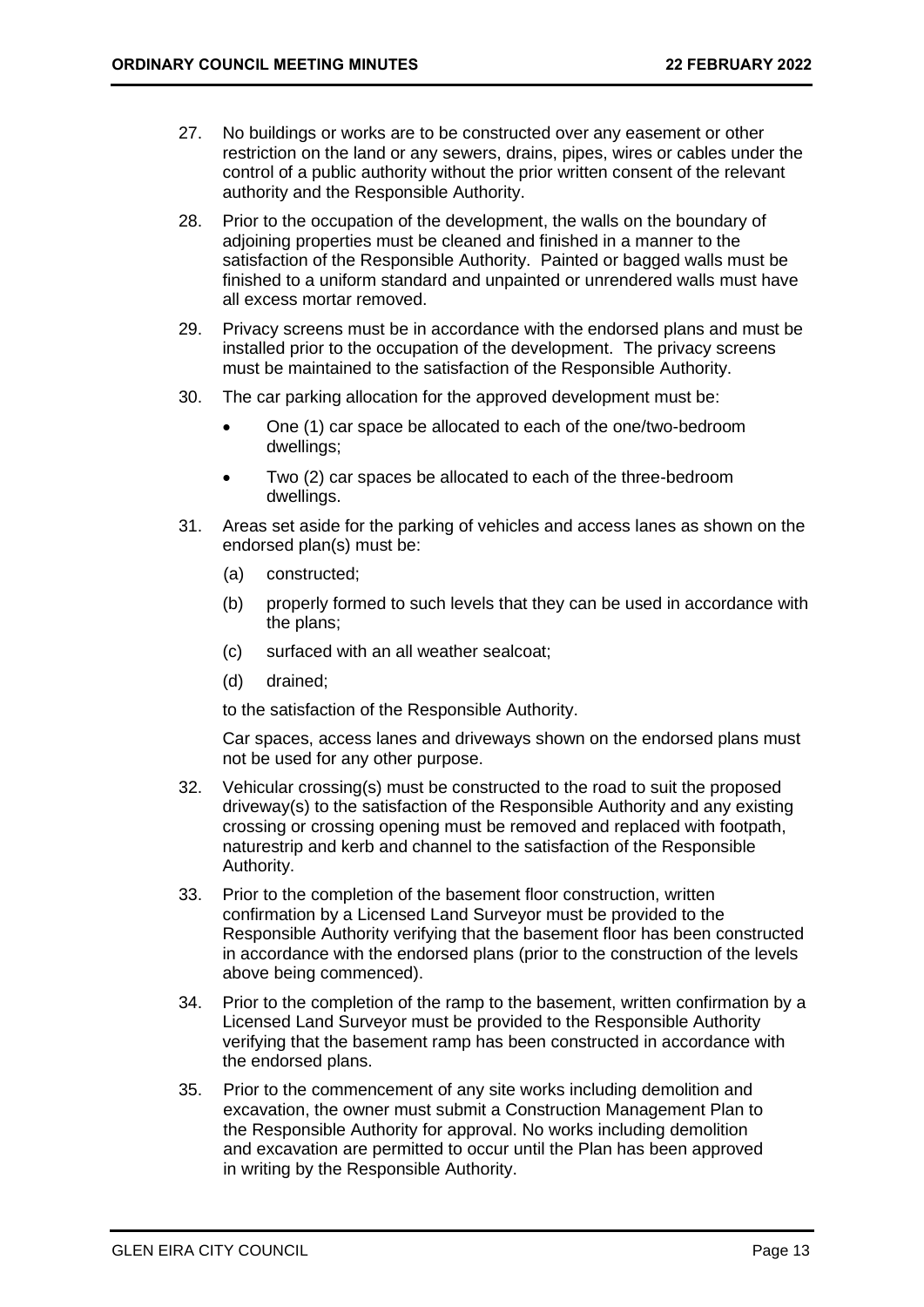Once approved, the Construction Management Plan will be endorsed to form part of this permit and must be implemented to the satisfaction of the Responsible Authority. The Plan must be to the satisfaction of the Responsible Authority and must provide details of the following:

- (a) delivery and unloading points and expected frequency;
- (b) Truck haulage routes, circulation spaces and queuing lanes;
- (c) Details how traffic and safe pedestrian access will be managed. These must be in the form of a Traffic Management Plan designed by a suitably qualified traffic practitioner;
- (d) a liaison officer for contact by owners / residents and the Responsible Authority in the event of relevant queries or problems experienced;
- (e) an outline of requests to occupy public footpaths or roads, or anticipated disruptions to local services;
- (f) any requirements outlined within this permit as required by the relevant referral authorities;
- (g) hours for construction activity in accordance with any other condition of this permit;
- (h) measures to control noise, dust, water and sediment laden runoff;
- (i) measures to ensure that sub-contractors/tradespersons operating on the site are aware of the contents of the Construction Management Plan;
- (j) any construction lighting to be baffled to minimise intrusion on adjoining lots.
- 36. Prior to the occupation of the approved development, the owner/permit holder must prepare and have approved in writing by the Responsible Authority a Waste Management Plan (WMP) for the site with respect to the collection and disposal of waste and recyclables associated with the proposed uses on the site to the satisfaction of the Responsible Authority. The WMP must provide for the following:
	- (a) The collection of waste associated with the uses on the land, including the provision of bulk waste collection bins or approved alternative, recycling bins, the storage of other refuse and solid wastes in bins or receptacles within suitable screened and accessible areas to the satisfaction of the Responsible Authority. Commercial waste bins being placed or allowed to remain not in view of the public, and receptacles not emitting any adverse odours.
	- (b) Designation of methods of collection including the need to provide for private services or utilisation of council services. If private collection is used, this method must incorporate recycling services and must comply with the relevant EPA noise guideline relating to the time of collection.
	- (c) Appropriate areas of bin storage on site and areas of waste bin storage on collection days.
	- (d) Details for best practice waste management once operating.
	- (e) Details of loading, unloading, and waste collection procedures.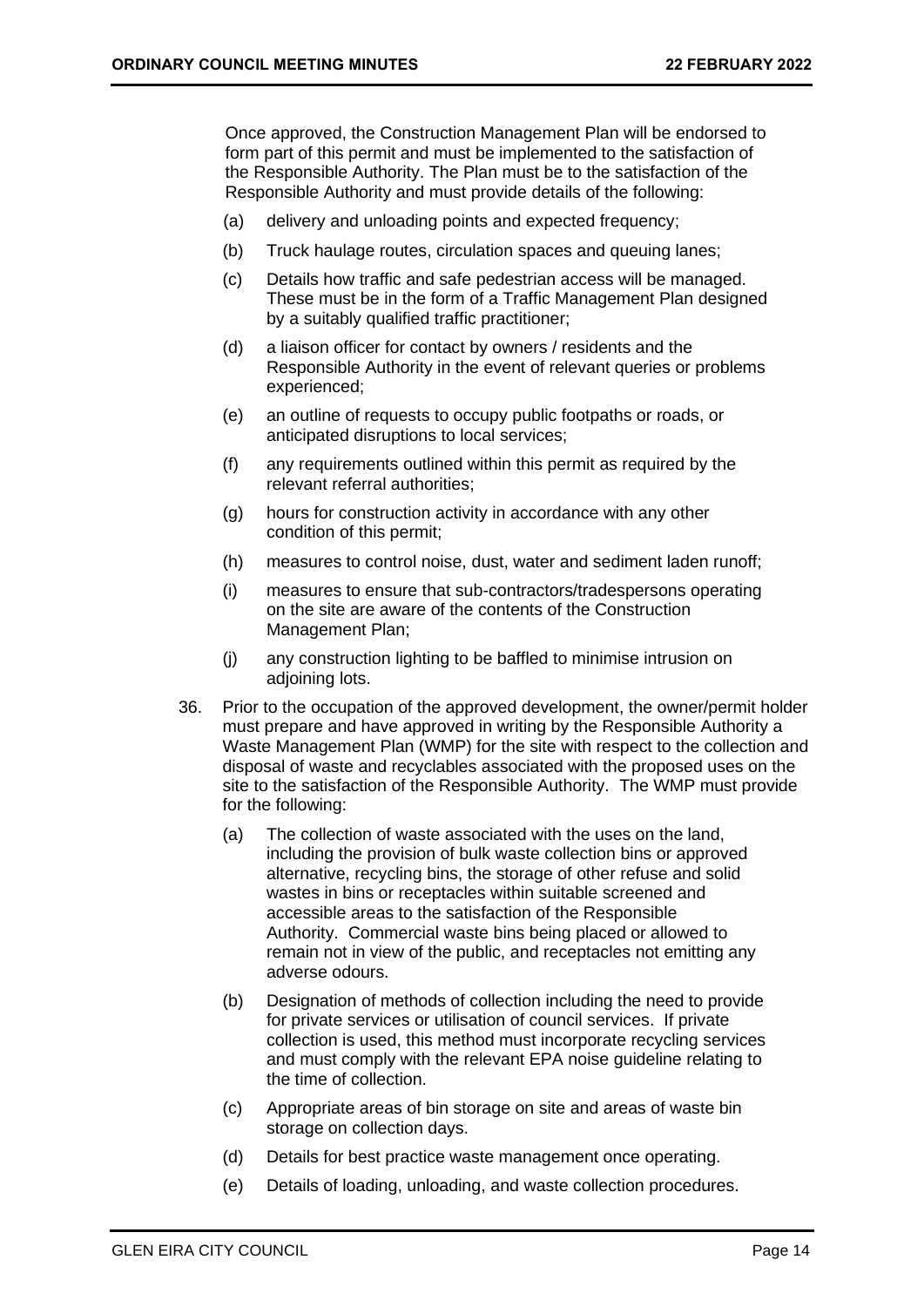Where this involved collection from the basement, these details should include swept path assessments of the proposed vehicle, demonstration of appropriate clearances to accommodate applicable vehicles, and details of any measures required to minimise disruptions to traffic movements.

Once approved the WMP will be endorsed to form part of this permit and must be complied with to the satisfaction of the Responsible Authority and must not be varied except with the written approval of the Responsible Authority.

- 37. The location of any substation/services/metres to be clearly shown on the plans (to have limited visibility from the streetscape) and in a location to the satisfaction of the Responsible Authority. Any on-site substation must not be located in the front setbacks and must not reduce any open space for each apartment.
- 38. Prior to the occupation of the approved development, a permanent sign must be erected by the applicable planning permit holder in a prominent position in the car park and in any foyer/s stating that "Residents of this development will not be issued Residential Parking Permits (including visitor parking permits)". The sign must measure approximately 0.2 square metres in area, to the satisfaction of the Responsible Authority.

Permit notes (The following notes are for information only and do not constitute conditions of this permit):

A: The amendments specified in Condition 1 of this Permit and any additional modifications which are "necessary or consequential" are those that will be assessed by Council when plans are lodged to satisfy that condition. Any "necessary or consequential" amendments, in addition to those required by this condition, should be specifically brought to the attention of Council for assessment.

If other modifications are proposed, they must be identified and be of a nature that an application for amendment of permit may be lodged under Section 72 of the Planning and Environment Act 1987. An amendment application is subject to the procedures set out in Section 73 of the Planning and Environment Act 1987.

- B: This Planning Permit represents the Planning approval for the use and/or development of the land. This Planning Permit does not represent the approval of other departments of Glen Eira City Council or other statutory authorities. Such approvals may be required and may be assessed on different criteria from that adopted for the approval of this Planning Permit.
- C: Any failure to comply with the conditions of this permit may result in action being taken to have an Enforcement Order made against some or all persons having an interest in the land and may result in legal action or the cancellation of this permit by the Victorian Civil and Administrative Tribunal.
- D: Nothing in the grant of this permit should be construed as granting any permission other than planning permission for the purpose described. It is the duty of the permit holder to acquaint themselves*,* and comply, with all other relevant legal obligations (including any obligation in relation to restrictive covenants and easements affecting the site) and to obtain other required permits, consents or approvals.
- E: Consideration is required when installing domestic services (i.e air conditioning units, heaters, pool pumps, water tanks and the like).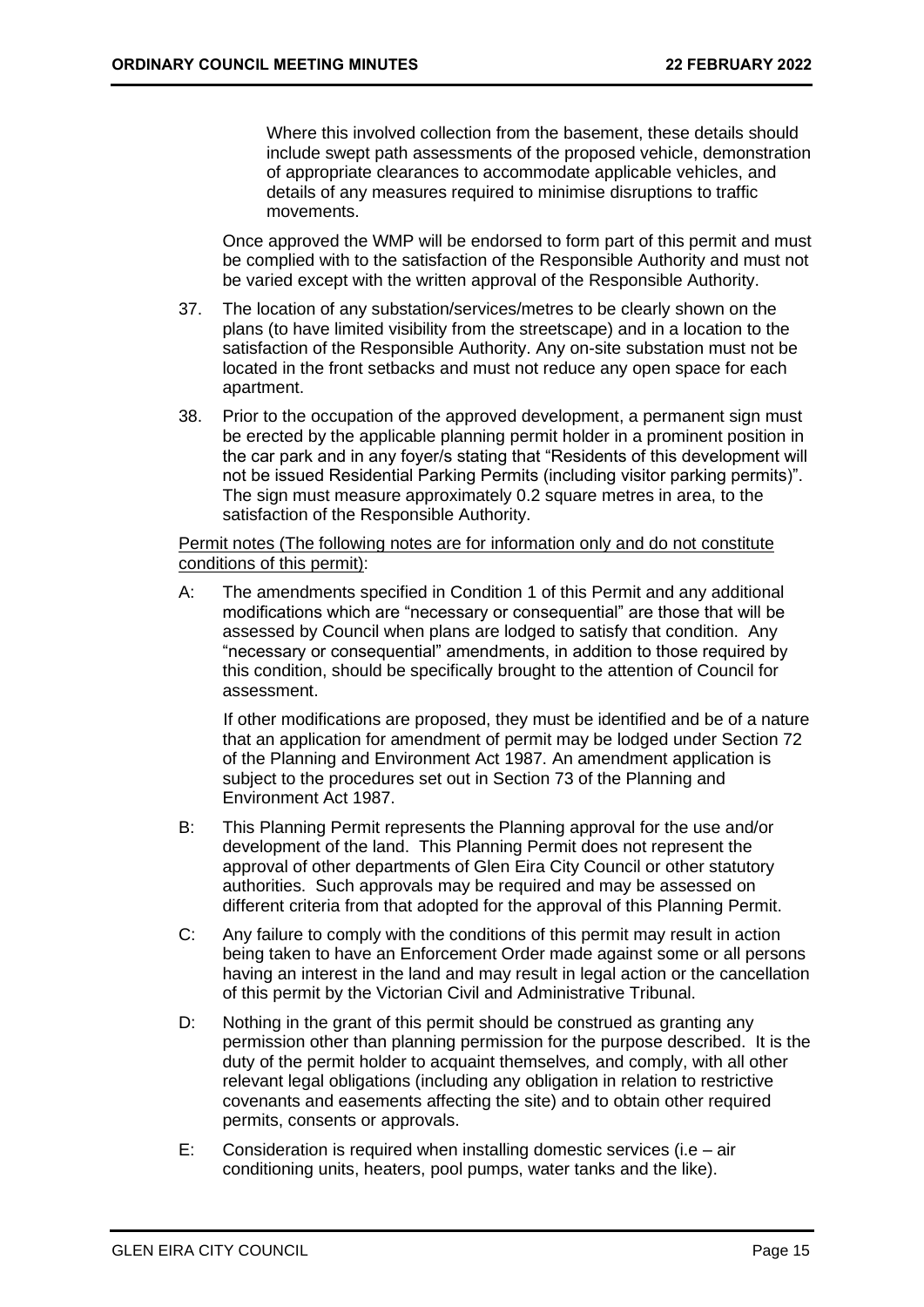The owner/occupier/permit holder/developer must take all reasonable and practicable measures in locating domestic services in position that reduce any amenity impact on adjoining properties. This includes selecting an appropriate installation position and enclosing the domestic service. Further information regarding noise from domestic services can be found in the Environmental Protection Act 1970.

Asset Engineering Advise:

- F: Council records indicating that there is an existing Council 375mm drain that runs along the western boundary of the property. Protection works must be in place during excavation and construction of the building to protect the Council's drain. Developer/Owner is required to submit the proposed protection works plan to Council for approval prior to the commencement of any works.
- G: The developer/owner is required to submit a CCTV report of the easement drain before and after the construction. Any damage to the drain will be the responsibility of the developer/owner and any reinstatement works to be carried out must be to Council satisfaction at the developer/owner's cost.
- H: No net increase in peak stormwater runoff in Council drainage network is permitted. Post development peak storm water discharge to Council drainage network must be maintained to the predevelopment level for 10 year ARI to the satisfactory of Council's Asset Engineering Department.
- I: Engineering Services encourage using of rainwater tanks for storage and reuse for toilet and irrigation purposes and/or stormwater detention systems.
- J: Drainage associated with basement construction (seepage and agricultural waters are to be filtered to rain water clarity) must be discharged to the nearest Council Drain /Pit and not be discharged to the kerb and channel.
- K: All stormwater runoff must be connected to Council's underground drainage network. No uncontrolled stormwater discharge to adjoining properties and footpaths is permitted.
- L: Any firefighting equipment for the building must be accommodated within title boundary. Firefighting facility as required under Building Act/Regulation must be within the subject land and not in the Council Road Reserve.
- M: An Asset Protection Permit must be obtained from Council's Engineering Services Department prior to the commencement of any building works.
- N: All relevant Engineering Permits must be obtained prior to any works within the Road Reserve and/or stormwater connection to Council drainage network.

## Melbourne Water Advise:

O: The subject site is located south of the Koornang Road Main Drain (DR 4950). Land and flood level information available at Melbourne Water indicates that the property is subject to flooding from Melbourne Water's drainage system and the applicable 1% AEP flood level for the site is 28.83 metres to Australian Height Datum for a storm event with a 1% chance of occurrence in any one year.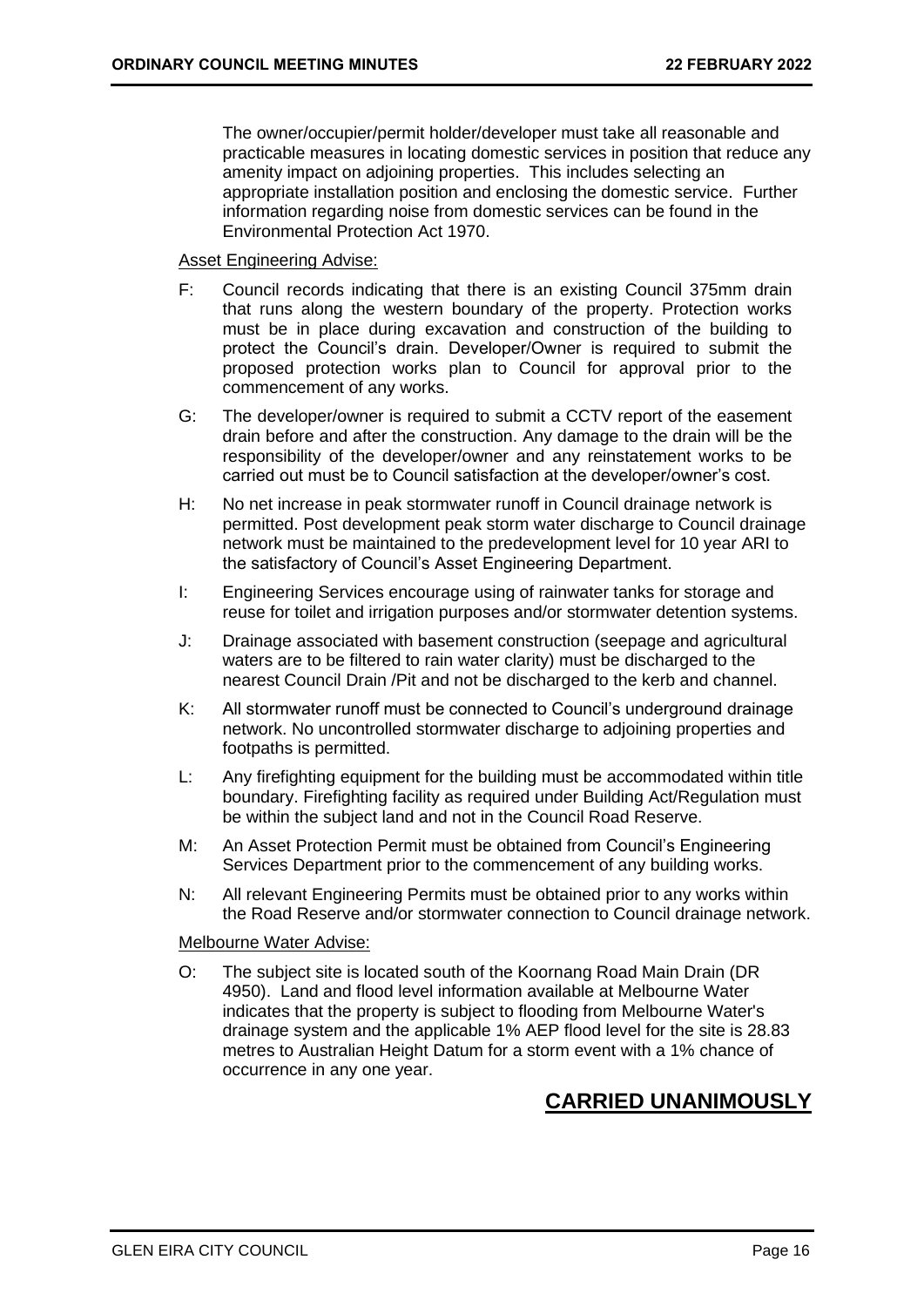## <span id="page-16-0"></span>**8.3 VCAT WATCH**

**Moved: Cr Cade Seconded: Cr Esakoff**

That Council notes the update on VCAT matters.

## **CARRIED UNANIMOUSLY**

## **8.4 FINANCIAL MANAGEMENT REPORT (31 JANUARY 2022)**

## **Moved: Cr Zhang Seconded: Cr Zmood**

That Council notes the Financial Management Report for the period ending 31 January 2022 in Attachment 1 to the report.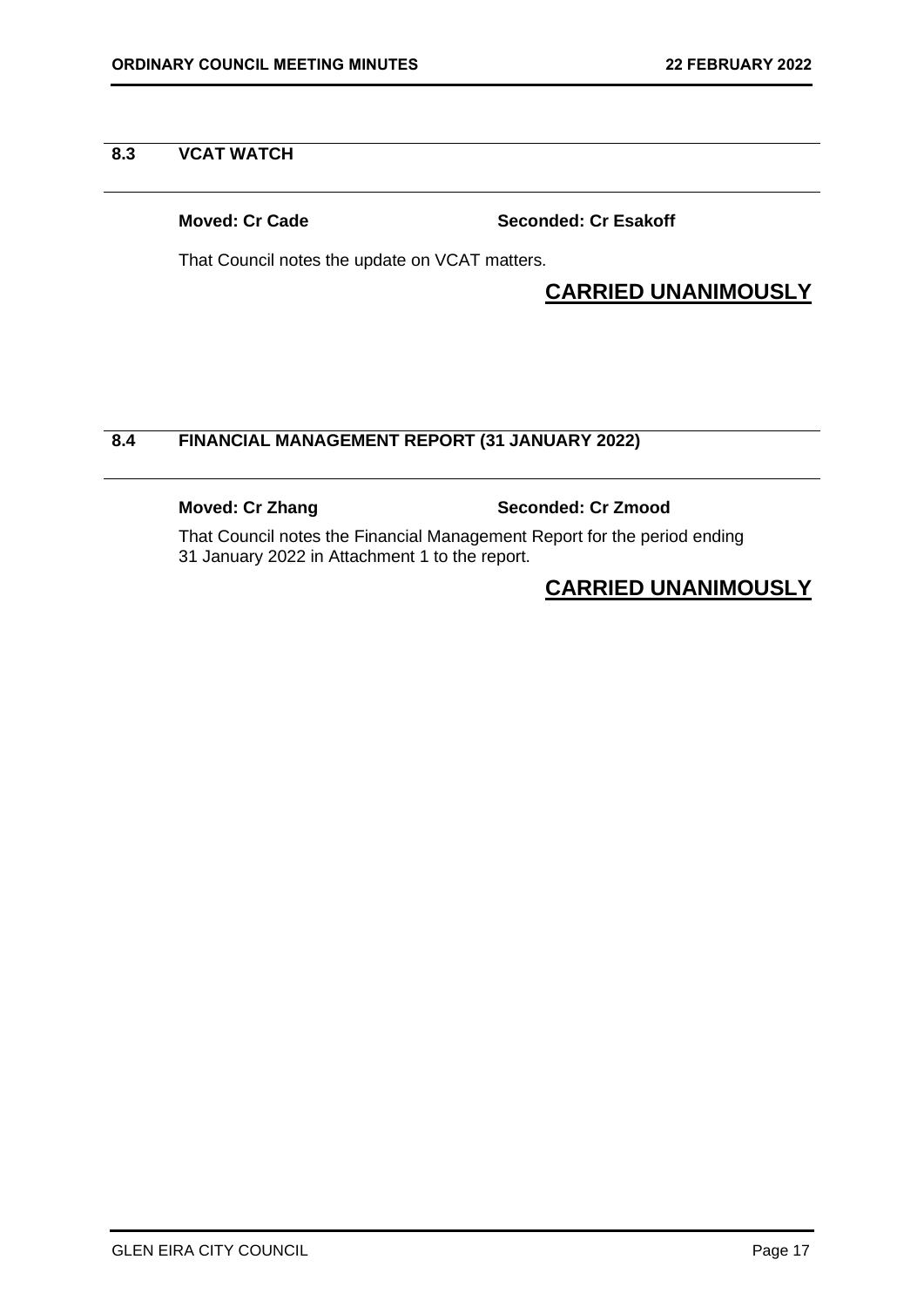## <span id="page-17-0"></span>**8.5 DRAFT HOUSING STRATEGY 2022**

## **Moved: Cr Pilling Seconded: Cr Zhang**

That Council:

- 1. endorses the draft documents attached to this report (listed below) for community consultation for a period of six weeks:
	- *(Draft) Glen Eira Housing Strategy 2022 (GECC) December 2021*
	- *Glen Eira City Council: Our Community Profile (GECC and SGS Economics and Planning) November 2021*
	- *Glen Eira Housing Capacity and Demand Analysis (SGS Economics and Planning) 15 November 2021*
	- *(Draft) Glen Eira Neighbourhood Character Assessment and Future Character Framework (Tract Consultants) 2021*, comprising:
		- Volume 1: Neighbourhood Character Assessment & Built Form Assessment
		- Volume 2: Future Character and Built Form Precincts
	- *(Draft) Glen Eira Landscape Character Review (Tract Consultants)*
- 2. in addition to the actions contained in the *Communication and Engagement* section of this report, requests officers to seek and consider feedback from the Community Engagement Advisory Committee on the Draft Housing Strategy Community Survey and FAQs prior to their release.
- 3. notes that in addition to the actions contained in the *Communication and Engagement* section of this report:
	- an additional summary document will be available:
	- letters will be sent to occupiers in and around the Housing Investigation Areas;
	- letters will be sent to absentee owners in the Housing Investigation Areas;
	- a set of updated maps clearly showing the investigations areas will be available on Council's Have Your Say page
	- a community information session will be held in the form of an on-line webinar, incorporating a community question and answer component.

## **Procedural Motion**

## **Moved: Cr Zhang Seconded: Cr Pilling**

That Council grants Cr Athanasopoulos a three minute extension of speaking time.

## **CARRIED UNANIMOUSLY**

## **Procedural Motion**

## **Moved: Cr Zyngier Seconded: Cr Zmood**

That Council grants Cr Esakoff a three minute extension of speaking time.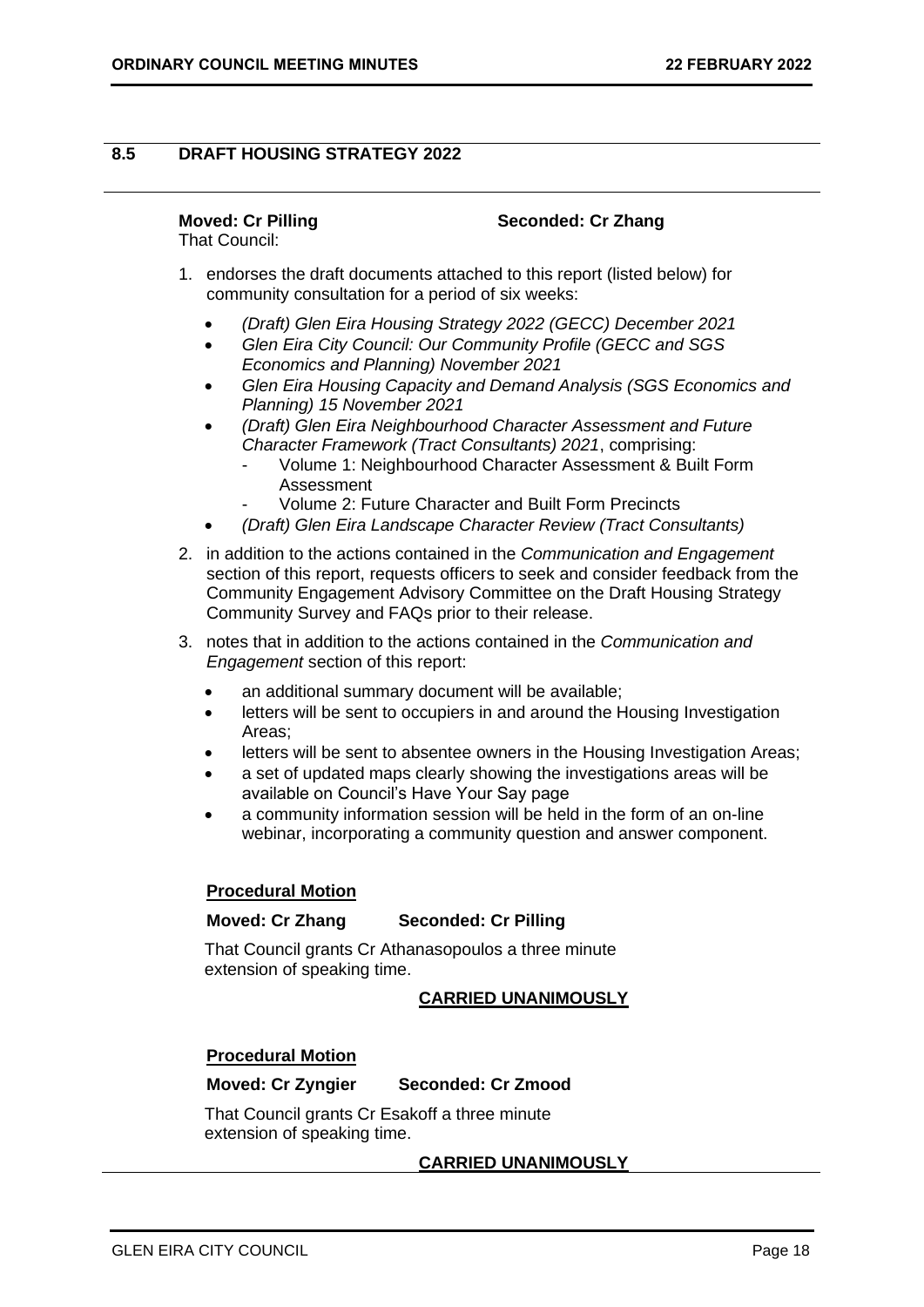## <span id="page-18-0"></span>**Procedural Motion**

### **Moved: Cr Magee Seconded: Cr Esakoff**

That Council grants Cr Zmood a one minute extension of speaking time.

## **CARRIED UNANIMOUSLY**

| For the Motion: | Crs Athanasopoulos, Magee, Pilling, Zhang and Zyngier (5)           |
|-----------------|---------------------------------------------------------------------|
|                 | <b>Against the Motion:</b> Crs Esakoff, Cade, Parasol and Zmood (4) |

The Motion Moved by Cr Pilling and Seconded by Cr Zhang was **CARRIED** 

## **8.6 DRAFT CAULFIELD STRUCTURE PLAN FOR CONSULTATION**

**Moved: Cr Zyngier Seconded: Cr Athanasopoulos**

That Council:

- 1. endorses the Draft Caulfield Structure Plan for consultation; and
- 2. receives a further report on the consultation outcomes and revisions to the final Caulfield Structure Plan.

## **Procedural Motion**

### **Moved: Cr Zyngier Seconded: Cr Zmood**

That Council grants Cr Athanasopoulos a three minute extension of speaking time.

## **CARRIED UNANIMOUSLY**

| For the Motion: | Crs Athanasopoulos, Magee, Parasol, Pilling, Zhang and<br>Zyngier (6) |
|-----------------|-----------------------------------------------------------------------|
|                 | <b>Against the Motion:</b> Crs Cade, Esakoff and Zmood (3)            |

The Motion Moved by Cr Zyngier and Seconded by Cr Athanasopoulos was

## **CARRIED**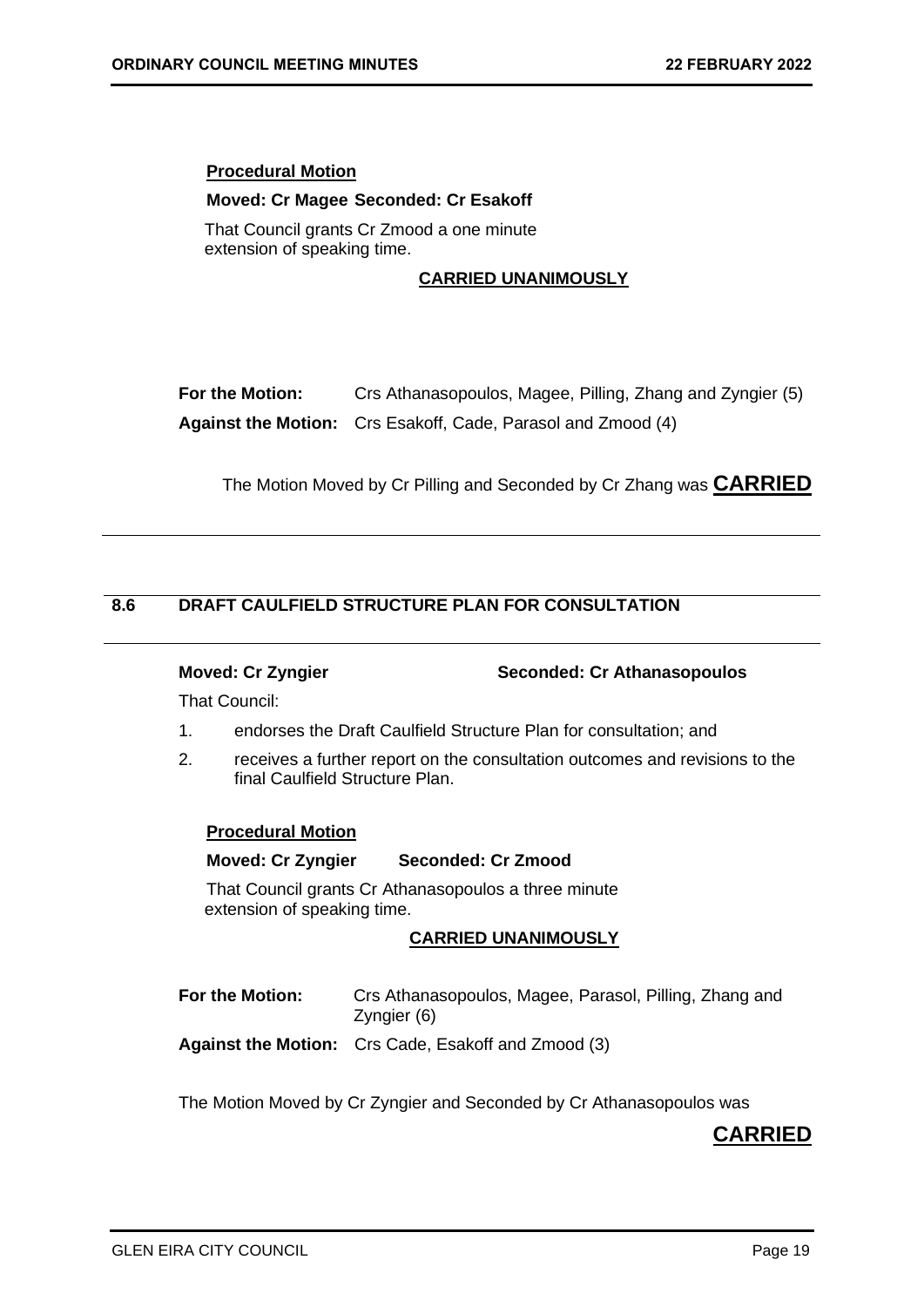## <span id="page-19-0"></span>**8.7 WOODFIRE HEATING**

### **Moved: Cr Zyngier Seconded: Cr Zhang**

That Council notes the information presented in the report and endorses the advocacy approach.

## **Procedural Motion**

## **Moved: Cr Zmood Seconded: Cr Parasol**

That Council grants Cr Zyngier a one minute extension of speaking time.

## **CARRIED UNANIMOUSLY**

## **CARRIED UNANIMOUSLY**

## **8.8 INCLUSION OF 5 TREES IN THE CLASSIFIED TREE REGISTER**

**Moved: Cr Zmood Seconded: Cr Parasol**

That Council:

- 1. includes the following trees in the Classified Tree Register:
	- a) Silky Oak (*Grevillea robusta*) located in Centenary Park, Bentleigh East – 88/CTR/2021;
	- b) Algerian Oak (*Quercus canariensis*) located along the Rosstown Rail Trail, Glen Huntly – 150/CTR/2021;
	- c) Red Flowering Gum (*Corymbia ficifolia*) located at 19 Cosy Gum Rd, Carnegie – 217/CTR/2021;
	- d) Spotted Gum (*Corymbia maculata*) located at 21 Godfrey St, Bentleigh – 254/CTR/2021;
	- e) Cork Oak (*Quercus suber*) located in Princes Park, Hawthorn Rd, Caulfield South – 339/CTR/2021;
- 2. notifies each person who nominated a tree detailed in this report;
- 3. notifies all relevant landholders of the trees detailed in this report; and
- 4 authorises a notice to be published in the Victorian Government Gazette of the decision to include the trees outlined in his report in the Classified Tree Register.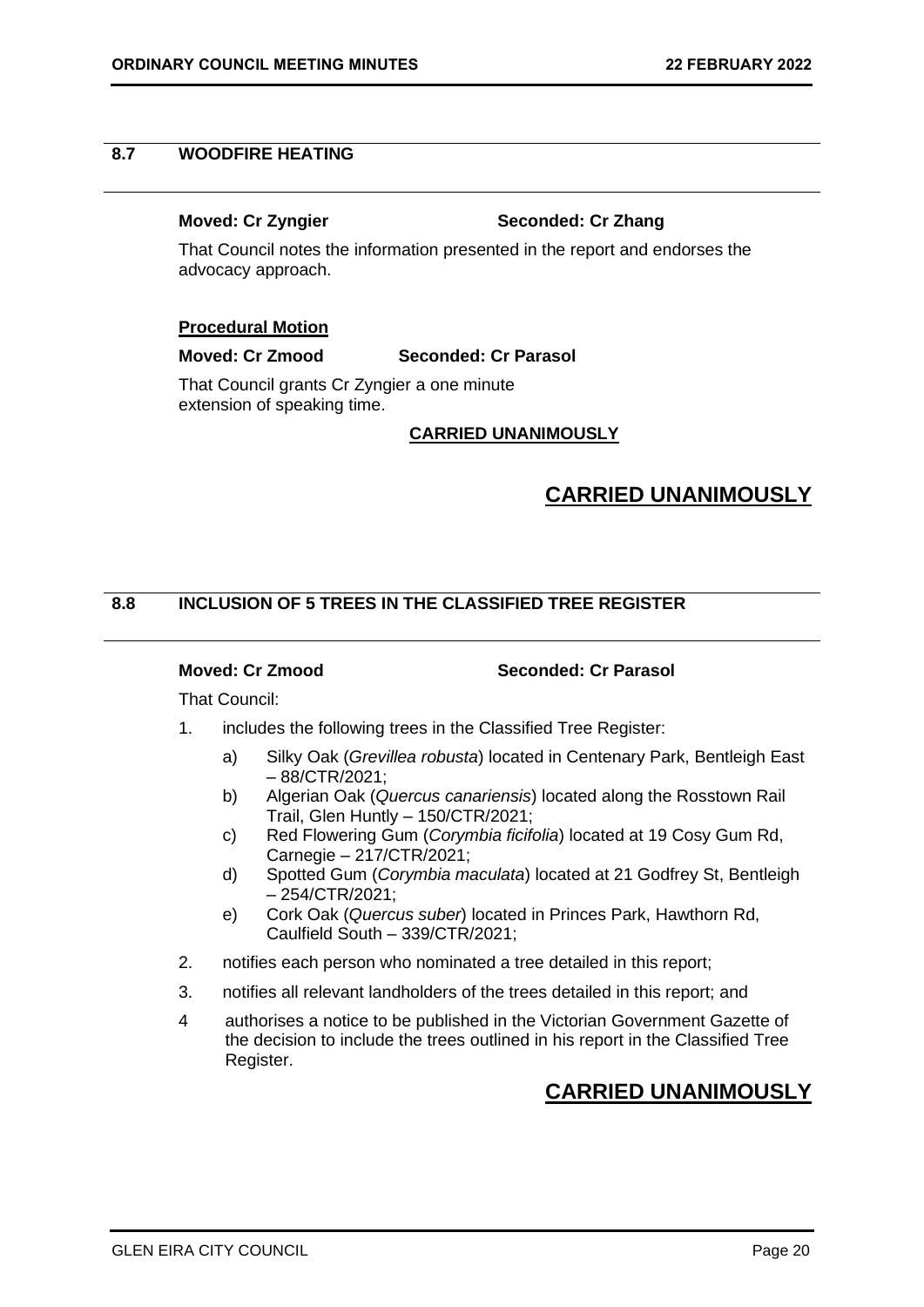## <span id="page-20-0"></span>**8.9 ADVANCED WASTE PROCESSING**

### **Moved: Cr Pilling Seconded: Cr Zhang**

That Council:

- 1. as a shareholder, commits to enter a Contract with a successful tenderer if the tender conforms to all of the predetermined conditions as specified by South East Metropolitan Advanced Waste Processing Pty Ltd (ACN 654 660 438) including the:
	- Project being located at the agreed Site;
	- Waste supply deed issued for tender; and
	- Gate fee being within an agreed limit for the South East Metropolitan Advanced Waste Processing Project;
- 2. authorises the Chief Executive Officer to send the letter shown in Attachment 1 to the report;
- 3. endorses a minimum tonnage guarantee arrangement for the South East Metropolitan Advanced Waste Processing Project;
- 4. endorses the provision of a financial guarantee, under which the Councils guarantee that South East Metropolitan Advanced Waste Processing Pty Ltd will remain solvent and will not be wound up during the term of the Contract;
- 5. endorses partial bid reimbursement costs to unsuccessful tenderers who submit a compliant tender and if Councils choose to cancel the tender for the South East Metropolitan Advanced Waste Processing Project; and
- 6. authorises the Chief Executive Officer to take any further actions necessary to facilitate Council's participation in the South East Metropolitan Advanced Waste Processing Project.
- 7. notes Attachment 3 to the report remains confidential in accordance with section 3(1)(g) and section 66(5) of the *Local Government Act 2020* or until Council resolves otherwise; and
- 8. authorises Council officers to disclose any confidential information in relation to this item, but only to the extent necessary to give effect to the resolution.

## **Procedural Motion**

### **Moved: Cr Zmood Seconded: Cr Zhang**

That Council grants Cr Zyngier a three minute extension of speaking time.

### **CARRIED UNANIMOUSLY**

| For the Motion: | Crs Cade, Esakoff, Pilling and Zhang (4)                                                |
|-----------------|-----------------------------------------------------------------------------------------|
|                 | <b>Against the Motion:</b> Crs Athanasopoulos, Magee, Parasol, Zmood and<br>Zyngier (5) |

The Motion Moved by Cr Pilling and Seconded by Cr Zhang was **LOST**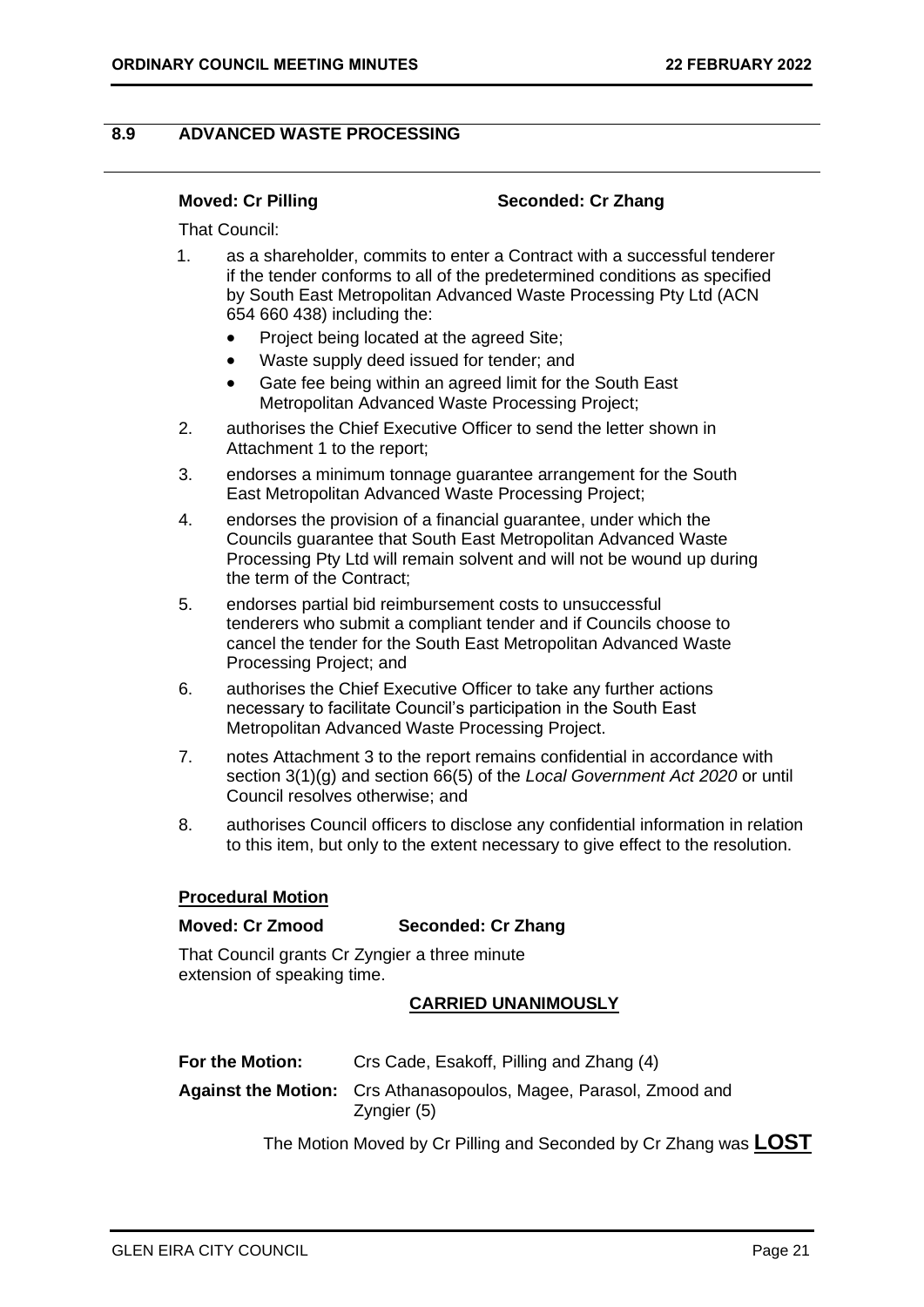## <span id="page-21-0"></span>**8.10 GLEN EIRA PHILANTHROPIC PARTNERSHIP POLICY**

## **Moved: Cr Parasol Seconded: Cr Pilling**

That Council endorses the Philanthropic Partnership Policy shown as Attachment 1 to the report with the following changes to Part 5 Partnership Exclusions:

- a) Remove the word 'support'; and
- b) Include a new dot point 'alcohol industry'.

## Part 5 Partnership Exclusions to read:

Council will not enter into any Partnership Agreement with any partner/donor who may be seen to conflict with Council's responsibilities to the local community or whose reputation or image could prove detrimental to the public image of Council. This includes, but is not limited to, partners/donors involved in the production of:

- tobacco and associated products;
- gambling providers, products and services:
- armaments;
- fossil fuel industry
- sex industry;
- pornography;
- child labour;
- practices or products which cause unacceptable damage to the natural environment; or
- alcohol industry

Where there is any doubt regarding the partner/donor involvement in any of the above listed or may not be consistent with Clause 4.1, a paper will be submitted to Council for consideration.

*It is recorded that Cr Athanasopoulos vacated the virtual meeting at 9:32pm and re-entered at 9:35pm.*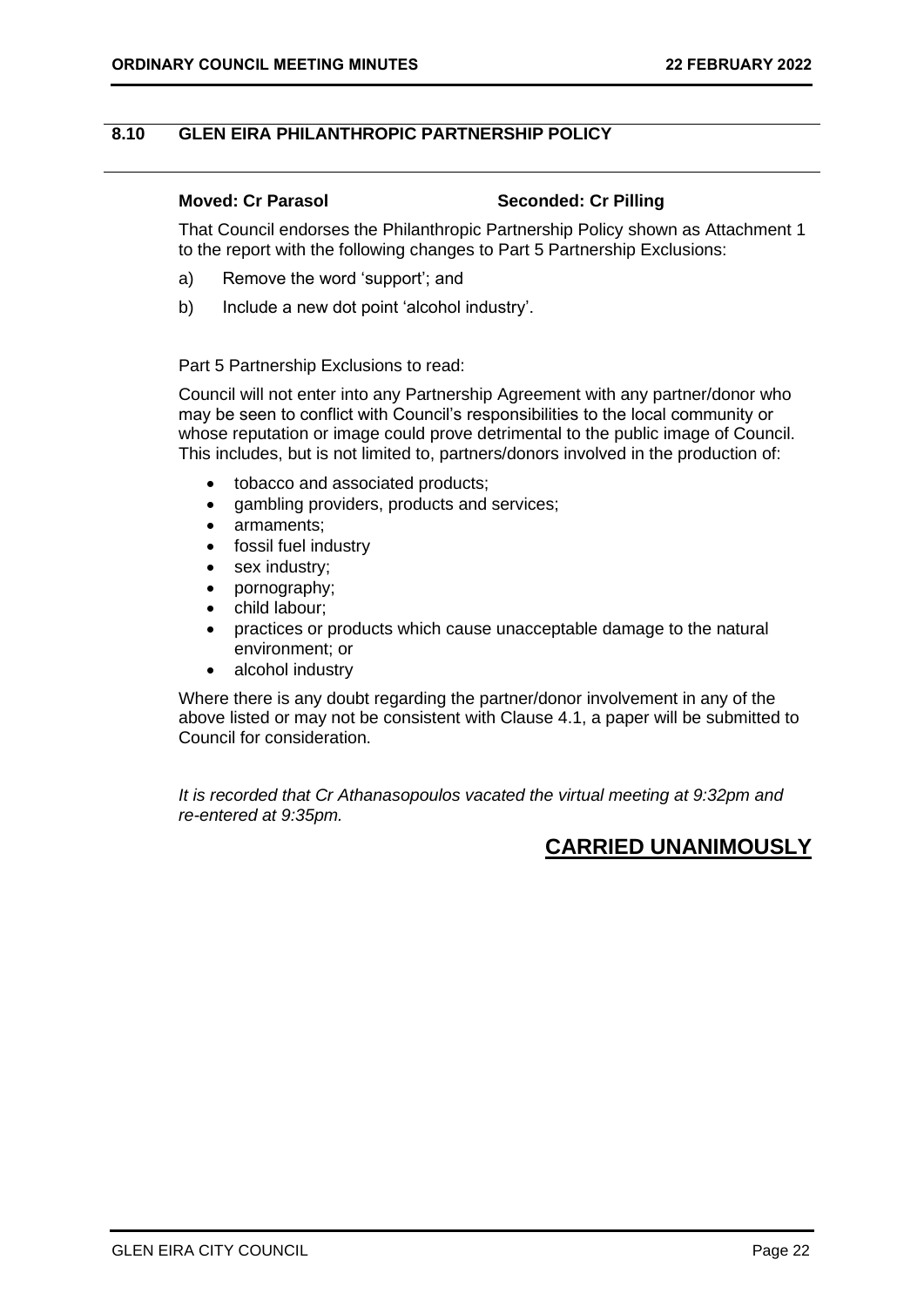## <span id="page-22-0"></span>**8.11 DONATIONS FOR THE PROVISION OF PARK BENCHES POLICY UPDATE**

**Moved: Cr Esakoff Seconded: Cr Parasol** 

That Council endorses the updated Donations for the Provision of Park Benches Policy shown as Attachment 1 to the report.

## **CARRIED UNANIMOUSLY**

**Procedural Motion**

## **Moved: Cr Magee Seconded: Cr Athanasopoulos**

That Council extends the meeting to conclude at 11pm.

## **CARRIED UNANIMOUSLY**

## **8.12 POLICY REVIEW PROJECT**

**Moved: Cr Cade Seconded: Cr Zmood**

That Council notes the report.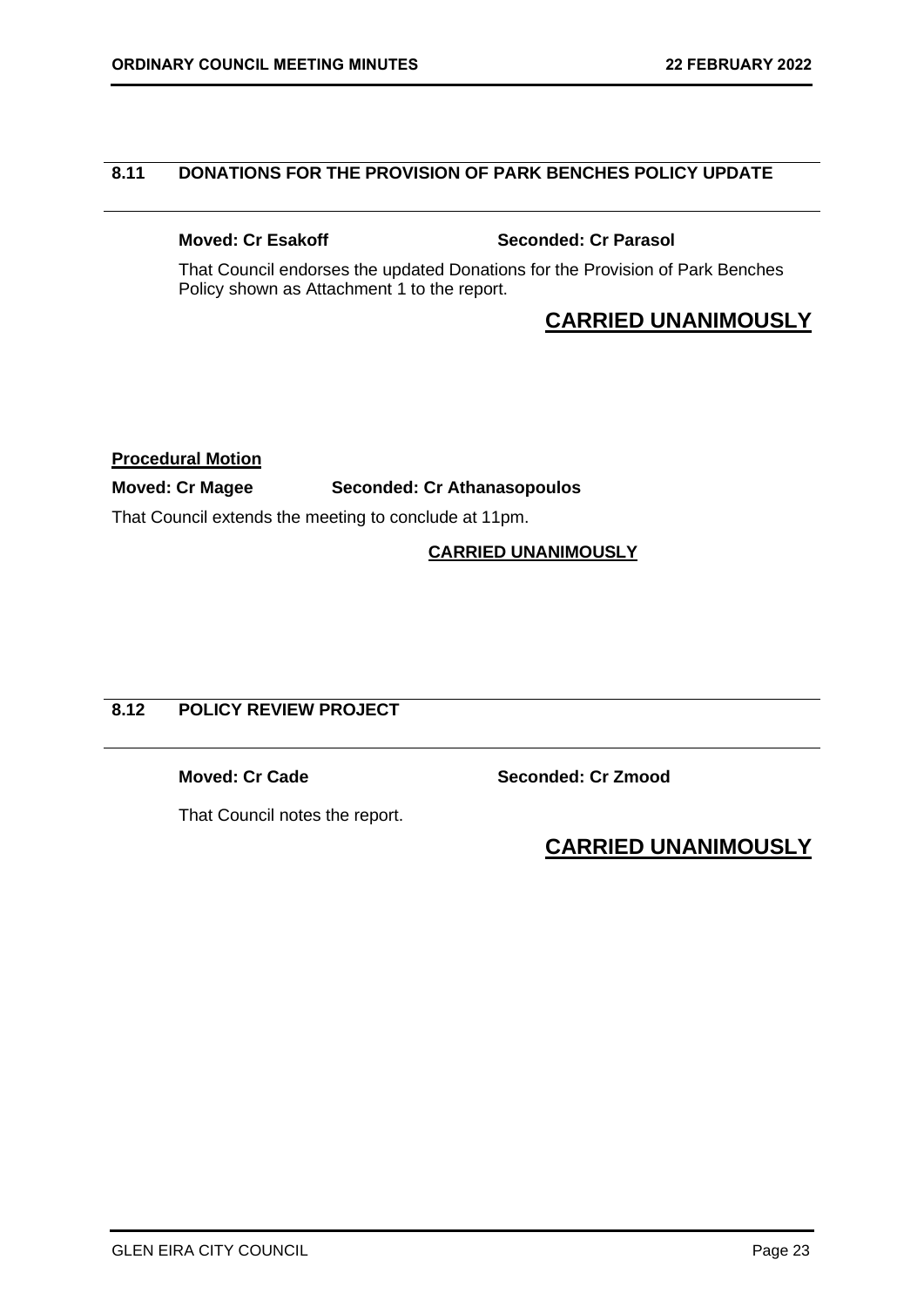## <span id="page-23-0"></span>**8.13 GLEN EIRA BUSINESS AND ECONOMY ADVISORY COMMITTEE - RECOMMENDED COMMUNITY REPRESENTATIVES**

### **Moved: Cr Cade Seconded: Cr Parasol**

That Council:

- 1. appoints the following as community representatives to the Glen Eira Business and Economy Advisory Committee for a two-year period:
	- Bruno Karalus
	- Chris Giouris
	- Deepa Mani
	- Grahame Leonard AM
	- Jaai Parasnis
	- **Keith Rhodes**
	- Ruth Lewis
	- Shai Dagan
	- Steven Antunovic
	- Thanh Do
- 2. writes to the successful applicants congratulating them on their appointment, and to the unsuccessful applicants thanking them for their applications.

## **CARRIED UNANIMOUSLY**

## **8.14 PROVISION OF PERSONAL PROTECTIVE EQUIPMENT AND SUPPLIES PANEL**

## **Moved: Cr Esakoff Seconded: Cr Cade**

That Council:

- 1. appoints the panel of providers recommended to be appointed in the Procurement Australia tender as listed in the confidential attachment to the report;
- 2. authorises the Chief Executive Officer to execute the contract on Council's behalf;
- 3. notes the attachment to the report remains confidential in accordance with Section 3(1)(g) and Section 66(5) of the *Local Government Act 2020* or until Council resolves otherwise; and
- 4. authorises Council officers to disclose any confidential information in relation to this item, but only to the extent necessary to give effect to the resolution.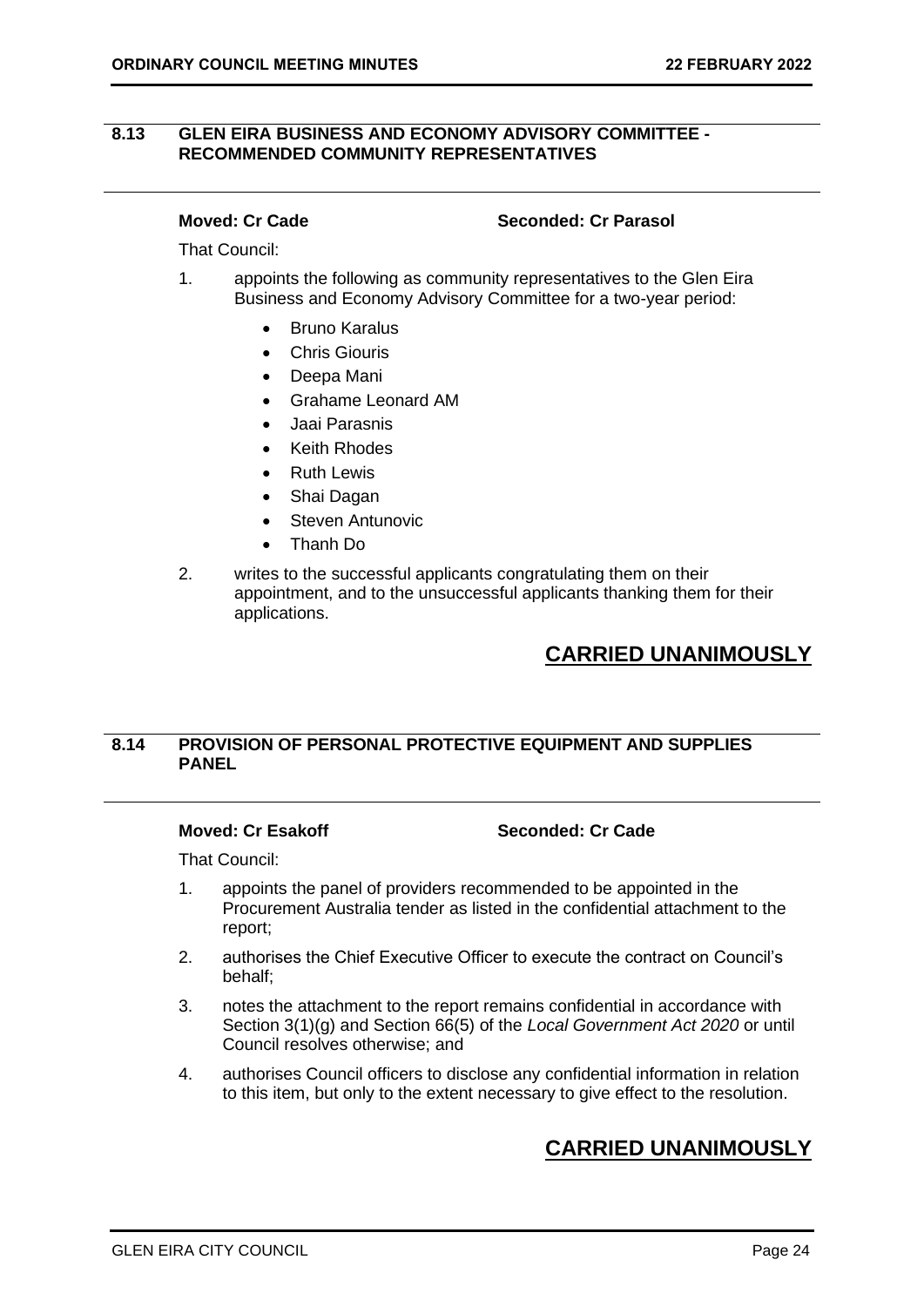## <span id="page-24-0"></span>**8.15 QUARTERLY SERVICES PERFORMANCE REPORT - DECEMBER 2021**

## **Moved: Cr Zhang Seconded: Cr Esakoff**

That Council notes the Quarterly Service Performance Report for the period ending 31 December 2021 (Attachment 1 to the report).

## **CARRIED UNANIMOUSLY**

## **8.16 SUBMISSION : REVIEW OF THE RULES OF ASSOCIATION - MUNICIPAL ASSOCIATION OF VICTORIA (MAV)**

## **Moved: Cr Pilling Seconded: Cr Cade**

That Council endorses the *MAV Rules Review -GECC Submission* as detailed in Attachment 1 to this report and authorises the Chief Executive Officer to submit it to the MAV on Council's behalf.

## **CARRIED UNANIMOUSLY**

## <span id="page-24-1"></span>**9. URGENT BUSINESS NIL**

## <span id="page-24-4"></span><span id="page-24-3"></span><span id="page-24-2"></span>**10. ORDINARY BUSINESS**

- **10.1 Requests for reports from a member of Council staff - Nil**
- <span id="page-24-5"></span>**10.2 Right of reply - Nil**
- **10.3 Notice of Motion - Nil**

### <span id="page-24-6"></span>**10.4 Councillor questions**

Cr Athanasopoulos asked the following question of Cr Zyngier

At the Ordinary Council Meeting on 14 December 2021, Cr Zyngier was responding to Item 8.2, the Multi Deck Car Parks Community Engagement and Consultation and was not granted an extension of speaking time to complete his points.

What was Cr Zyngier planning to say at that meeting?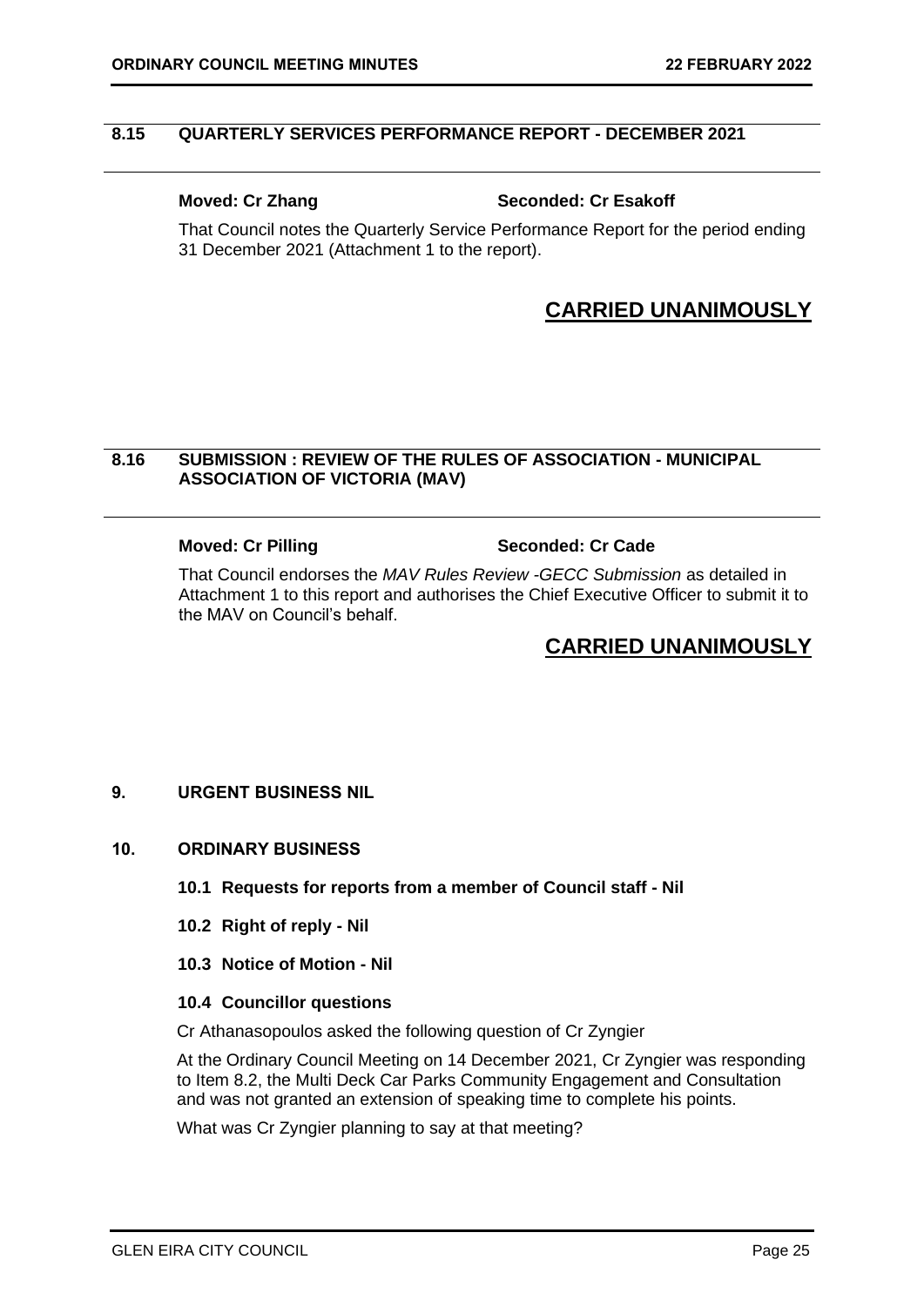Cr Zyngier responded:

I was speaking about why the Officers' Report and Recommendation was flawed and should be rejected by Council/Councillors.

While the Officers Report includes all the data from the three collection methods, survey, in-person consultation and on-line comments, all the qualitative data was ignored. That is the gold standard for research trying to triangulate 3 parts of the same question.

Based on the information provided, was this commuter car park consultation about actually carparks for shoppers?

Only 80 of the 473 respondents to the surveys possibly read the detailed VLC Report and only 80 looked at any of the frequently asked questions. That might explain why their responses were in favour and recorded by both *Have Your Say* and *Community Voice*  respondents about indicating a misunderstanding of the proposal – mainly due to the misinformation provided regarding the use of the carparks being available to shoppers and traders and not for commuters.

The detailed data explains why this confusion arose: The comments in response to the question "Why should Glen Eira proceed" all refer to a misconception about the proposed Commuter Car Park Project - that the proposal will provide for more parking near the shopping areas and it will reduce pressure on local parking networks.

These comments contrast with the feedback from the three in person focus groups which were privileged with a Q&A presentation from Council Officers. In all three groups the overwhelming majority were strongly opposed to the project continuing. The groups generally expressed negative views to the proposed carparks.

Finally of the 198 respondents who gave qualitative comments on the survey, over two-thirds were vehemently against proceeding.

Those most impacted by the project actually rejected the proposal

The respondents who chose Elsternwick or Bentleigh as their residential suburb were not supportive at all of using the funding or the chosen location.

What about the Climate Emergency?

The Officers' Report states that the analysis into congestion busting, aligns with our Climate Emergency Response. Park and Ride encourages people to not use public transport or active transport to access parking. Park and Ride in Glen Eira will remove only 1 CBD trip for every 3 carparks created. That is for every 210 car spaces provided, additional in Elsternwick, only 70 trips will be removed from the CBD.

## Point of Order raised from Cr Pilling

The Mayor deemed the comment as not a valid Point of Order.

## Cr Zyngier continued

Glen Eira Council declared a "Climate Emergency" in 2020. Council has set zero net corporate emissions by 2025 and zero net community emissions by 2030.

As one of the members of the on-line focus group commented:

"How does building more multideck car parks and encouraging greater use of fossil fuel burning vehicles align with Council policy? This is a disappointing combination of poor planning and total hypocrisy.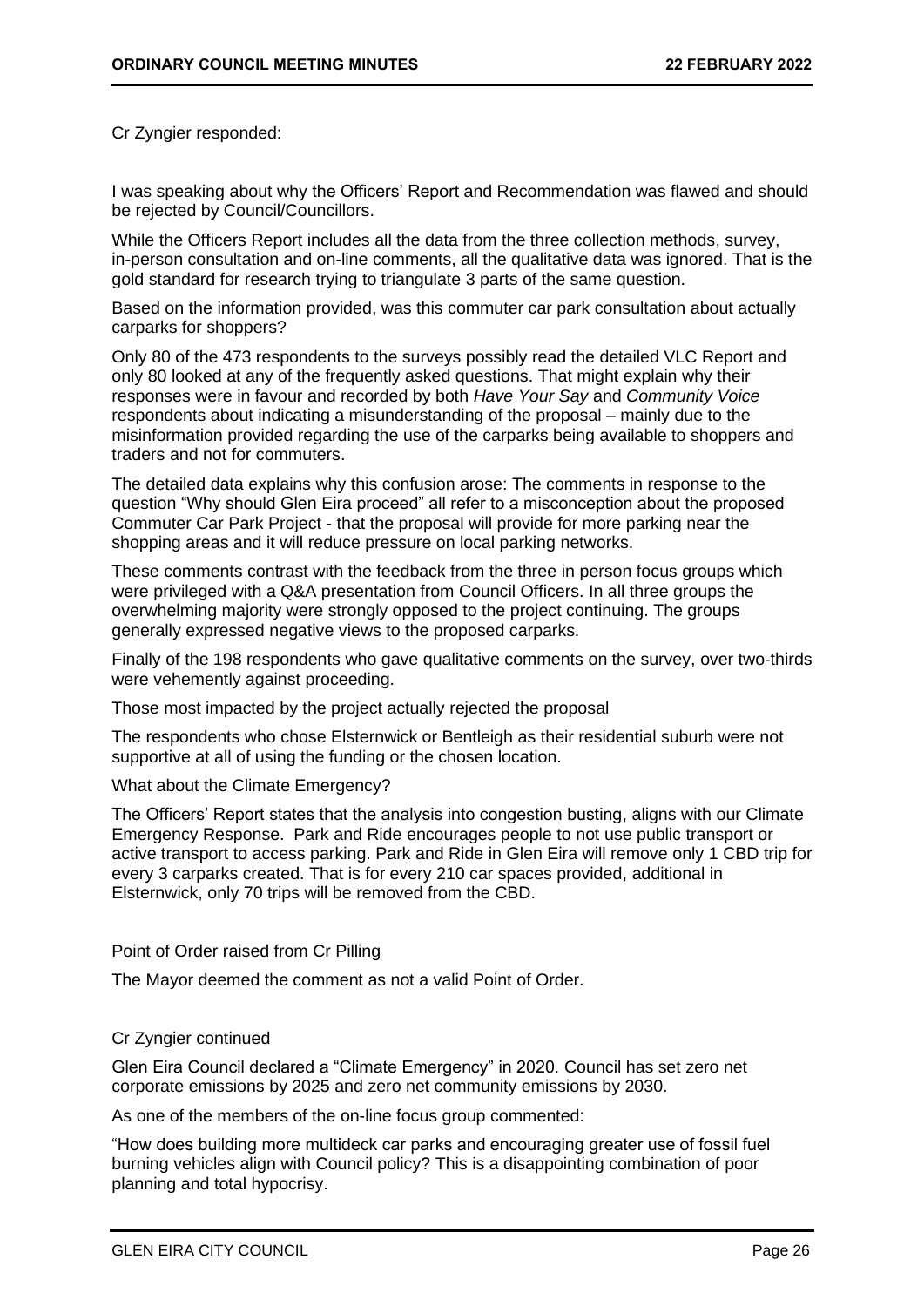The environmental impacts of building multi deck car parks are not just from encouraging the use of cars over public transit or walking and cycling, but also from activities related to building and maintaining that infrastructure.

Providing free parking only encourages more cars onto local streets, and raises the levels of carbon dioxide, methane and nitrous oxide. Glen Eira has the lowest amount of open space within any Victorian municipality, and a tree canopy which is gradually being eroded. Building a multi deck car park on scarce open space, and removing the established, mature trees at the site would worsen these problems. A concrete multi deck car park would create an urban heat island.

## <span id="page-26-0"></span>**10.5 Written public questions to Council**

## **1. Joe Erftemeyer – Caulfield East**

I reside along the Frankston railway line in Caulfield East. As part of the Glenhuntly/Neerim Rds level crossing removal works, residents were advised that a railway bicycle path will be constructed along Queens Ave. Most concerning was that it will be built on the reserve between the road and the racecourse and that all the trees and vegetation will need to be removed. This is a big concern as this will remove the current 'green' screen along Queens Ave and devastate local canopy cover as there are few trees on the racecourse side.

Is council aware of this proposal, and if so, does council support it?

Cycle paths must be located appropriately and without the loss of canopy and vegetation. We have lost so many large trees in this area the past few years and cannot afford any further loss.

## **Response:**

Council is aware of the Level Crossing Removal Project's (LXRP) plan for the new shareduser path (SUP) along Queens Avenue and their proposed associated removal of trees along Queens Avenue.

Council supports the inclusion of the shared user path, however, have advocated for an alternative design that would require less tree removal. Council has been informed that our preferred outcome will cost in the vicinity of \$10 million and is therefore beyond the scope of the project. Nevertheless, Council officers are still in discussion with the LXRP trying to negotiate a better solution that retains as many trees as possible, however it is likely that a significant number of trees will need to be removed.

Where trees are removed, the LXRP has committed to replant 2 new trees for every one tree removed. Council will provide rigorous oversight to ensure the endorsed replanting strategy is implemented, and that canopy tree species are replaced like for like.

--------------------------------------------------------------------------------------------------------------------------

## **2. Rosetta Manaszewicz – McKinnon**

a) Council's Housing Strategy is proposing to remove the mandatory garden requirement for sites in certain areas zoned GRZ and also reduce site coverage, setbacks, and permeability requirements for certain sites in NRZ.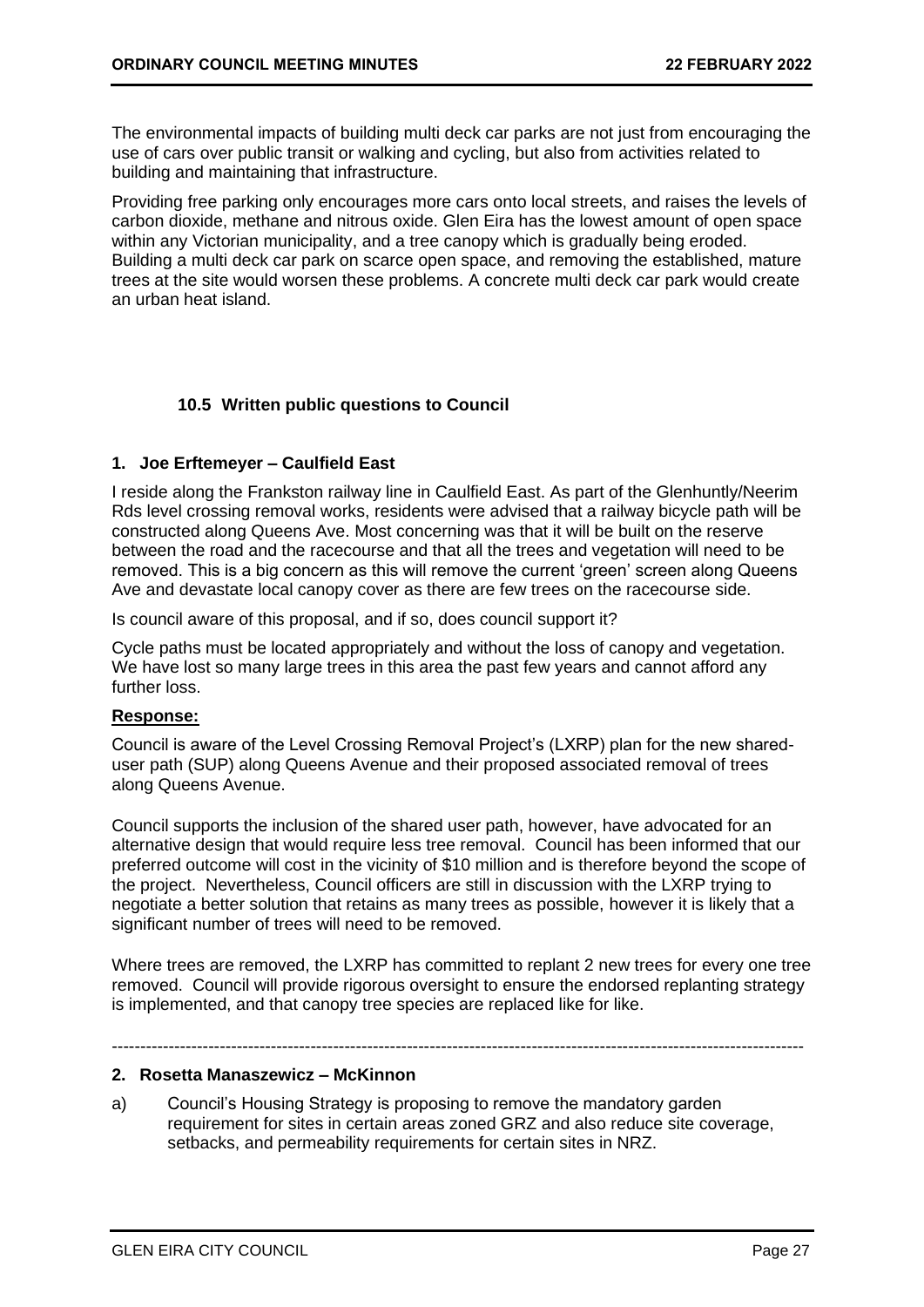- i) What are the precise number of sites that will be impacted by these proposed changes?
- ii) Please specify the numbers for NRZ and GRZ separately.
- b) Council's proposed 'consultation' processes for the Housing Strategy are very minimal. Could council ensure that:

1. The community consultation committee is involved in the drafting of the survey questions

2. That an open public forum is held for residents in order for them to provide feedback.

3 That the time line is increased to at least 6 weeks

4. A brief summary document that summarises the exact proposed changes are included in next month's Glen Eira News and that this document is available online?

## **Responses:**

- a) The action of removing the "Garden Area requirement" from the General Residential Zone must be considered in the context of the overall strategy rather than in isolation. The requirement cannot be removed from the Neighbourhood Residential Zone.
	- Recovering canopy cover and sustainably accommodating a growing and diverse population are important aims of the strategy. This has to be done by taking different approaches in each area due to the level of change proposed for each area.
	- The "Garden Area requirement" is only a percentage of a site that cannot be developed in certain ways. It is not a requirement for gardens. Due to the general nature of the requirement and the way that developments are designed, the requirement often results in odd lot configurations that wastes land that could be used for landscaping. A different approach is required for General Residential Zone areas, which is a zone where developments up to three storeys are supported.
	- The draft Housing Strategy proposes that for sites in the General Residential Zone (GRZ), the "Garden Area requirement" is switched off. The General Residential Zone represents 11 per cent of all land in Glen Eira (and 13 per cent of all land that allows for residential use in Glen Eira). The overall number of sites in Substantial Change Area 1 (translating to GRZ) as shown in the proposed housing framework plan and therefore proposed to have the garden area requirement switched off is 7,624.
	- The draft Housing Strategy aims to identify locations where we can have multi-unit / townhouse developments (up to two storeys), that are genuine medium density (units and smaller townhouses). The draft Housing Strategy includes an action to develop specifics requirements to give effect to these aims. 7 per cent of the existing NRZ is proposed to have controls that will allow for multi-dwelling development and better support front landscaping outcomes. This translates to 5 per cent of Glen Eira or 3,075 sites.
- b) The consultation process for the Draft Housing Strategy was considered in item 8.5 on tonight's agenda. The consultation program includes both an online webinars and open forums which will be in the form of drop in sessions in each Ward. A summary of the draft Housing Strategy has been prepared, however the long lead times necessary for a print publication like GE News means it is very difficult to include timely information relating to engagement. The summary document will be made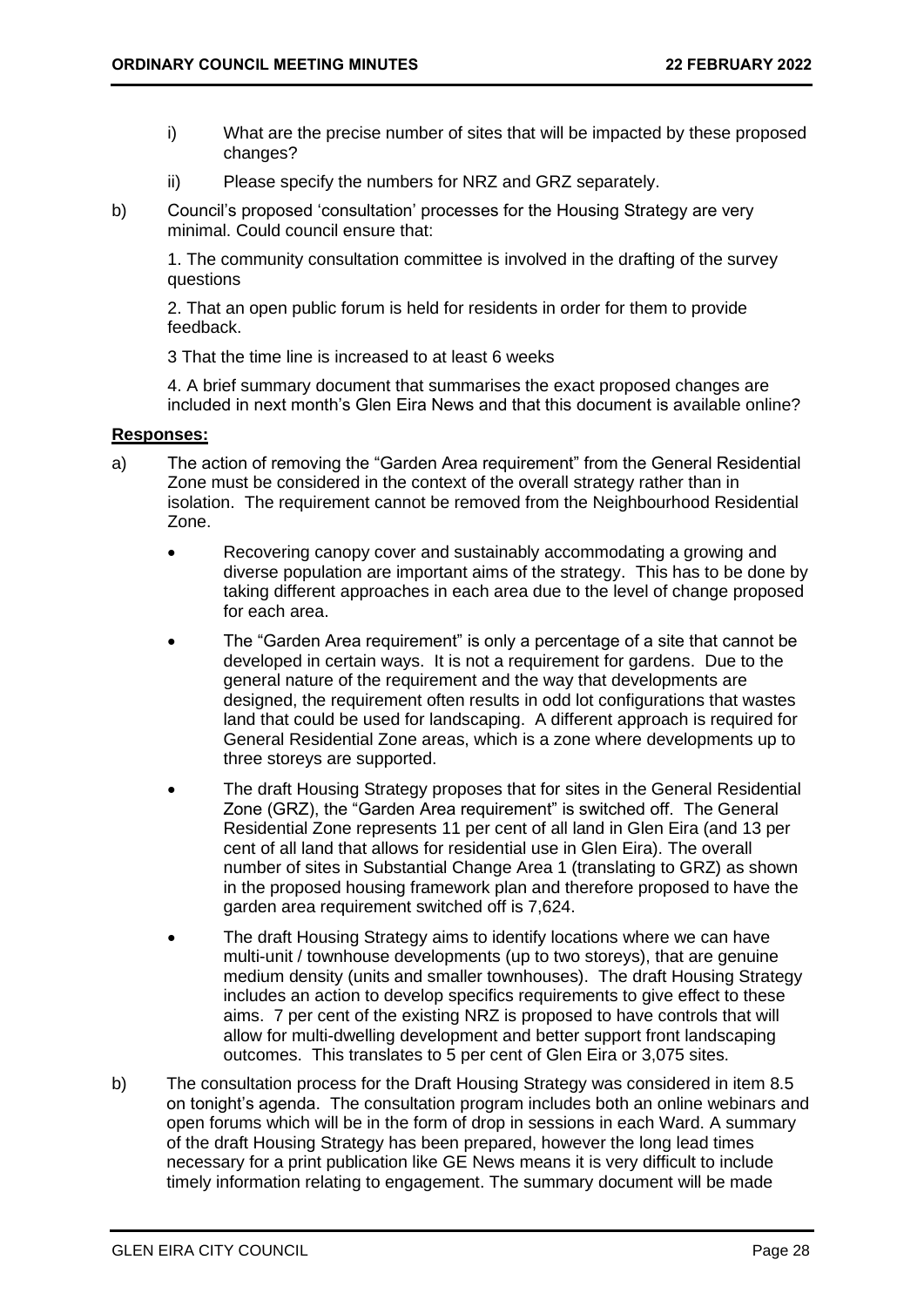available on Council's Have Your Say webpage, Customer Service Centre and Libraries.

All other requests from your question were resolved by Council's decision relating to item 8.5 on tonight's agenda.

### **3. Barbara Rodriguez – Caulfield North**

- a) Given that the minimum tonnage predictions are uncertain beyond 2031, what are the implications of not meeting minimum tonnage commitments?
- b) Does this mean that the additional tonnage will come from the other established organics and recycling waste streams, that have taken many years to establish and that the community has supported in good faith?

### **Response:**

a) The minimum tonnage commitment is an aggregate of all participating councils in the contract. If the total actual tonnes collected from all participating councils is less than the agreed minimum tonnes, council can incur a higher gate fee. While the total aggregate minimum tonnage from all councils is an estimate, the total committed tonnes is considered conservative; the risk that councils will not be able to reach the minimum tonnage is low.  

This minimum tonnage guarantee will also be assessed annually under the Waste Supply Deed between the Company (all participating councils) and the Contractor. However, if Council does not meet the minimum tonnes committed, this shortfall may be covered by waste from other councils or alternative waste streams secured by the Contractor. As such an obligation to contribute proportionately due to a shortfall, would only be triggered where the total aggregate waste provided by all participating councils did not achieve the requisite minimum tonnage guarantee. 

Committing minimum tonnages is a similar model used in our current contracts for landfill, commingled recycling and organics recycling processing. Like the proposed model for this project, Council currently commits projected minimum tonnes for landfill disposal and recycling processing annually. If total aggregate tonnes from all councils in the agreement are lower than the projected tonnes for the year, councils may pay a higher rate.

b) No, commingled and organic recycling will not be diverted to meet the minimum tonnage commitment.

There is an agreed Waste Acceptance Protocol which lists all waste that can be delivered to the facility under the Contract. Only waste that cannot be reused or recycled will be accepted at the facility and is in line with the Victorian government's waste to energy guidelines. Recyclable organic and commingled waste is non-permissible and therefore cannot be delivered to, or accepted by the facility.

--------------------------------------------------------------------------------------------------------------------------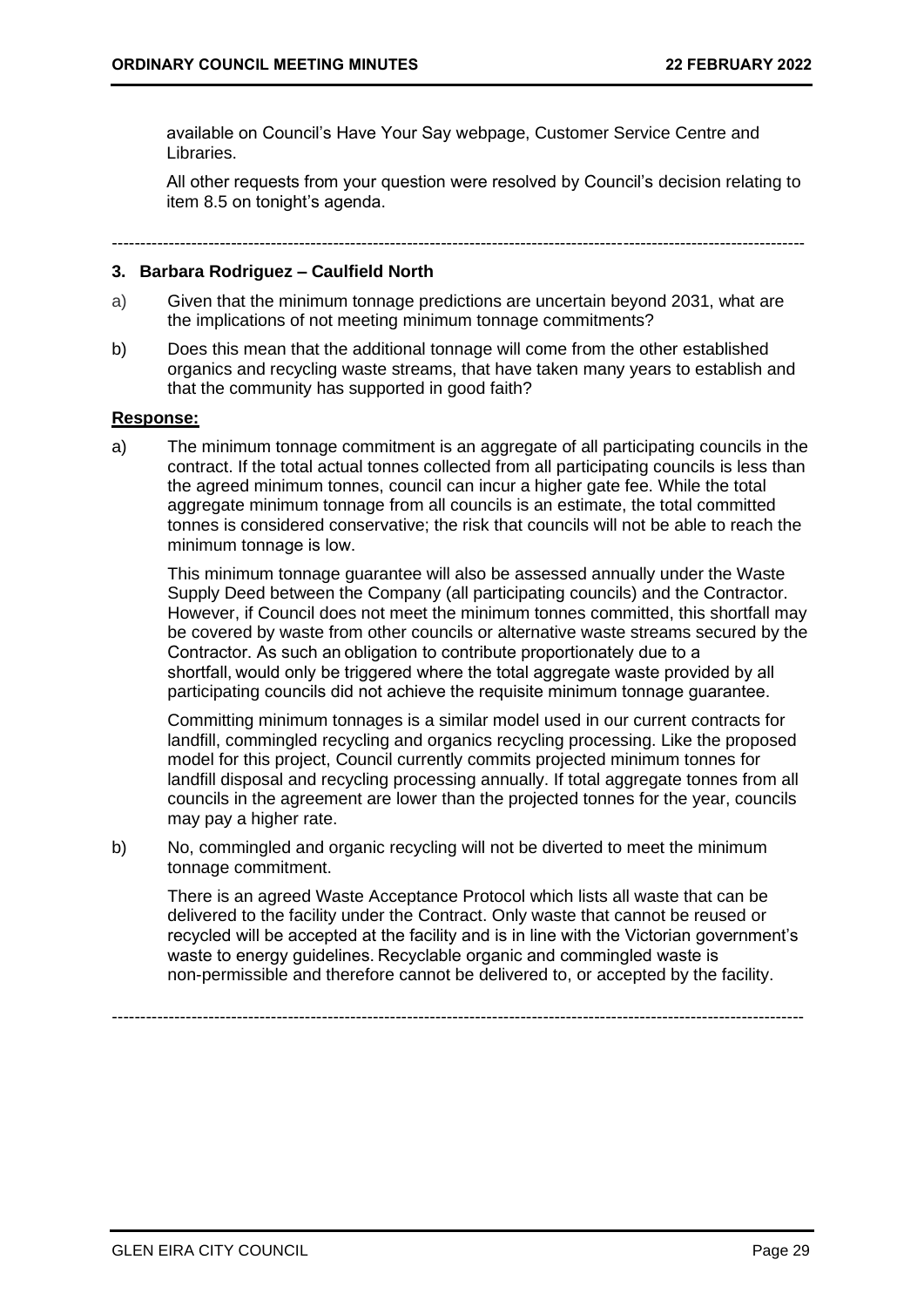## **Questions from Eva Garfinkel and David Brown in relation to pollution and amenity have been combined.**

## **4. Eva Garfinkel (Light) – Caulfield**

What do you mean by planning to burn waste? With all we know about air pollution. "Burning waste produces Persistent Organic Pollutants (POPs) including Dioxins which are bio-accumulating compounds pernicious to health. We would not want to live anywhere near such a facility, and don't believe the Council should be a party to inflicting this on anyone."

## **16. David Brown – Glen Huntly**

Stonington tried to burn it's rubbish in the late 20th cent. There was an incinerator/huge chimney in Prahran/Windsor. The pollution effect on the immediate area & public outcry was huge. It no longer exists.

a) What makes Glen Eira think this proposal is workable; even in terms of amenity around the incinerator, let alone the questions raided about pollution/carbon goals, etc?

b) Does council want to spend huge amounts of money on what turn out to be a very short lived project?

## **Combined response:**

Modern advanced waste processing facilities are significantly different from waste incinerators of the past. Modern advanced waste processing facilities have strict emissions protocols and must adhere to 24/7 monitoring and are heavily regulated. In Victoria, the building and operation of an advanced waste processing facility is regulated by the Environment Protection Authority Victoria (EPA). Facilities must be appropriately located, constructed, and operated according to strict regulations.

In other parts of the world such as Copenhagen, London and Berlin, advanced waste processing facilities are considered safe to build in city centres as these facilities also house air clean up systems, which take pollutants out of the air by capturing them.

Advanced waste processing facilities are also regulated by other agencies, such as WorkSafe and the councils, to ensure all permits are complied with. The EPA has adopted the European protocol (BREF – Best Available Techniques Reference document) and all facilities need to be built according to these standards.

Comparatively, the generation of PM10 emissions from travelling 3km in an average diesel heavy-duty truck, or 390km in an average petrol fuelled car, is the same as treating100kg of waste in a European advanced waste processing facility.

Each Advanced Waste Processing facility houses an air clean up system, which takes pollutants out of the air by capturing them with activated lime. The residue which remains can then be further treated to remove the toxins and is used as filler for building materials.

The advanced Waste Processing project will be a long-term solution for the disposal of Council's residual municipal solid waste.

--------------------------------------------------------------------------------------------------------------------------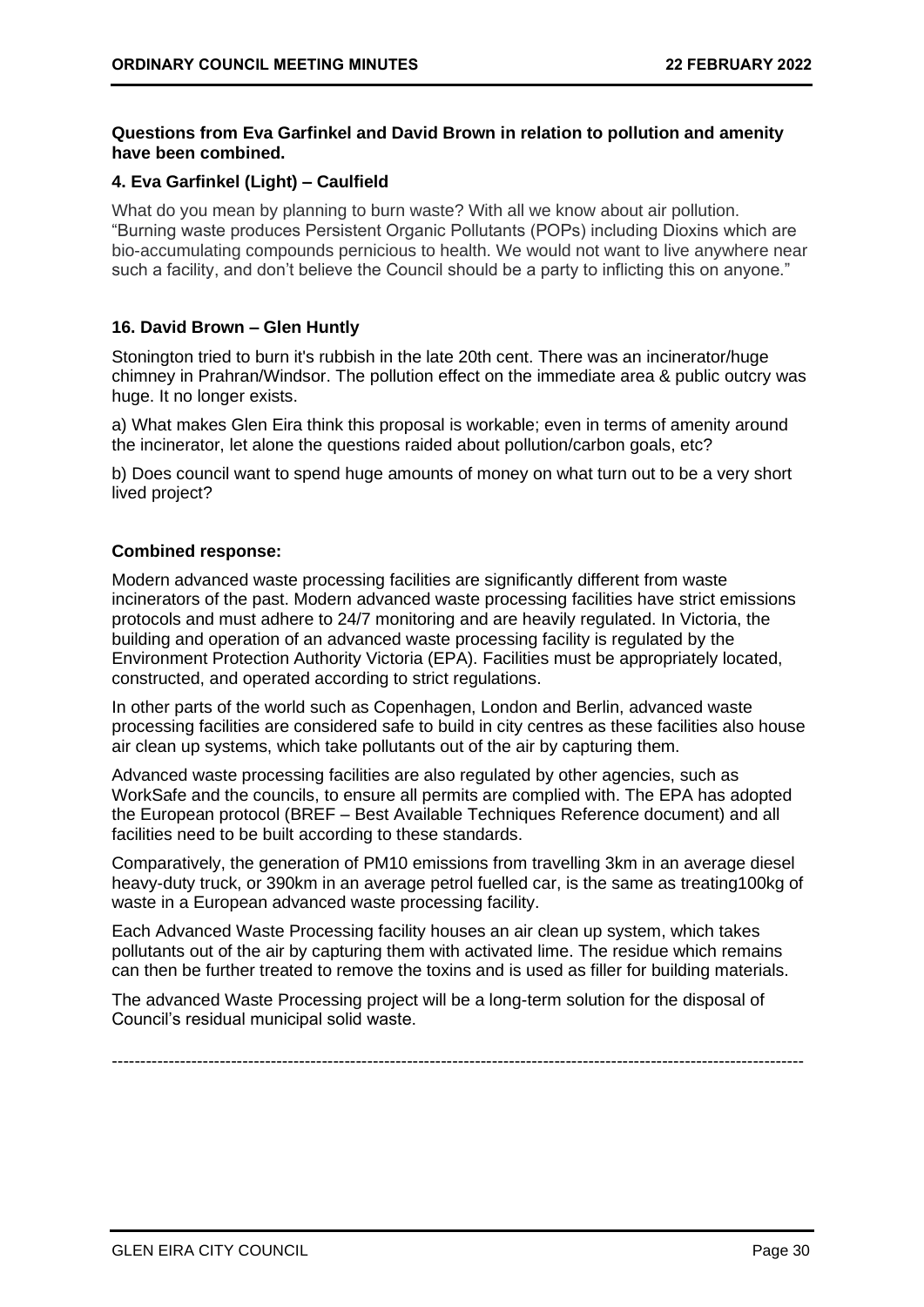## **Questions received from Bruce Cutts, Kathryn Hannan and Jason Reading in relation to emissions reduction and sustainable waste practices have been combined.**

## **Questions:**

## **5. Bruce Cutts – Mordialloc**

Does Glen Eira conduct an audit of net annual greenhouse gas emissions (in CO2e - Carbon Dioxide Equivalent) from it's waste disposal system, including both emissions and sequestration, to set a baseline for comparison with the proposed Advanced Waste Processing System, and if so what are the most recent figures?

## **7. Kathryn Hannan – Murrumbeena**

In regard to the proposal for the Advanced Waste Processing Facility (Agenda item 8.9), the Director's notes state that it would significantly reduce emissions associated with waste disposal, particularly methane.

Has the capture of methane from landfill been factored in when making that statement? Secondly, given methane results from the breakdown of organic matter, shouldn't the goal be to reduce that as much as possible by diverting organic material to green waste bins?

## **8. Jason Reading – Elsternwick**

a) How will we meet our target of net-zero emissions by 2030 if our waste is burned?

b) What will be the quantity (not a percentage) emissions for the proposed project? The Council Agenda states that the project will "significantly reduce emissions associated with waste disposal".

## **Combined response:**

Our foremost goal is to support our community transition to a more circular economy, where waste is prevented, and if this is not possible, materials are recovered from waste to be reused and recycled at its highest value. This approach aligns with our target to reach zero net community emissions by 2030.

However, even with an approach where waste avoidance and a high level of material recovery is prioritised, it is expected there will still be some residual waste that will need a disposal solution.

According to the waste hierarchy, the recovery of energy from waste is preferred to disposal of waste in a landfill, and this is because fewer emissions are produced in an advanced waste processing facility compared to landfill, while also producing electricity considered to be a renewable energy source.

Based on estimates undertaken by Metropolitan Waste and Resource Recovery Group as part of this project, each tonne of waste diverted from landfill to an advanced waste processing facility will result in 0.4 t CO2-e avoided, or 25 per cent less emissions. The facility will also generate 0.6 MWh of electricity per tonne of waste, displacing electricity from the grid, which is the equivalent of 0.6 t CO2-e avoided.

Council collected approximately 28,000 tonnes of municipal solid waste that was sent to landfill, which equates to approximately 44,800 tonnes of lifetime greenhouse gas emissions (t CO2-e) from the waste degradation in the landfill.

Using these estimates and applying the 2019-20 data, if 28,000 tonnes of residual waste were sent to the advanced waste processing facility, then 11,200 t CO2-e would be avoided, and renewable electricity displacing grid electricity would be generated equal to reducing 16,800 t CO2-e.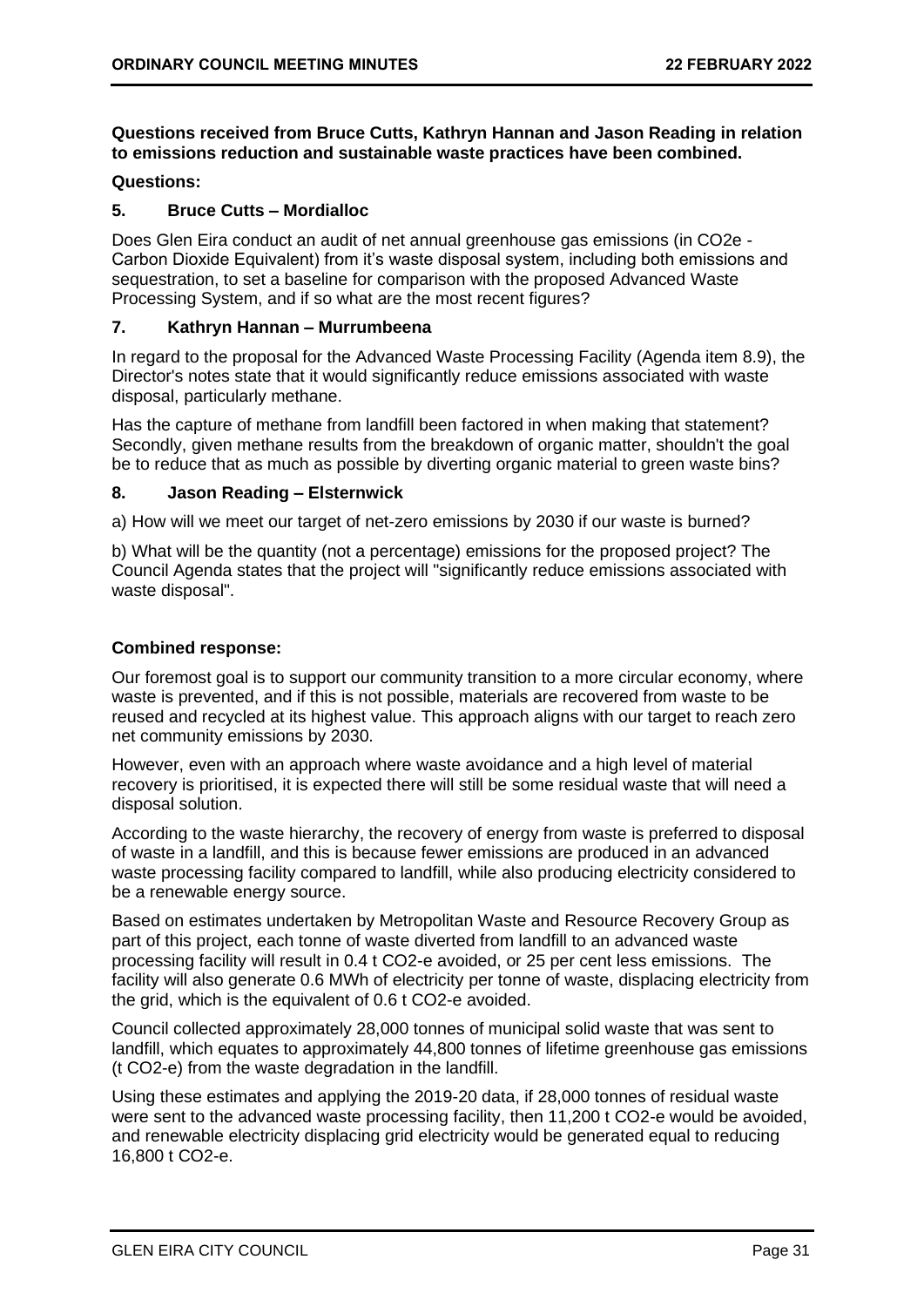Based on minimum tonnages for the 25-year contract period, if Glen Eira's residual waste is sent to landfill over this period, this is approximately 775,000 t CO2-e produced. If this waste is sent to an advanced waste processing facility instead of landfill, then the estimated emissions produced is 291,000 t CO2-e, including reduced emissions from renewable electricity generation.

The final solution for the facility has not yet been decided, and as such the emissions produced by the facility is currently an estimate based on assumptions about the technology, size and site of the facility.

Overall, advanced waste processing will reduce emissions associated with residual waste, and will get us closer to net zero emissions by 2030 than if this waste was sent to landfill.

An environmental and social assessment of four proven advanced waste processing solutions was completed as part of the business case completed for the project in 2019. Carbon abatement, job creation and transport impacts were all considered as part of this assessment. All solutions were found to deliver a better environmental and social outcome compared to business as usual (landfill disposal).

Glen Eira's residual waste is currently sent to Melbourne Regional Landfill (MRL), in Melbourne's north-west. Landfill gas is generated from decomposing waste, and is comprised of methane and carbon dioxide. MRL collect the landfill gas onsite and generate electricity through combustion in a biogas energy plant. This electricity is then fed back into the local electricity grid.

However, even with technology to extract and capture this gas, there are fugitive landfill emissions that are released into the atmosphere. The quantity of fugitive emissions depends on the landfill management practices, as well as the quality of the cap and cover. From a greenhouse gas emissions perspective, when methane is recovered and flared or combusted for energy, the carbon dioxide emitted is not counted as an emission but regarded as part of the natural carbon cycle.

For Australian landfills, 1.0 tonne of municipal solid waste will result in 1.6 tonne of greenhouse gas emissions (that is from methane released into the atmosphere).

In line with the circular economy principles and the waste hierarchy, our goal foremost is to avoid the generation of waste (including recycling). Our new circular economy plan (currently in development) will look at projects and programs so our community can change their behaviour to avoid waste altogether or if this is not possible choose products that can be recycled.

Food and garden organic waste and recyclables will continue to be collected and recycled separately and delivered to facilities designed to specifically process and recycle these streams. An advanced waste processing facility is for processing of residual waste that cannot be recycled.

## **Questions received from Paul Caine and Paulette Smythe in relation to community engagement have also been combined.**

--------------------------------------------------------------------------------------------------------------------------

## **Questions:**

## **6. Paul Caine – Glen Huntly**

My concerns are focused on Agenda Item 8.9 the Advance Waste Processing (AWP). This item has undoubtably caught everyone by surprise. No public consultation was sought therefore no public input was received on this extremely important step in Glen Eira's waste strategy.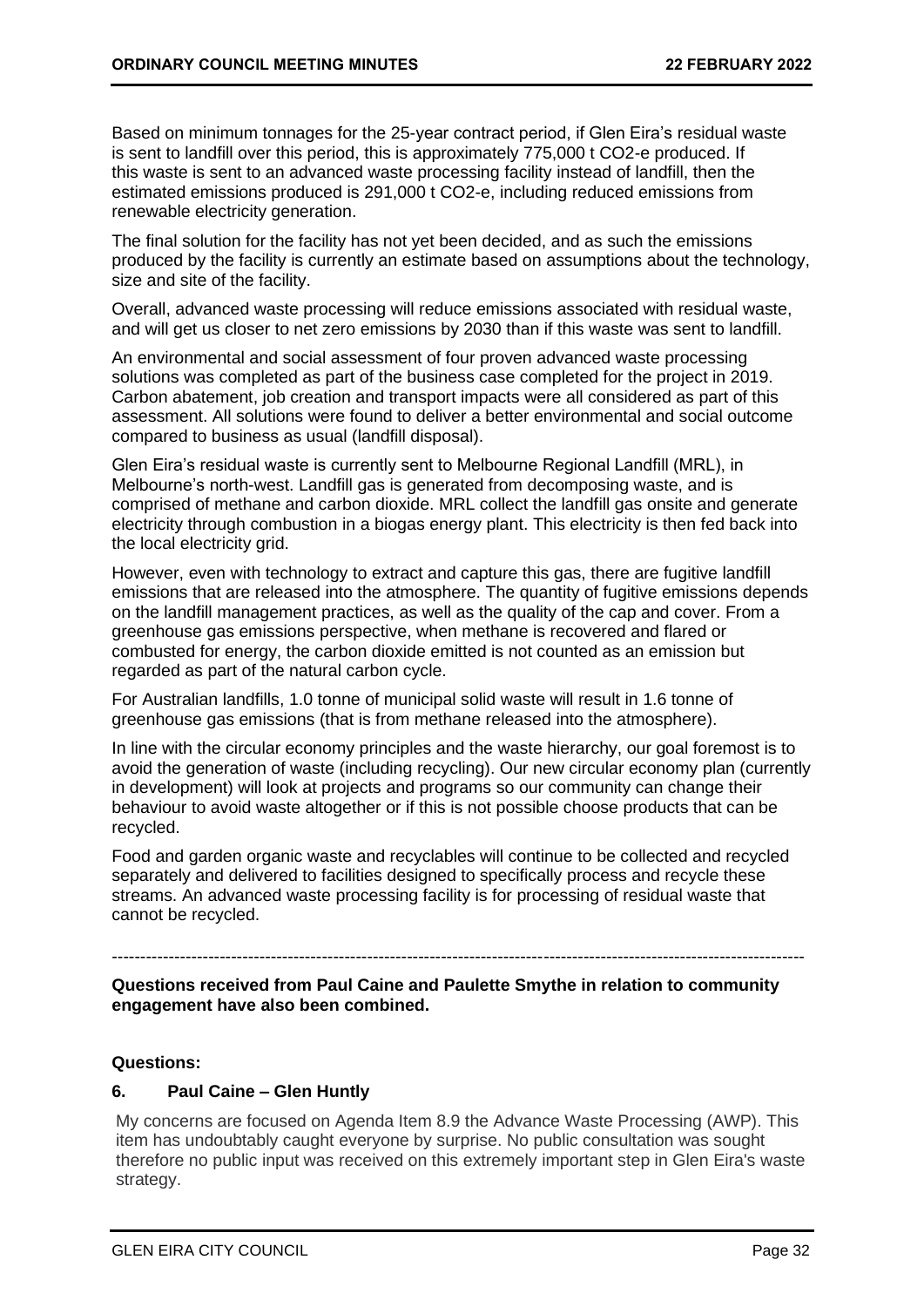- a) Why was public consultation deliberately avoided? In the light of this failure to seek residents views. I therefore think committing to build a Advance Waste Plant should be halted, a 3 step public consultation process should be started with a selected community panel to represent residents.
- b) Is halting this process to commit to AWP plant possible, to allow for a full consultation process to be held?

## **15. Paulette Smythe – Caulfield East**

Why is Council proposing to make a decision on such an important issue – incinerating our waste - without full consultation with and support from the community, especially when it is proposed to lock in this solution to our waste disposal for the next 25 years? It is far from clear that this is an environmentally responsible decision and considerably more work needs to be done before Council commits to such a drastic solution to the waste problem. A more sustainable solution would be to seek to reduce the waste in the first instance and then to recycle as much as possible.

## **Combined response:**

As outlined in *Our Climate Emergency Response Strategy | Dhumbali Wurrungi-biik Parbinata 2021-2025* one of our objectives under item 6.3 is to **make it easy for our community to participate in a circular economy**, where waste will be reduced and prevented in the first instance. Where waste cannot be avoided, we will support better recycling and purchasing of products made of recycled content.

An advanced waste processing solution is specifically for the residual waste stream only, where the waste cannot be prevented, or the materials cannot be reused or recycled. Rather than sending this waste to landfill, an advanced waste processing facility helps reduce emissions that arise from residual waste in landfill and produces energy. According to the waste hierarchy, advanced waste processing is preferred to landfill, as energy is recovered from waste.

As part of this agreement, this facility will employ a 'Waste Acceptance Protocol' which lists all waste that can be delivered to the facility. Only waste that can't be reused or recycled can be delivered and accepted by the facility. However, our main goal is to prevent producing waste in the first place.

The Metropolitan Waste and Resource Recovery Group has been leading this project on behalf of the 16 councils in the south east, including communication and engagement. This has included community research in 2018-19, with a focus on understanding the drivers and barriers to community acceptance of advanced waste processing solutions, especially waste to energy facilities. This included eight qualitative group discussions and an online survey.

As part of the procurement process, public consultation will take place and all stakeholders will be invited to engage and state their views. This will have a panel of experts to consult and answer questions.

**--------------------------------------------------------------------------------------------------------------------------**

## **9. Lisa Toomey – Elsternwick**

Multideck Car Park Elsternwick Council has stated: 'minimal impact it will have on the surrounding residential area'

a) What is council going to do to ensure residents adjacent to the Elsternwick car park have 'minimal impact' if the multideck car park goes ahead?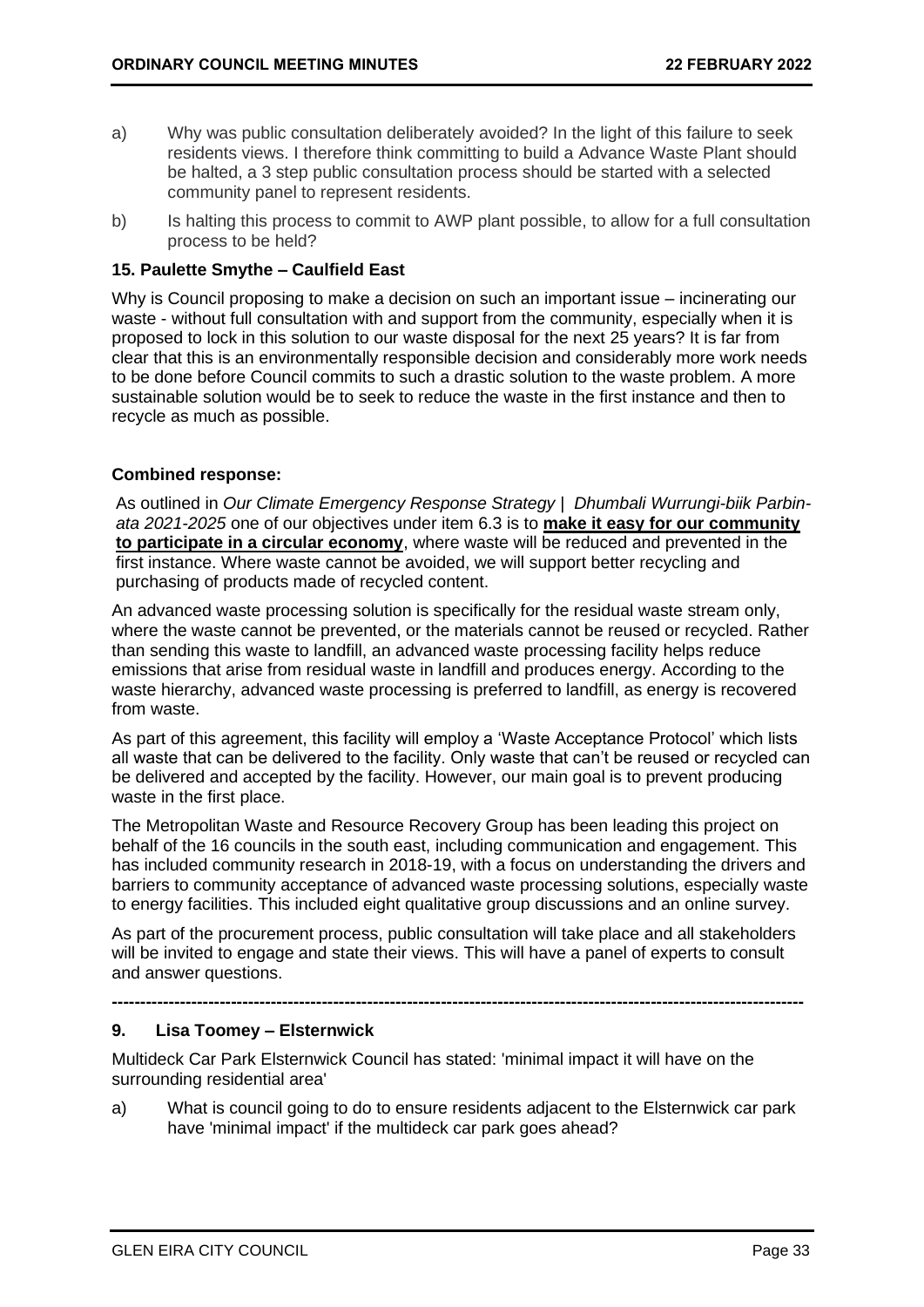b) As community consultation took place before occupancy certificates were available for 24 apartments adjacent to the Stanley St car park, how can new Glen Eira residents be supported by council in relation to this proposed development?

## **Responses:**

- a) Council has recently engaged an architect and strategic transport advisory consultant as part of the feasibility and concept development. The feasibility analysis will review the impact to the surrounding residential area to ensure that this will be minimised in the final design. Some things which will be considered in this analysis will be height, bulk and scale of the building, number of car spaces, façade treatments, functional layout and local traffic impacts.
- b) Once the feasibility and initial concept is developed, Council will undertake a further round of engagement with the community to seek feedback on the concept designs and feasibility outcomes. At this point the community will have another opportunity to provide their feedback via a survey on Have Your Say or by email/written submission. Consultation is likely to take place in the next couple of months and details will be advertised on Council's website, social media, by letter drop and in Glen Eira News.

## **10. Kay Gregory – Glen Huntly**

I am extremely concerned about the removal of mature Plane Trees along Dorothy Avenue which have provided a canopy, shade, coolness, a buffer to noise and beauty for many years. I am further concerned about more tree/vegetation removal in the area.

**--------------------------------------------------------------------------------------------------------------------------**

- a) Why are trees being removed along Queens Avenue which have nothing to do with the Level Crossing project?
- b) Will 2 for 1 trees be replanted along Dorothy Avenue?

## **Responses:**

- a) The Level Crossing Removal Project (LXRP) are extending the current shared user path (SUP) from Ormond Station through to Glen Huntly Station. It is proposed the new path will run along Royal Avenue, then up Station Place, crossing at Neerim Road and then will run the whole length of Queens Avenue, terminating at the Queens Ave Normanby Road Intersection. Council would like to see an alternative design from the LXRP which moves out the kerb on Queens Ave, which would enable the Shared User Path to be shifted and the trees to be retained. The current alignment of the path in the LXRP's design has significant tree loss.
- b) Council understands that the LXRP have committed to a 2:1 tree planting offset for all trees removed, however where those trees are planted will depend on the final design. The final design for Dorothy Avenue following the necessary works has not yet been resolved. Council understands that one of the options being considered is commuter car parking which would constrain the opportunity for offset tree planting. If you have views on this you may wish to make them known to the LXRP.

**--------------------------------------------------------------------------------------------------------------------------**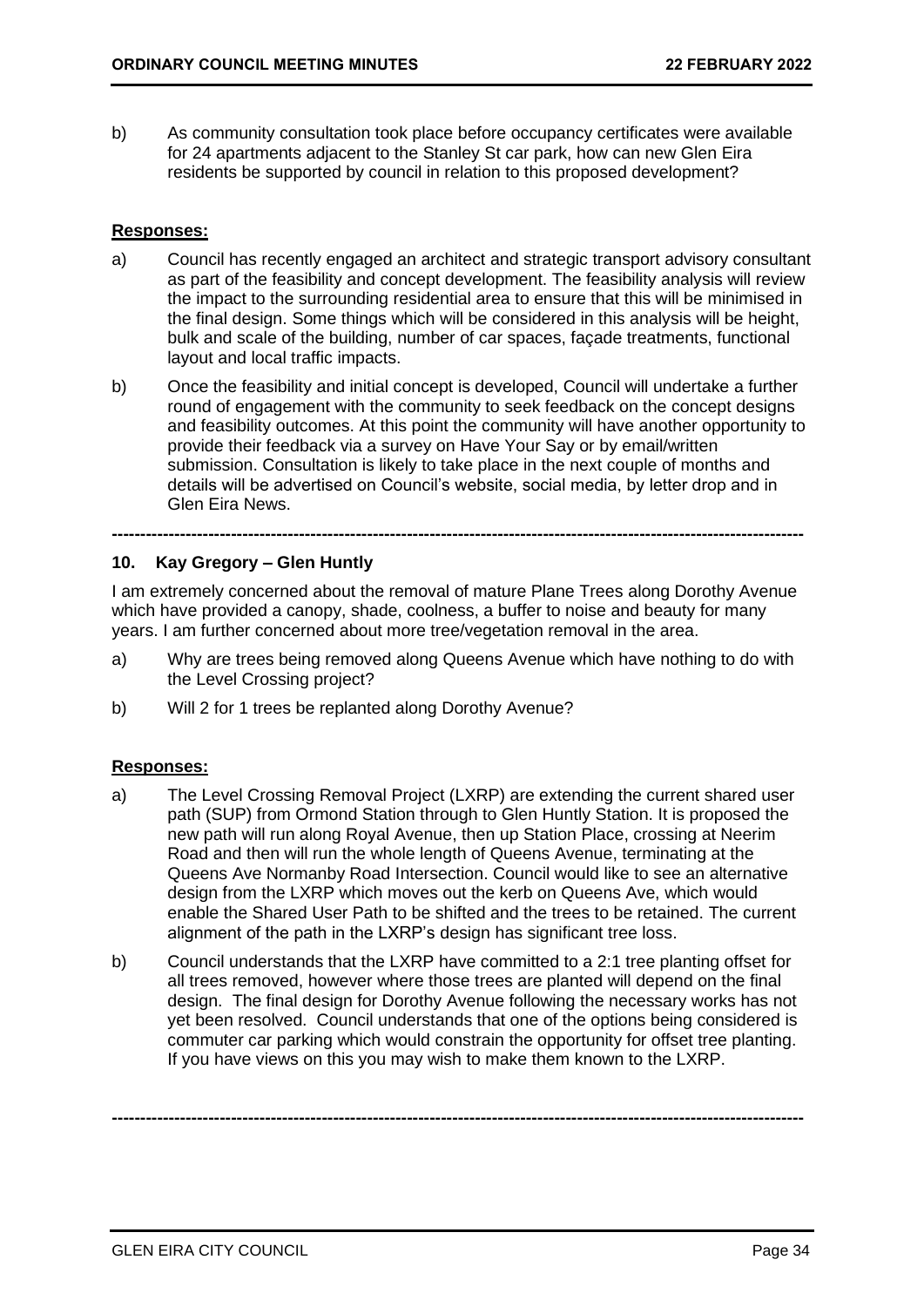## **11. Warren Green – Bentleigh**

a) The following question was asked at the August 2021 Meeting. Is the CEO happy to meet with residents to present and discuss Council's Housing Strategy research findings on new housing opportunities, demographics, etc. prior to the development of a draft Housing Strategy? The CEO response provided was. Yes, at an appropriate time. While at the moment it would be premature, officers and the CEO are looking forward to communicating the research outcomes and discussing them with the community once the information has been more thoroughly considered and realistic options on how to provide a strong policy position within the planning system have been identified. Engaging with the community is certainly a priority and will most definitely continue throughout the process to produce and adopt the new housing strategy.

My question is, why didn't this important commitment to involve community occur?

b) In response to a public question in August 2021, the CEO committed the Housing Strategy consultation would be based on the IAP2 Involve Level. This Level aims to ensure that public concerns and aspirations are consistently understood and considered. The aim with this IAP2 Level is to work with the community to ensure that concerns and aspirations raised are directly reflected in the alternatives developed and provide feedback on how public input has influenced the decision.

Given this CEO commitment, why doesn't the Housing Strategy acknowledge, or respond to, critical community feedback over the last 6 years regarding overdevelopment? This includes the 2016 Planning Scheme Review feedback, as per the August 2016 Agenda, which states that "for our activity centres, the community feedback strongly indicated that there was a sense of overdevelopment, loss of character, and subsequent impacts on surrounding residential areas". An issue that is still unresolved.

## **Response:**

- a) Item 8.5 Draft Housing Strategy 2022 sought Council's endorsement to undertake a further round of community engagement on the strategy. This is the opportunity to communicate the research, demographics and round one consultation outcomes. This has been the earliest opportunity to present this information together with a draft policy position. Attached to the Draft Housing Strategy 2022, is the phase one consultation report, community profile, and a housing capacity and demand analysis report, along with a range of other reviews and assessments. Once on consultation, all members of the public will have the opportunity to discuss this supporting information and the draft strategy.
- b) The Housing Strategy aims to encourage growth in the City's activity centres and along major transport corridors. This direction helps to protect many other residential areas, including the Neighbourhood Residential Zone which has a 2 storey height limit and makes up 80% of the residential zoned land in the municipality. Council cannot avoid growth and development but can plan for it. Council's role as a Planning Authority under the *Planning and Environment Act (1987*) is to plan for the interests of current and future communities, providing a suitable amount of land for each key land-use. The draft Housing Strategy provides the framework for future housing need in areas where it is most sustainable for it to occur.

**--------------------------------------------------------------------------------------------------------------------------**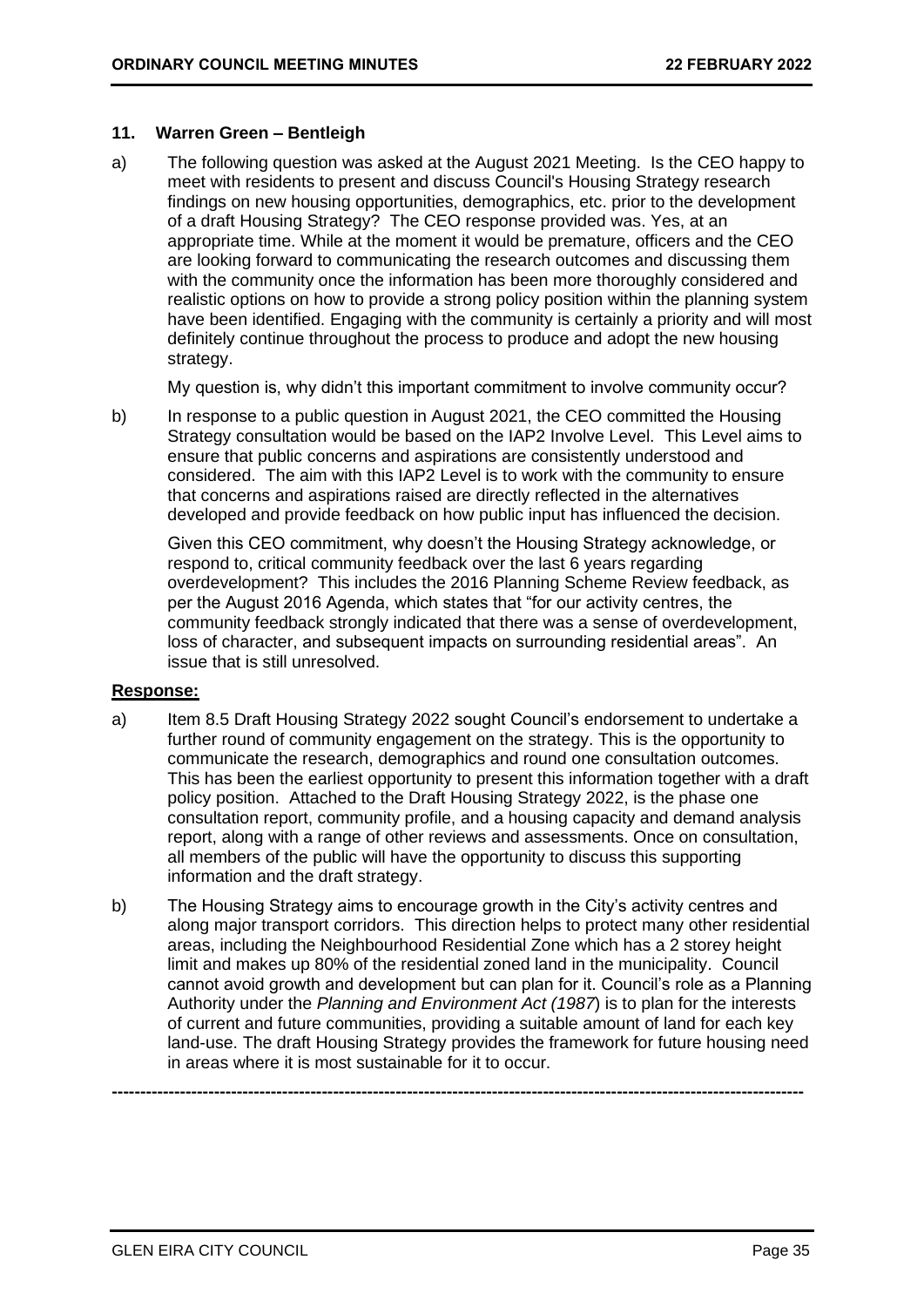## **12. Markus Oswald – Carnegie**

- a) The Caulfield Structure Plan envisages the rezoning of certain precincts to an Activity Centre Zone. Will council guarantee that if these precincts are rezoned to Activity Centre Zone, there will be third party objection rights? Which precincts are expected not to have third party objection rights for planning applications?
- b) Have overshadowing diagrams been prepared? Will overshadowing diagrams be prepared and will they be made publicly available?

## **Response:**

a) The Caulfield Structure Plan envisages the rezoning of certain precincts to an Activity Centre Zone. However, translating any structure plan into planning provisions requires a separate and formal planning scheme amendment process. This future process requires robust strategic justification, a formal exhibition process and can include a rigorous independent planning panel review. Ultimately, it is the Minister for Planning's decision whether or not to approve a Council's proposed planning provisions.

The default provision of the Activity Centre Zone, if ultimately endorsed at a later stage, is that no third party notice, decision or review rights exist for any planning application subject to the zone.

Third party notice, decision and review rights can be reinstated in certain precincts (such as in residential precincts), or for particular uses (such as a hotel), or for particular forms of development (such as development that exceeds preferred maximum building heights).

The development of planning provisions to implement the structure plan will follow the current draft stage. These details are yet to be determined and taken through a formal community and stakeholder exhibition process.

The detailed urban design and land use analysis contained within the draft Caulfield Structure Plan sets the foundations for developing the planning controls for inclusion in the Glen Eira Planning Scheme. Consultation and feedback received from the community and stakeholders will further inform the drafting of the detailed controls, including consideration of exemptions from third party notice, decision and review rights across the different precincts.

If endorsed and a planning scheme amendment is pursued, the community will be given the opportunity to make further submissions on the detail, which would include all proposed planning controls.

b) Overshadowing modelling was undertaken in the detailed urban design background analysis that informed building height and location across the Activity Centre. This information will be exhibited as part of any future planning scheme amendment.

-------------------------------------------------------------------------------------------

## **13. Jim Walker – Caulfield North**

- a) How will it be possible for Glen Eira Council to increase canopy tree cover in Glen Eira while decreasing permeable area requirements on private land, and building more sports grounds and other infrastructure on public land.
- b) How many potential canopy trees has Glen Eira Council planted over the last 5 years, by year, and how many potential canopy trees has Glen Eira Council scheduled to plant in the next 5, year, by year.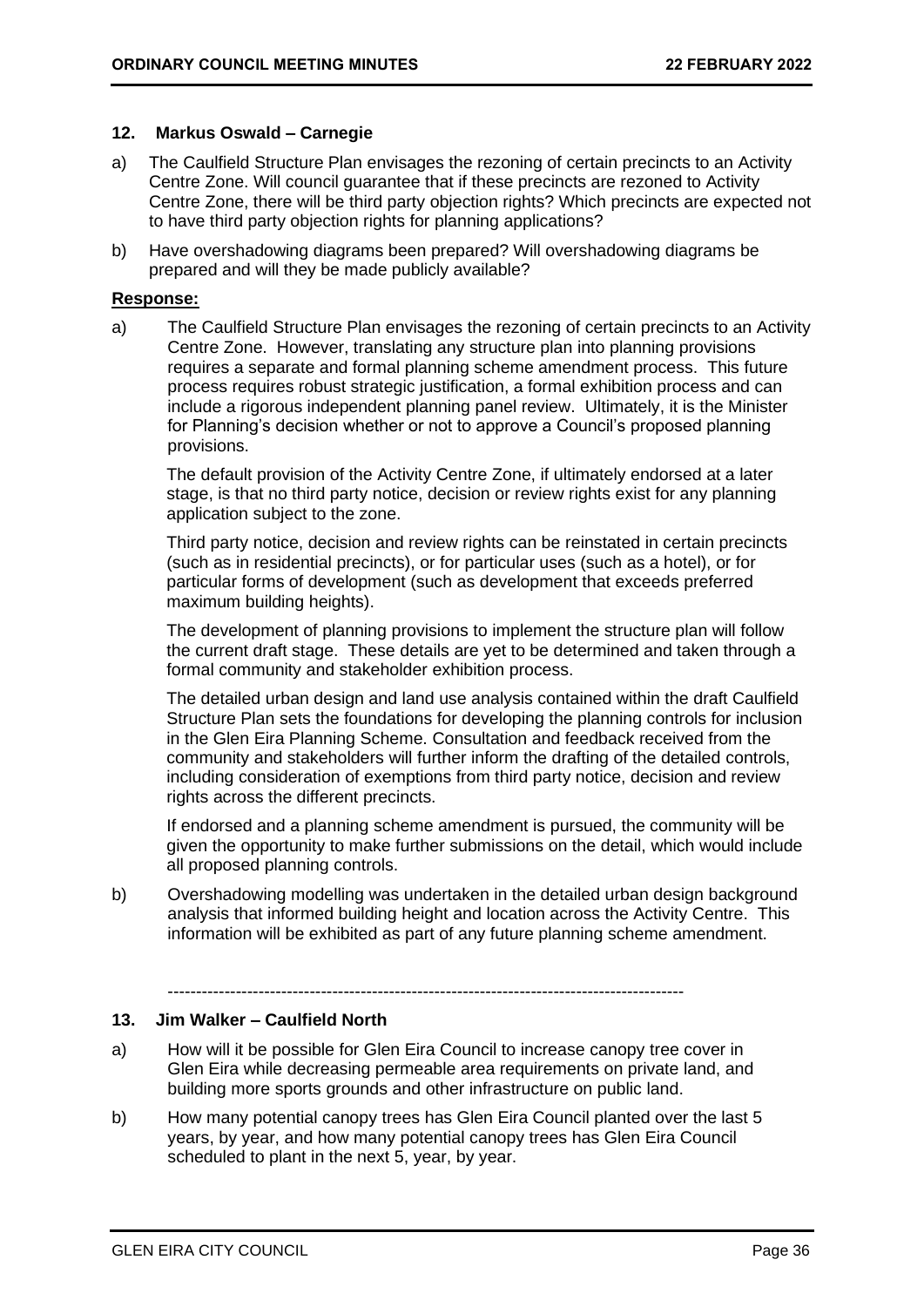## **Responses:**

- a) Council is actively implementing new initiatives and engineering solutions to enable the successful establishment of trees in areas that historically lack canopy cover such as within roadways, Council car parks and other paved surfaces. We are also increasing the number and density of trees within our open space areas such as recent plantings of 160 canopy trees within Lord and Koornang reserves. Officers are currently evaluating other open space areas with a view to increase the tree canopy in areas across the municipality.
- b) Over the past 5 years Council planted on average 2000 canopy street trees each year, which was a combination of new and replacement trees. It is anticipated this annual number will increase significantly over the next 5 years through the implementation of new streetscape and biodiversity plantings in accordance with Council's Urban Forest Strategy.

## **14. Chelsie Dickson – Carnegie**

In the Caulfield Structure Plan, when references are made to Maximum Number of Storeys and Maximum Preferred Number of Storeys are height limits mandatory or discretionary? Which areas will have mandatory height limits?

**---------------------------------------------------------------------------------------------------------------------------**

## **Response:**

The Draft Caulfield Structure Plan proposes preferred or (discretionary) maximum building heights across the Activity Centre Precincts. No mandatory maximum building height controls are proposed.

**---------------------------------------------------------------------------------------------------------------------------**

## **17. Cristina Santos – Bentleigh East**

The Council has previously claimed that it is committed to developing strategies that address the community's growing concerns around climate change. From memory there were several media releases from the Council acknowledging a "climate emergency" and outlining a commitment to becoming a carbon neutral Council area. The Council also claims through it's "urban forest strategy" to support the growth of our green canopy and having participated in a couple of forums I am told by the Council representative and individual Councillors that Glen Eira's "urban forest strategy" refers to trees and plants more than knee high. Despite these assertions it appears the Council is now proposing to amend General Residential Zones to remove minimum garden requirements and reduce setbacks.

My question is: Could the Council articulate how the GRZ requirements align with its Urban Forest Strategy and climate emergency declaration.

## **Response:**

The action of removing the "Garden Area requirement" must be considered in the context of the overall strategy rather than as a single element. Recovering canopy cover and sustainably accommodating a growing and diverse population are important aims of the strategy.

The General Residential Zone is a three-storey zone and represents only 13% of the residential land in Glen Eira. The "Garden Area requirement" is only a percentage of a site that cannot be developed in certain ways. It is somewhat of a misnomer as it is not a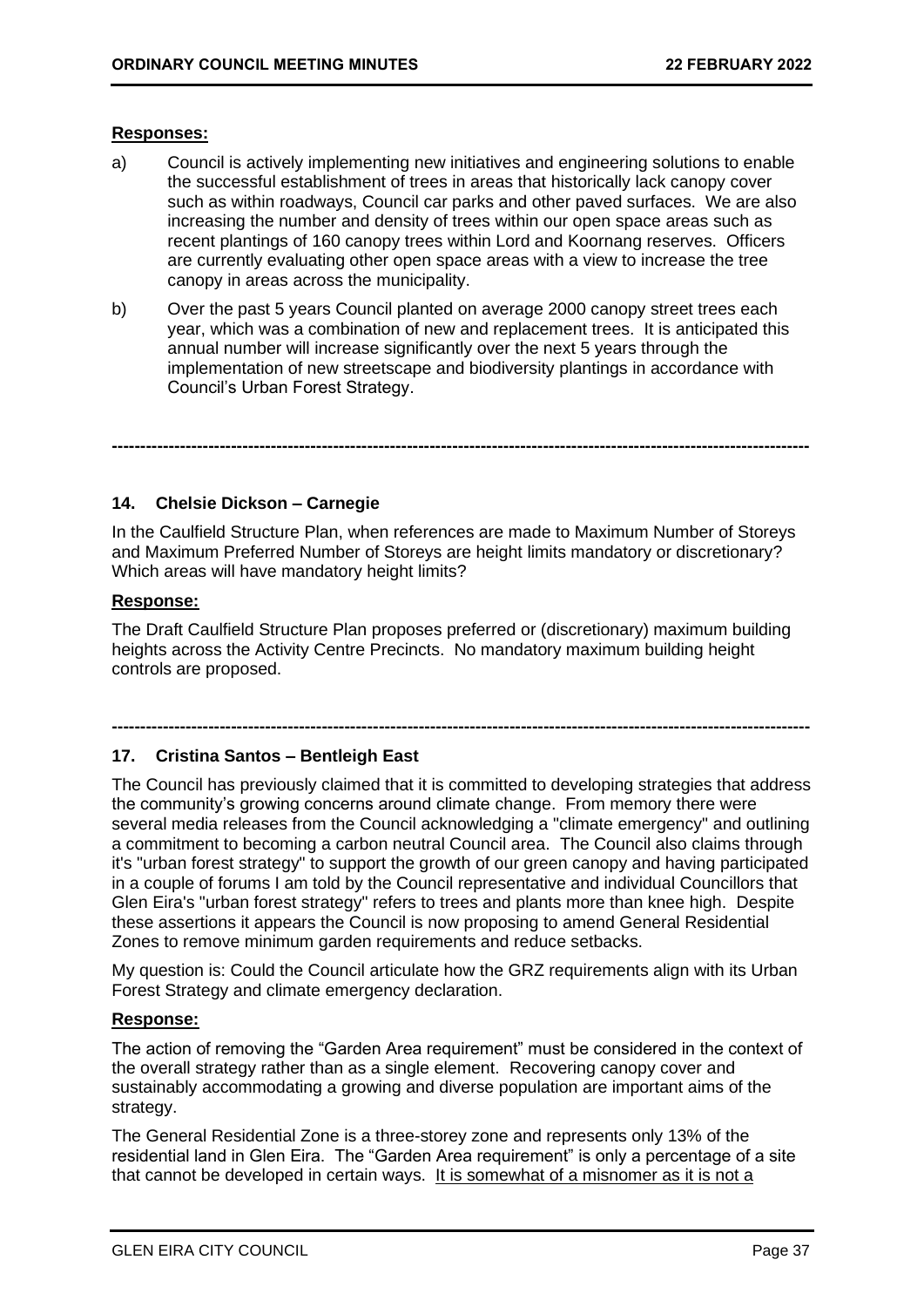requirement for gardens. A different approach needs to be investigated for General Residential Zone areas.

The draft Housing Strategy includes actions for pursuing increased canopy cover, as detailed in the Urban Forest Strategy, in a number of ways, including:

- Investigating, designing and testing specific requirements for the residential zones (including the General Residential Zone) to accommodate canopy tree planting.
- Investigating innovative approaches to street planting in the GRZ and RGZ areas, where higher site coverage on private land is necessary to provide for the community's diverse housing needs.
- Investigating a local law to retain mature trees.

The details of the specific policies and controls have not yet been determined. These will be prepared as actions of the final strategy. If endorsed and the project proceeds to the planning scheme amendment stage, the community will have a further opportunity to provide comment.

----------------------------------------------------------------------------------------------------------

## **18. Simon Toomey – Elsternwick**

Proposed Stanley Street multi-deck carpark.

- a) Through traffic on Riddell Parade towards Glen Huntly Road does not always slow nor look right for entering traffic at the Stanley St/Riddell Parade roundabout. Hence, the risk of vehicle collisions at this intersection would increase for higher traffic volumes due to use of the proposed multi-deck car park. Does the feasibility assessment include traffic management considerations including the safety of pedestrians in the area?
- b) What are the benefits of increasing the parking capacity at the Stanley St west carpark when the Stanley St east car park is seldom at full capacity?

## **Response:**

- a) Yes, feasibility assessment will include analysis on local traffic impacts, including future modelling/predictions and safety.
- b) The Stanley St west carpark is closer in proximity to the train station which means better access for transport users, particularly transport users with additional access needs. During off-peak periods, the carpark may be used by visitors to the activity centre. The proposed multi-deck carpark on Stanley St west will also be closer to the proposed Elsternwick Cultural precinct, as well as restaurants and bars located at the western end of Glenhuntly Road, which means patrons will have more available, accessible parking.

### ----------------------------------------------------------------------------------------------------------

## **19. Bernadette Pierce – Caulfield South**

a) Boroondara City Council in their housing strategy recognises that the need for housing diversity should also be considered in conjunction with the capacity and functions of key infrastructure, such as roads, sewerage, drainage, public services and public transport. If these services cannot sustain additional population in particular locations, it would be unsustainable to increase densities in these locations until the necessary infrastructure can support the change. (BHS p.2).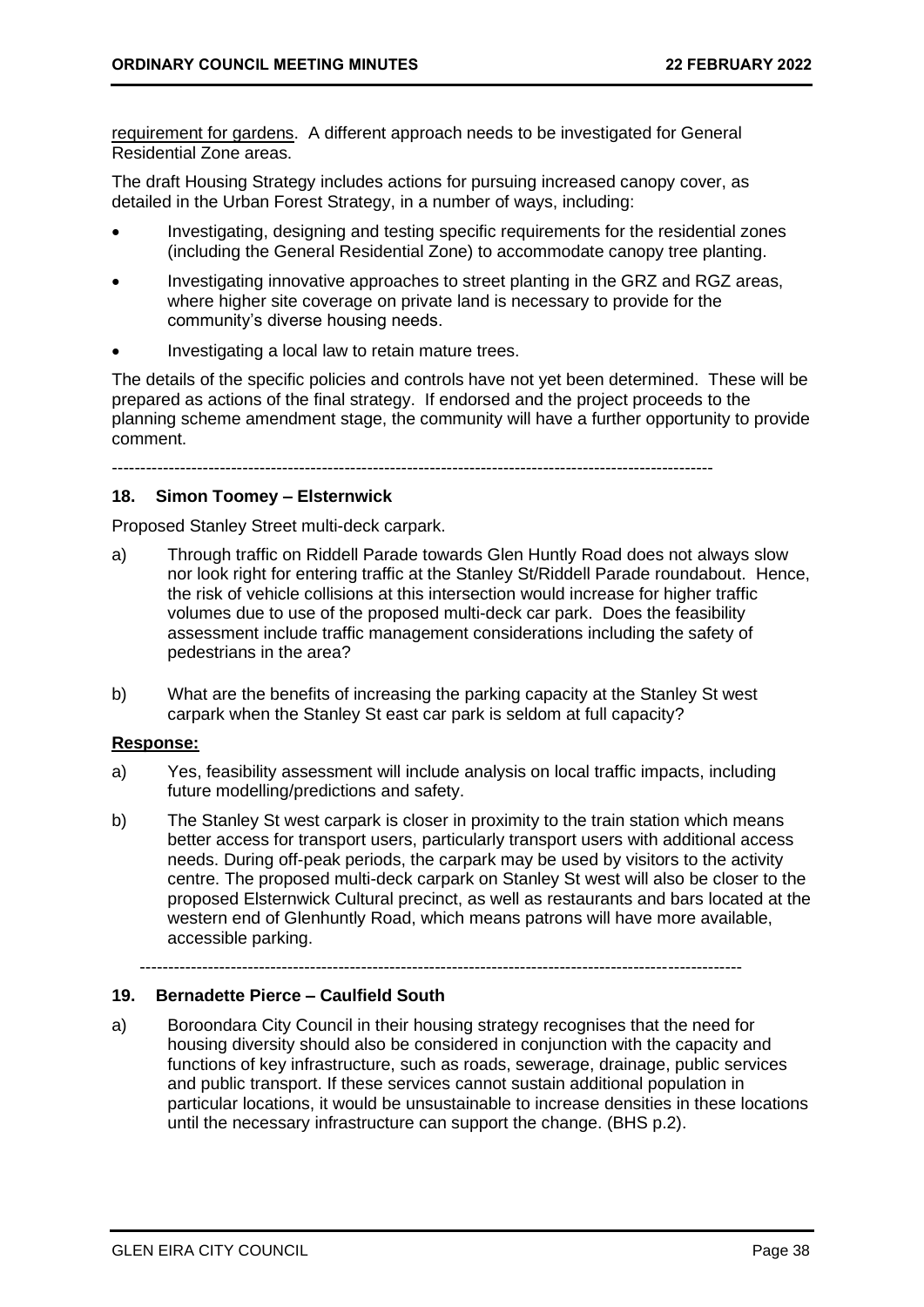Why has there has been no consideration of the capacity and functions of key infrastructure in the development of the Glen Eira City Council Draft Housing Strategy 2022?

b) Glen Eira residents have tried so many times to have their voices heard through thousands of submissions and letters: - Opposing overdevelopment in Elsternwick (STET); opposing Amendment 184: Carnegie; opposing Amendment 184: Bentleigh; opposing Glen Huntly Draft Structure Plan; opposing local developments throughout the city (occurring weekly). So many petitions have been tabled in Council, (the petition in Dec 2020 had close to 2000 signatures). And yet, our voices have been disregarded.

Why has Glen Eira City Council tabled a draft Housing Policy which ignores the requests of the residents of Glen Eira community?

## **Response:**

- a) Glen Eira's current housing framework (including the use of the three main residential zones), and the population and household projections identified as part of the Housing Strategy, place Glen Eira in a fortuitous position to plan for the future. In so far as change is concerned, only minimal planning control changes need to be made as the focus is on housing diversity rather than seeking housing numbers. Therefore, existing infrastructure is readily capable of supporting the increased housing diversity the strategy is seeking. The housing strategy encourages development in and around activity centres and along public transport routes. This is to ensure new residents have access to shops and transport close by, all in walking distance which reduces car dependency and traffic on local roads. The current and proposed level crossing removals on the Dandenong and Frankston lines will result in increased train services to cater for new residents. Council recognises that more open space is required for the current and future communities with the Open Space Strategy setting out a framework for new and improved open spaces. Appropriate infrastructure and service needs have been considered in the drafting of the strategy.
- b) Population growth and development to provide for housing occurs regardless of whether Council plans for it or not. Planning for growth allows Council to concentrate development activity in areas most suitable for it to occur.

This includes Activity Centres and along public transport corridors. As an inner-south east municipality, Glen Eira has a role to play in accommodating growth across metropolitan Melbourne. This is something we cannot avoid. Council's role as a Planning Authority is to plan for the interests of current and future communities, providing a suitable amount of land for each key land-use.

The draft Housing Strategy is an opportunity to consider what types of households are likely to exist. With diverse household types, there is a need for a range of dwelling types. This is an issue the strategy aims to address in Glen Eira. The proposed housing strategy, which proposes minimal changes on the whole, is a proposed future vision to support diversity and character as we plan for the current and the future community.

----------------------------------------------------------------------------------------------------------

## **20. Geoff Langford – Bentleigh**

In reviewing the 590 Agenda pages associated with the Draft Housing Strategy, there are many elements that don't make sense and/or require further clarification.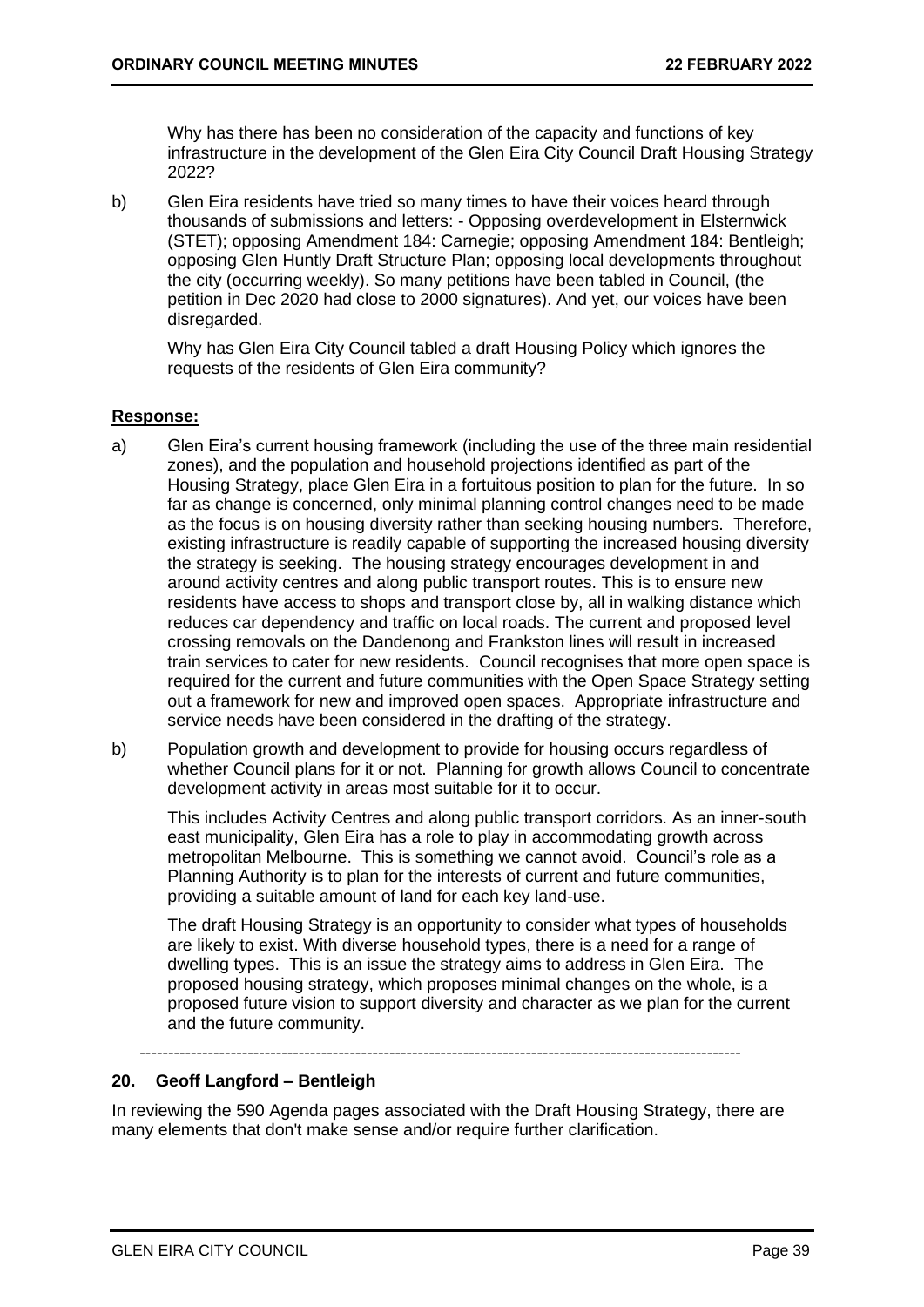These include:

- 1) Lack of justification around the requirement for 50,000 dwelling opportunities, which equates to around 60 years of dwelling supply
- 2) Lack of any comments around overdevelopment as a major theme from extensive community feedback provided over a long period
- 3) Lack of reference to capacity, amenity, infrastructure as it relates to sustainability
- 4) Lack of any measure on liveability including open space provision
- 5) Commentary around the recommended reduction in permeability and garden areas as it relates to environmental impact
- 6) Absence of key background information of Glen Eira such as the lowest level of open space, current population density, ability to meet future growth requirements, etc. Can Council provide further advice on these points?

## **Response:**

- 1. The housing strategy does not state there is a requirement for 50,000 dwelling opportunities. The capacity analysis indicates there is *currently* capacity for approximately 50,000 additional dwellings. The housing strategy states that there is land to provide for the overall number of dwellings expected to be needed over the next few decades. However, it states that the current planning controls are limiting the types of dwellings available and there is therefore a diversity issue to address. The concept of "overdevelopment" can be subjective. There are locations better suited for growth than others. Much of this will be seen in our activity centres and along major public transport routes, areas more suitable for development and more often seen because of the way we travel through the municipality. Currently, 80% of residential zoned land is in the Neighbourhood Residential Zone where heights are mandatory 2 storeys.
- 2. The proposed housing framework plan identifies only limited "changes" from the levels of change contemplated by the current zones. The vast majority of sites will continue to have the level of change that aligns with their current zones. Amenity and infrastructure are therefore readily able to support proposed changes.

----------------------------------------------------------------------------------------------------------

## **21. Susan Nolle – Caulfield**

Since his last Ordinary Council Meeting attendance on the 12th of October 2021, Rosstown Ward Councillor, Tony Athanasopoulos, has missed five of the six Public Council Meetings held prior to 22nd of February 2022. He attended the November 3rd Zoom meeting and nominated Cr Magee for mayor. The minutes of the Records of Assembly, for the weekly meetings when there is no Public Meeting, show that, since the 19th of October, Cr Athanasopoulos was completely absent from seven of the ten meetings. Of the three remaining meetings the minutes indicate his sporadic attendance at two meetings. On two consecutive occasions, prior to his attendance, via Zoom, on November 3rd to nominate Cr Magee for mayor, he was absent without apology. Will the Mayor please explain how this behaviour is acceptable under Council's Code of Conduct for Councillors ?

## **Response:**

It is correct Cr Athanasopoulos was not present at 5 of the 6 public meetings due to a personal matter. However, through part of the period you question, Cr Athanasopoulos responded to emails and provided input to Councillors on matters before Council.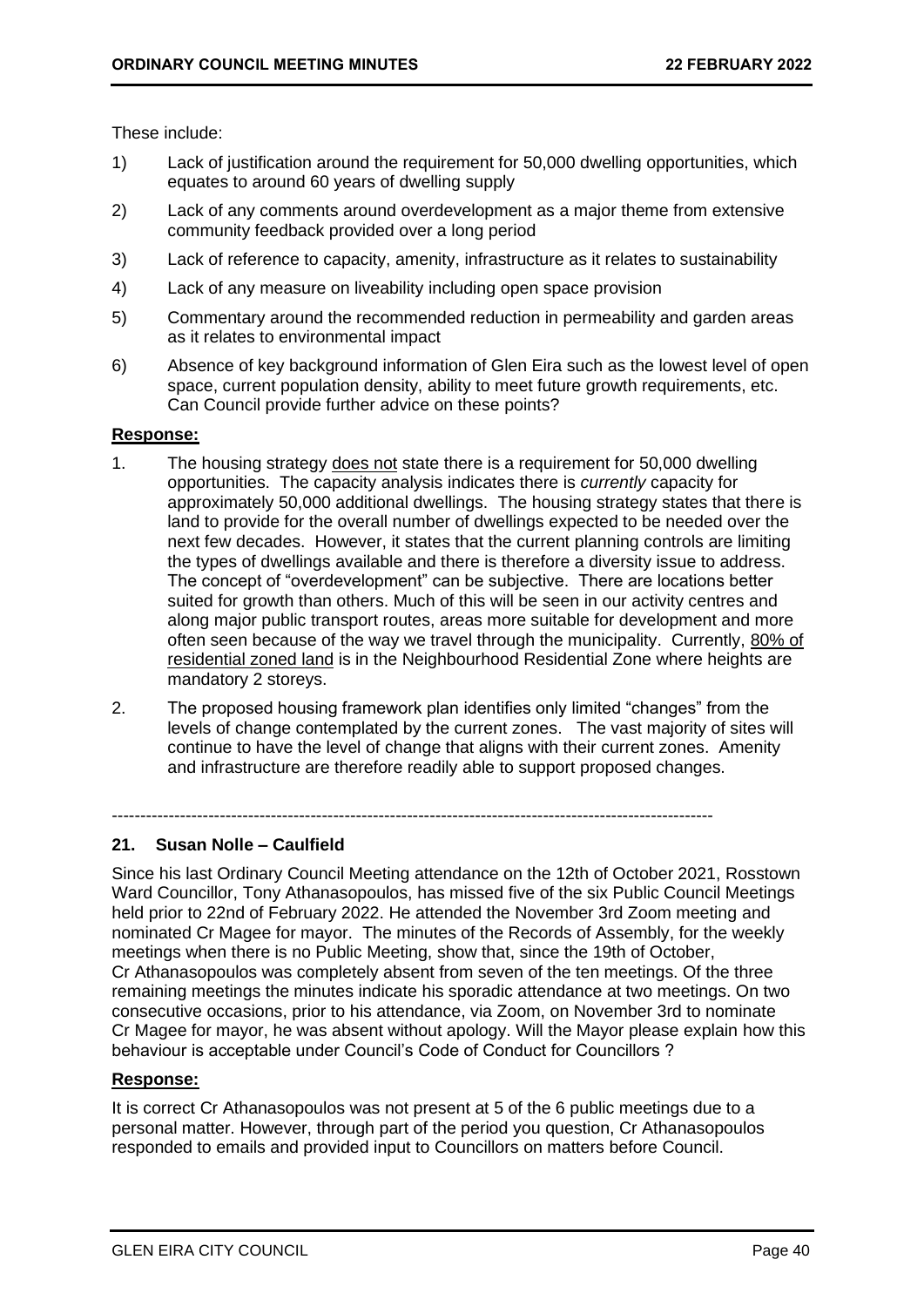There were 14 Assembly of Councillor meetings held from 19 October 2021 up to and including 1 February 2022. Cr Athanasopoulos attended 4 and was an apology for 10, although 3 of those 10 were optional workshops.

For a more accurate representation of Councillor attendances at public meetings, please view Council's Annual Report on Council's website. These figures do not include the many informal meetings with the community, Advisory Committee meetings and phone calls that are undertaken as part of a Councillor's role.

Councillors are normal people who from time to time have personal matters that preclude them from attending 'work'. There is no breach of the Councillor's Code of Conduct.

----------------------------------------------------------------------------------------------------------

## **22. Therese Green – Bentleigh**

Can Council please provide an update on the status of the interim controls for Bentleigh beyond March this year? Can Council also advise of the insights from the research undertaken as part of the Housing Strategy to strategically justify these controls for Bentleigh?

## **Response:**

Council has sought an extension to the interim controls for the Bentleigh Major Activity Centre to 30 June 2023. A decision is anticipated from the Minister for Planning before the current interim controls expires. Please check our [Amendments page](https://www.gleneira.vic.gov.au/services/planning-and-building/planning-scheme-and-amendments/current-planning-scheme-amendments) closer to the expiry date for an update.

Council's focus for Bentleigh is the revision to the structure plan to inform the preparation of permanent planning controls for the centre. The Housing Strategy, supporting documentation and consultation outcomes will inform the structure plan revisions being undertaken this year.

----------------------------------------------------------------------------------------------------------

## **23. Helen Fischer – Bentleigh**

Residents would ask Council to please consider an alternate bike path design along Queens ave, which does not remove the mature trees.

An alternate plan is referred to on the Council website, which is more costly, however as so many residents are in favour of saving the trees along Queens ave, this should be considered.

When will the alternate plan design, which would save the trees and connect two rail trails, be released to the public with full costings and movement and place assessments for consultation?

## **Response:**

Council prefers the shared user path (SUP) along Queens Avenue to be realigned to protect all the trees. This would require the kerb to be shifted and services to be relocated, as well as extensive road works.

At this stage, the Level Crossing Removal Project (LXRP) has determined this alternative design option to be out of scope due to cost. It is estimated this option would cost in the vicinity of \$10M. Given this, it is unlikely that the LXRP will issue this design for consultation.

Council will continue to advocate to the LXRP for an alternative design that will see less tree removal and deliver better outcomes for our community.

Council will be releasing an updated Advocacy Plan for the Glen Huntly Level Crossing Removal Project in the coming weeks. This will include, among other things, information on our preferred design for Queens Avenue.